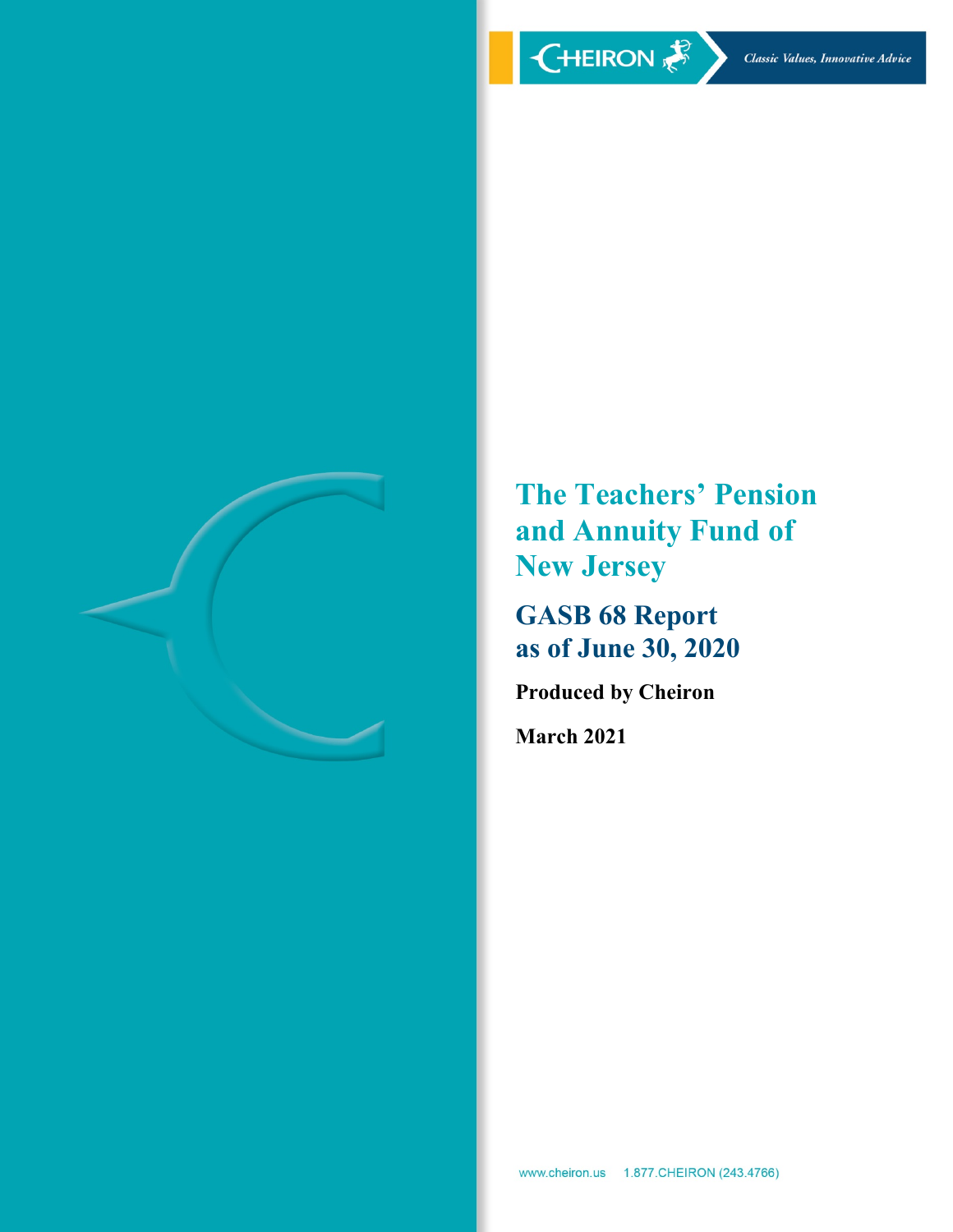# **TABLE OF CONTENTS**

| <b>Section</b>                  | Page |
|---------------------------------|------|
| Section I                       |      |
| Section II                      |      |
| Section III                     |      |
| Section IV                      |      |
| <i><u><b>Appendices</b></u></i> |      |
|                                 |      |
|                                 |      |
|                                 |      |
|                                 |      |
|                                 |      |
|                                 |      |

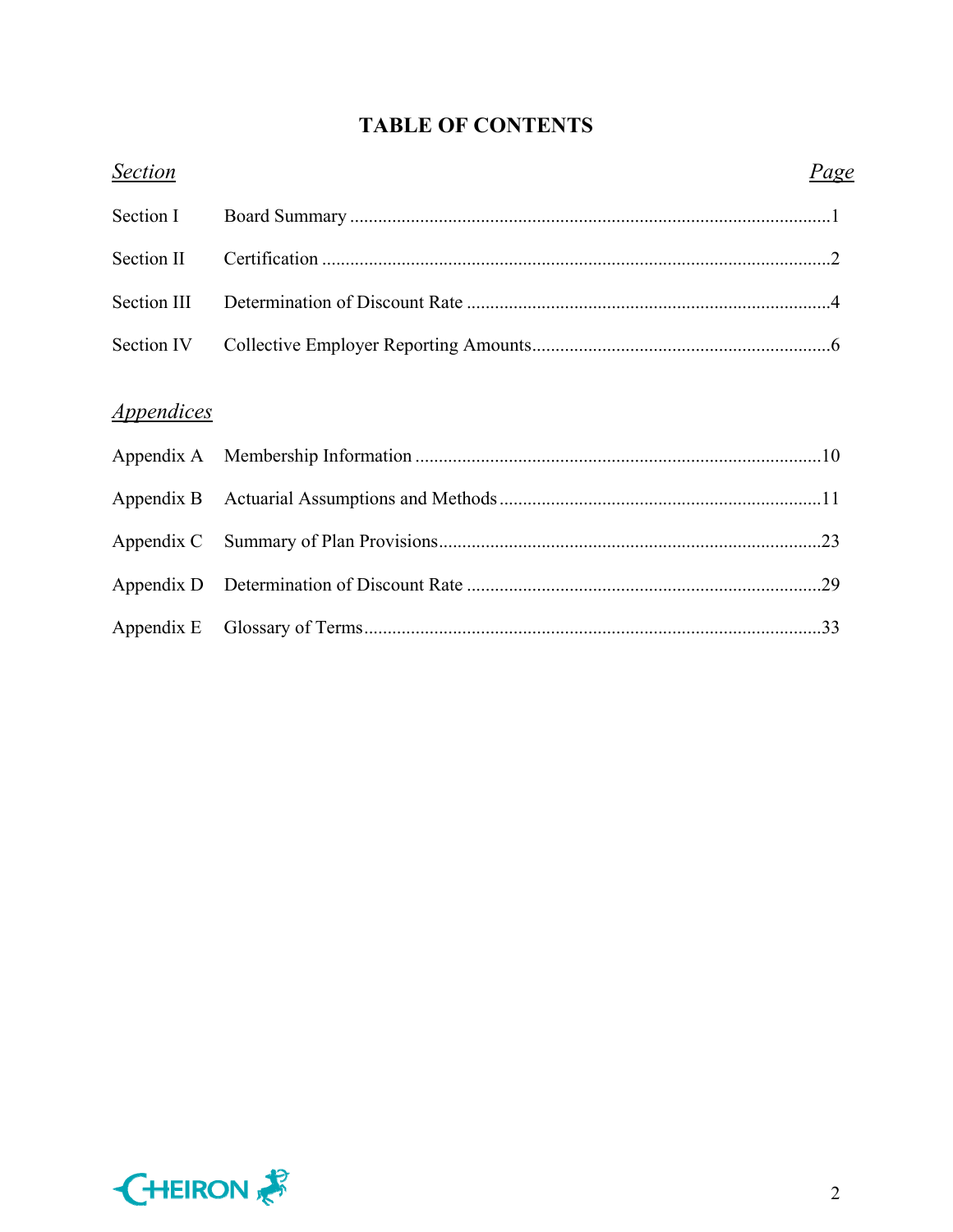## **SECTION I – BOARD SUMMARY**

The purpose of this report is to provide accounting and financial disclosure information under Governmental Accounting Standards Board Statement 68 for the Teachers' Pension and Annuity Fund of New Jersey (TPAF, Plan or Fund). This information includes:

- Disclosure of Deferred Inflows and Outflows, and
- Calculation of the Annual Pension Expense.

# **Highlights**

The reporting date for the TPAF is June 30, 2020. Measurements as of the reporting date are based on the fair value of assets as of June 30, 2020 and the Total Pension Liability (TPL) as of the valuation date, July 1, 2019, updated to June 30, 2020. There were two changes in the assumptions. The discount rate used to measure the Total Pension Liability was changed as of the measurement date. In addition, the mortality assumption was updated upon direction from the Division of Pensions and Benefits (DPB). This report also reflects a change to the plan provisions. The DPB adopted a new policy regarding the crediting of interest on member contributions for the purpose of refund of Accumulated Deductions. We are not aware of any other significant events that are measurable at this time between the valuation date and the measurement date, so the update procedures only include the addition of service cost and interest cost offset by actual benefit payments, and an adjustment to reflect the changes in assumptions.

Additional information about the TPL can be found in the GASB 67 report. This report contains the GASB 68 collective employer reporting amounts. The individual employer reporting amounts can be found in the GASB 67-68 Employer Schedules provided separately in Excel format.

| <b>Table I-1</b><br><b>Summary of Collective Results</b>                                                  |          |                                                                       |        |                                                                          |  |  |  |  |
|-----------------------------------------------------------------------------------------------------------|----------|-----------------------------------------------------------------------|--------|--------------------------------------------------------------------------|--|--|--|--|
| 6/30/2019<br><b>Measurement Date</b><br>6/30/2020                                                         |          |                                                                       |        |                                                                          |  |  |  |  |
| Net Pension Liability<br>Deferred Outflows<br>Deferred Inflows<br>Net Impact on Statement of Net Position | \$<br>\$ | 65,993,498,688<br>(9,458,881,999)<br>14,424,322,612<br>70,958,939,301 | S<br>S | 61, 519, 112, 443<br>(9,932,767,606)<br>17,539,845,423<br>69,126,190,260 |  |  |  |  |
| <b>Total Pension Expense</b><br>Pension Expense (% of Payroll)                                            | \$       | 4,099,006,933<br>37.06%                                               | \$     | 3,628,861,805<br>33.53%                                                  |  |  |  |  |

The following table provides a summary of the key results during this reporting period.

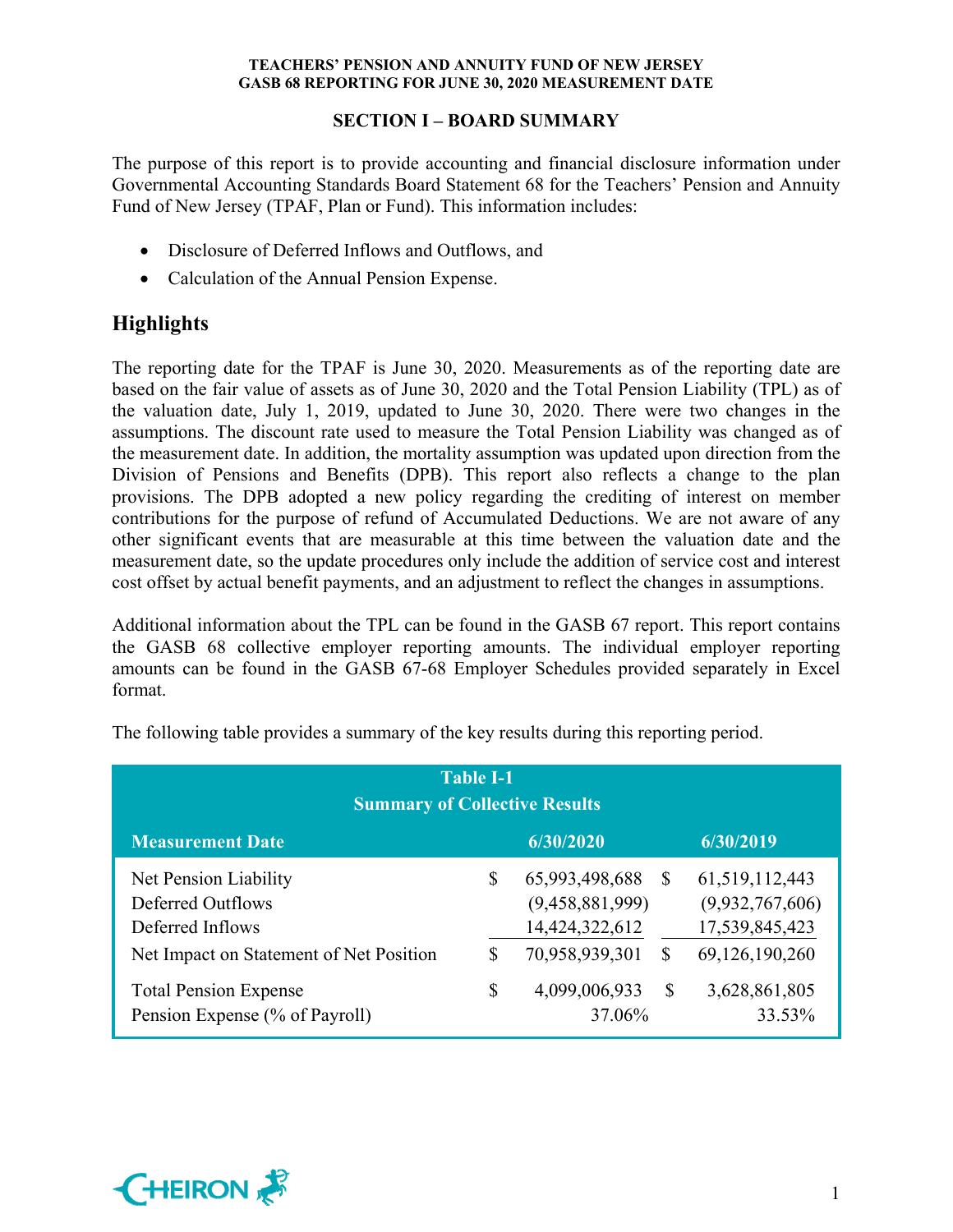#### **SECTION II – CERTIFICATION**

The purpose of this report is to provide accounting and financial reporting information under GASB 68 for Teachers' Pension and Annuity Fund of New Jersey (TPAF). This report is for the use of TPAF, the DPB and their auditors in preparing financial reports in accordance with applicable law and accounting requirements. This report is not appropriate for other purposes, including the measurement of funding requirements for TPAF and estimating the price to settle TPAF's obligations.

In preparing our report, we relied on information (some oral and some written) supplied by the DPB. This information includes, but is not limited to, the plan provisions, employee data, and financial information. We performed an informal examination of the obvious characteristics of the data for reasonableness and consistency in accordance with Actuarial Standard of Practice No. 23.

Future actuarial measurements may differ significantly from the current measurements due to such factors as the following: plan experience differing from that anticipated by the economic or demographic assumptions; changes in economic or demographic assumptions; and changes in plan provisions or applicable law.

For purposes of this report, the projection of the Plan's contributions and projected benefit payments as of June 30, 2020 was based on the recommended demographic assumptions of the July 1, 2015 – June 30, 2018 Experience Study, approved by the Board of Trustees on February 6, 2020. The calculation of the Total Pension Liability as of June 30, 2020 was based on the same demographic assumptions except for the mortality assumption, which was based on the SOA's MP-2020 mortality improvement scale upon direction from the DPB. While we do not find the use of the SOA's Scale MP-2020 unreasonable, it does not reflect the analysis of actual mortality experience from our Experience Study which was the basis for our recommended mortality assumptions, including the mortality improvement scale.

This report was prepared using census data as of the July 1, 2019 valuation date and financial information as of the June 30, 2020 measurement date. Given the uncertainty and lack of credible data regarding the impact that COVID-19 may have had on the Fund's demographic experience between the measurement date and reporting date, no specific adjustments have been made at this time. We will continue to monitor developments regarding the COVID-19 pandemic and the impact it may have on the Fund. Actual experience, both demographic and economic, will be reflected in subsequent years as experience emerges.

This report reflects a change to the plan provisions. The DPB adopted a new policy regarding the crediting of interest on member contributions for the purpose of refund of Accumulated Deductions. Previously, after termination of employment but prior to retirement or death, interest was credited on member Accumulated Deductions at the valuation interest rate for the entire period. Effective July 1, 2018, interest is only credited at the valuation interest rate for the first two years of inactivity prior to retirement or death. Thereafter, no additional interest is credited. This policy change decreased the Net Pension Liability, which is immediately recognized in the pension expense.

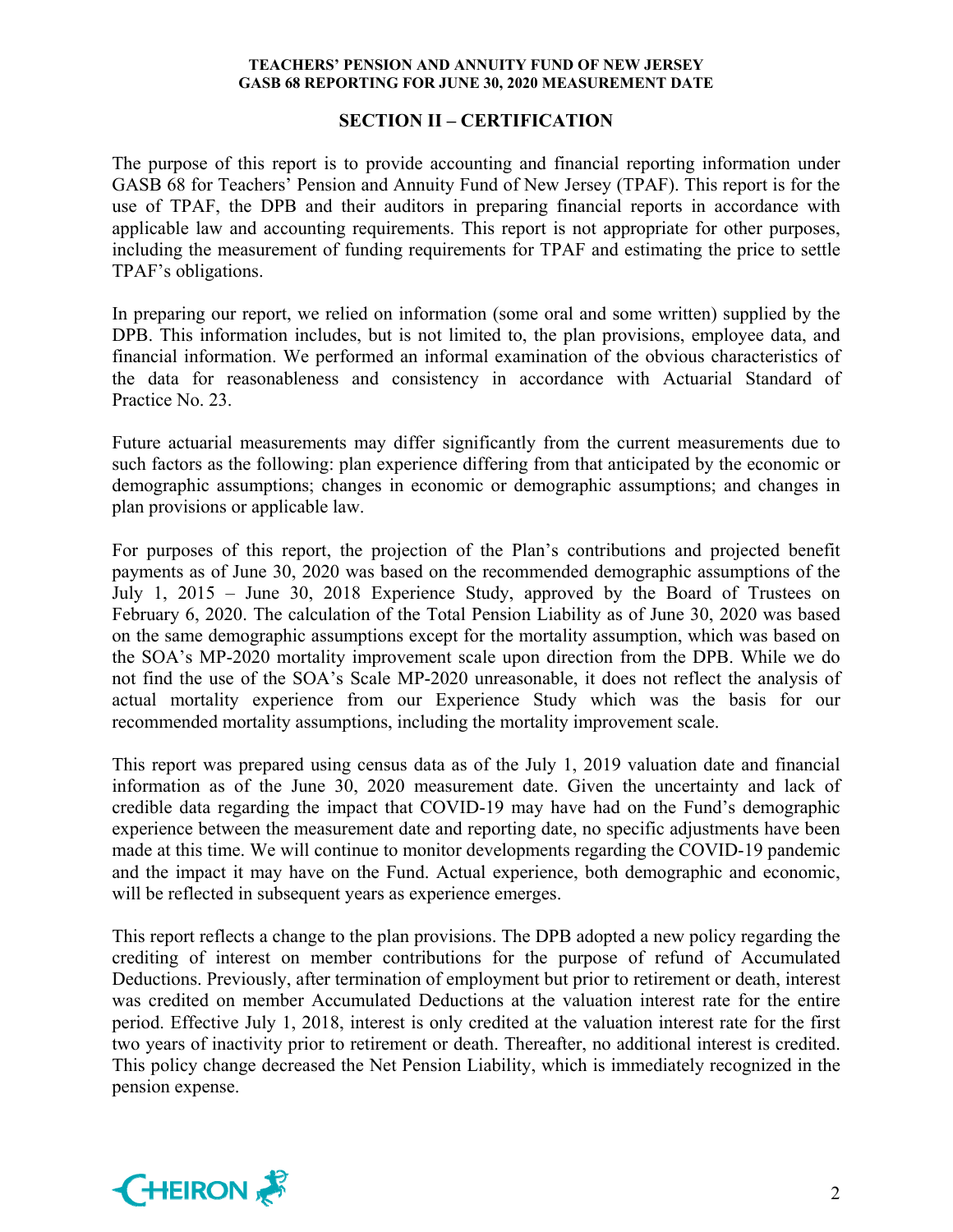### **SECTION II – CERTIFICATION**

Based on the State Treasurer's recommendation the following investment return assumptions are used to determine the actuarially determined contributions:

- Effective with the July 1, 2019 valuation: 7.30% per annum,
- Effective with the July 1, 2021 valuation: 7.00% per annum.

In accordance with Paragraph 40 of GASB Statement No. 67, the projection of the Plan's fiduciary net position is based on a long-term expected rate of return of 7.00% per annum. The discount rate used to measure the Total Pension Liability is 5.40% as of June 30, 2020 and is described in Section III of the report.

This report and its contents have been prepared in accordance with generally recognized and accepted actuarial principles and practices and our understanding of the Code of Professional Conduct and applicable Actuarial Standards of Practice set out by the Actuarial Standards Board as well as applicable laws and regulations. Furthermore, as credentialed actuaries, we meet the Qualification Standards of the American Academy of Actuaries to render the opinion contained in this report. This report does not address any contractual or legal issues. We are not attorneys and our firm does not provide any legal services or advice.

This report was prepared for TPAF for the purposes described herein and for the use by the plan auditor in completing an audit related to the matters herein. Other users of this report are not intended users as defined in the Actuarial Standards of Practice, and Cheiron assumes no duty or liability to such other users.

Janet Cranna, FSA, FCA, MAAA, EA Anu Patel, FSA, MAAA, EA Principal Consulting Actuary Principal Consulting Actuary

Anu Patil

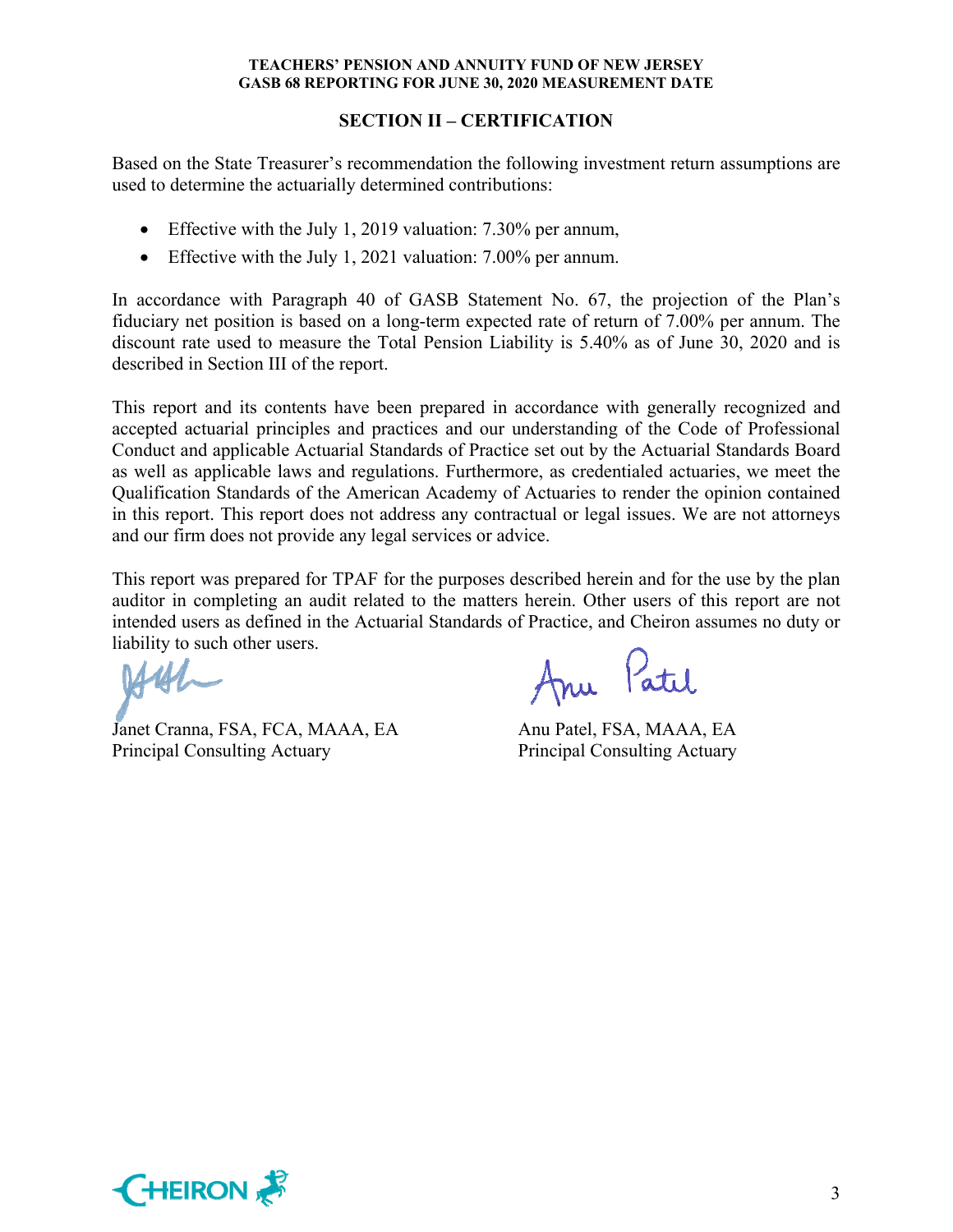## **SECTION III – DETERMINATION OF DISCOUNT RATE**

The discount rate used to measure the Total Pension Liability was 5.60% as of June 30, 2019 and 5.40% as of June 30, 2020. As discussed with the DPB, the projection of cash flows used to determine the discount rate as of June 30, 2020 assumed:

- In accordance with Paragraph 40 of GASB Statement No. 67, the projection of the Plan's fiduciary net position is based on a long-term expected rate of return of 7.00% per annum.
- In accordance with Paragraph 37 of GASB Statement No. 67, the projection of the Plan's contributions and projected benefit payments are based on the same assumptions used to determine the expected contributions for the Fund. The demographic assumptions are based on the recommendations of the July 1, 2015 – June 30, 2018 Experience Study as approved by the Board of Trustees on February 6, 2020.

Based on the State Treasurer's recommendation the following investment return assumptions are used to determine the actuarially determined contributions:

- o Effective with the July 1, 2019 valuation: 7.30% per annum,
- o Effective with the July 1, 2021 valuation: 7.00% per annum.
- It is assumed that the State will contribute 78% of the actuarially determined contribution and 100% of its Non-Contributory Group Insurance Premium Fund (NCGIPF) contribution for all years of the projection. The 78% contribution rate is the total State contribution rate expected to be paid in fiscal year ending June 30, 2021 with respect to the actuarially determined contribution for the fiscal year ending June 30, 2021 for all State-administered retirement systems.
- Consistent with Chapter 83, P.L. 2016, it is assumed that the State will make pension contributions in equal amounts at the end of each quarter.
- In accordance with Chapter 98, P. L. 2017, TPAF receives 77.78% of the proceeds of the Lottery Enterprise for a period of 30 years. Revenues received from lottery proceeds are assumed to be contributed to the Fund on a monthly basis.
- It is assumed that Local employers' contributions are expected to be received on April  $1<sup>st</sup>$ , 21 months after the associated valuation date.
- The NCGIPF contributions are assumed to be paid monthly.
- Annual administrative expenses are assumed to be 0.29% of expected pension benefit payments.

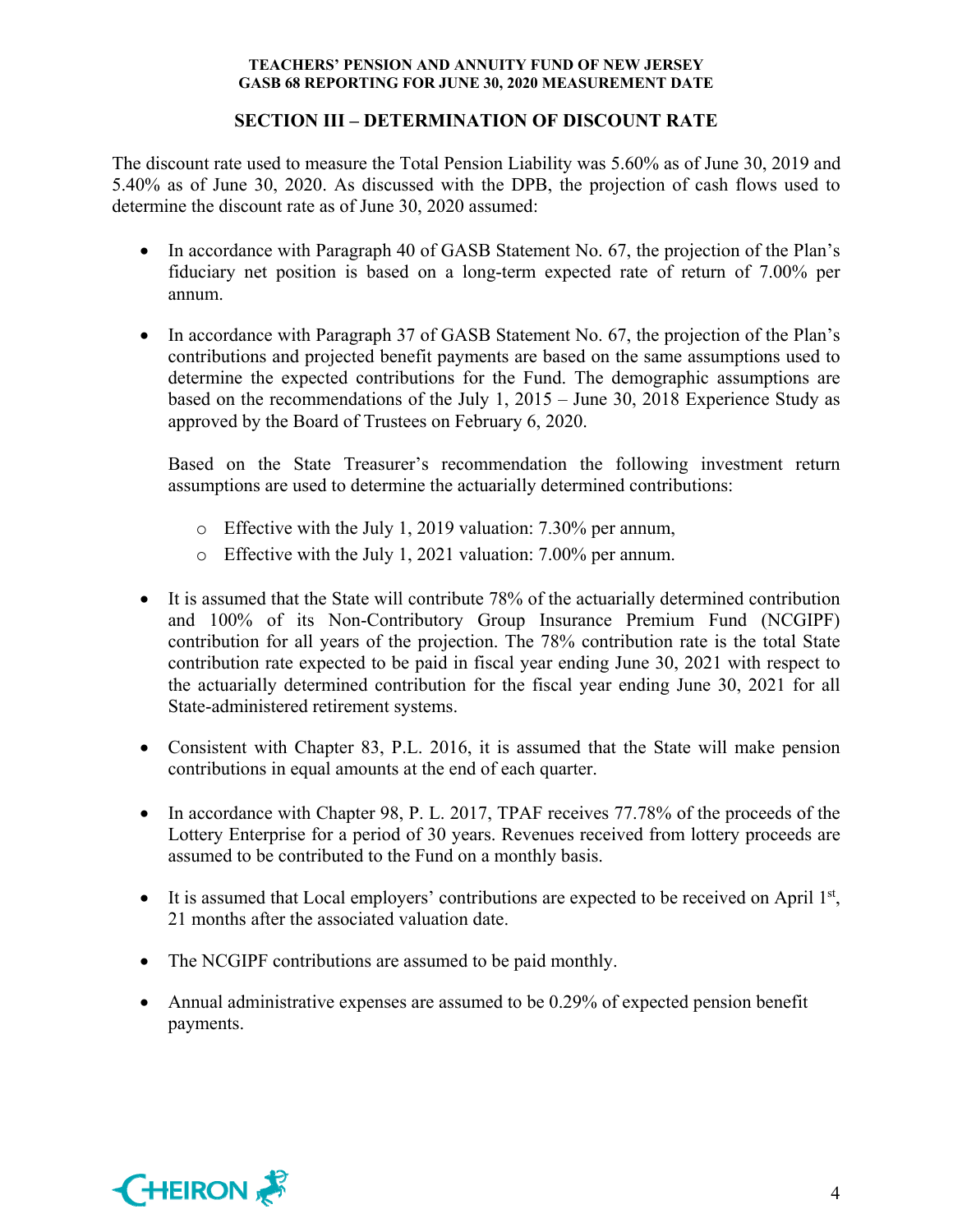#### **SECTION III – DETERMINATION OF DISCOUNT RATE**

The Fiduciary Net Position (FNP) includes Local employers' contributions receivable as reported in the financial statements provided to us by the DPB. In determining the discount rate in Appendix D, the FNP at the beginning of each year does not reflect receivable contributions as those amounts are not available at the beginning of the year to pay benefits. The receivable contributions for the current year include receivable contributions of \$6,423,758 for Local employers' ERI.

Based on these assumptions, the pension Plan's fiduciary net position was projected to be available to make all projected future benefit payments of current Plan members through fiscal year ending 2062. Municipal bond rates of 3.50% as of June 30, 2019 and 2.21% as of June 30, 2020 were used in the development of the blended GASB discount rate after the Plan's fiduciary net position was no longer sufficient to make future benefit payments. As selected by the State Treasurer, the rates are based on the Bond Buyer GO 20-Bond Municipal Bond Index. Based on the long-term rate of return of 7.00% and the municipal bond rate of 3.50% as of June 30, 2019 and the long-term rate of return of 7.00% and the municipal bond rate of 2.21% as of June 30, 2020, the blended GASB discount rates are 5.60% as of June 30, 2019 and **5.40%** as of June 30, 2020. The assumed discount rates have been determined in accordance with the method prescribed by GASB Statement No. 67.

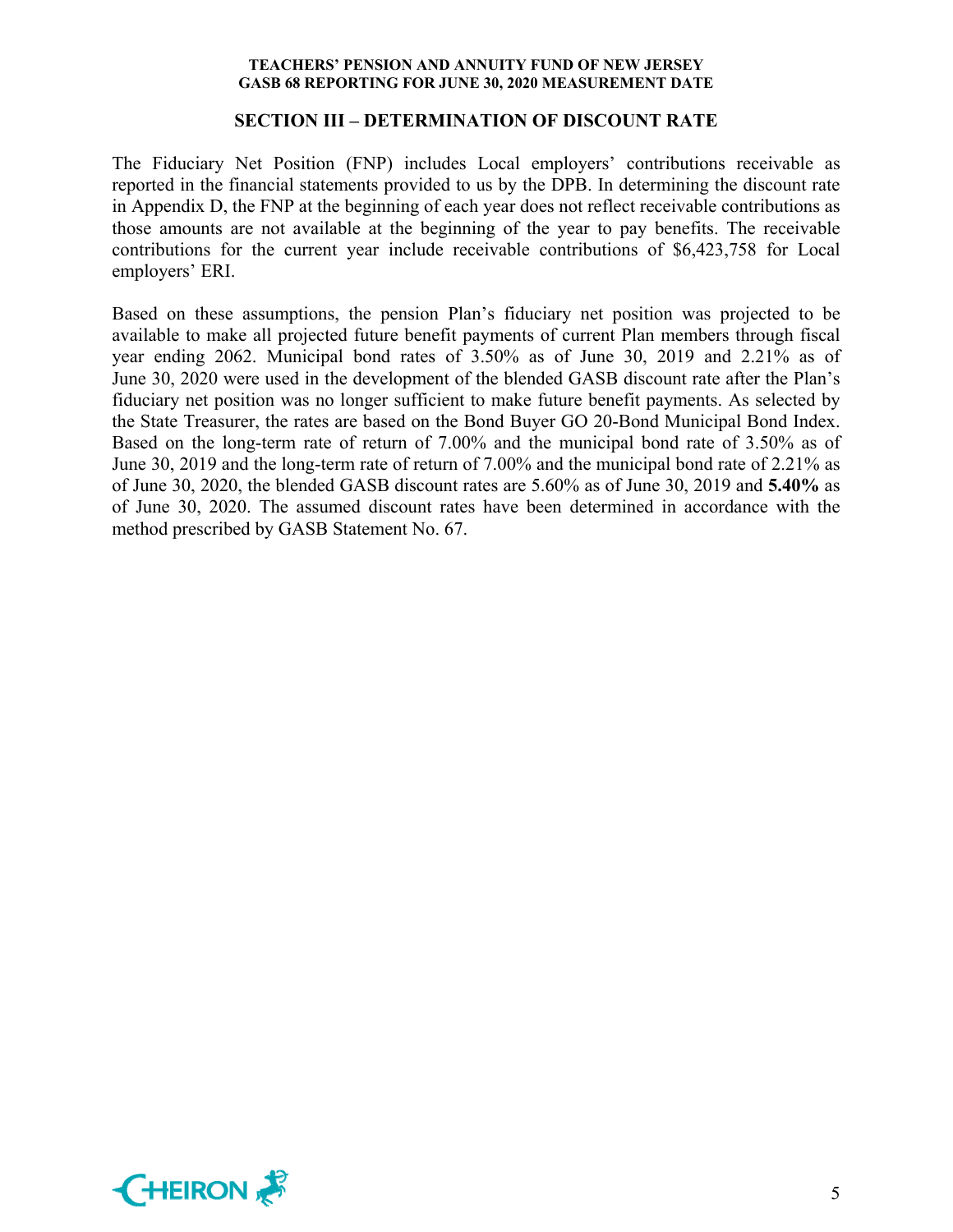#### **SECTION IV – COLLECTIVE EMPLOYER REPORTING AMOUNTS**

We understand the State and Local employers have elected to use the 2020 measurement date for their 2021 reporting date. As a result, the schedules in this section will be used by the State and Local employers for their 2021 reporting.

The impact of experience gains or losses and assumption changes on the TPL are recognized in expense over the average expected remaining service life of all active and inactive members of the System. As of the measurement date, this recognition period was 7.99 years.

The following tables summarize the current balances of deferred outflows and deferred inflows of resources along with the net recognition over the next five years and thereafter.

| <b>Table IV-1</b><br><b>Schedule of Collective Deferred Inflows and Outflows of Resources</b> |    |                                                           |   |                                         |  |  |  |  |
|-----------------------------------------------------------------------------------------------|----|-----------------------------------------------------------|---|-----------------------------------------|--|--|--|--|
|                                                                                               |    | <b>Deferred</b><br><b>Outflows of</b><br><b>Resources</b> |   | <b>Deferred Inflows</b><br>of Resources |  |  |  |  |
| Differences between expected and actual experience<br>Changes in assumptions                  | \$ | 986, 767, 511<br>7,815,939,253                            | S | 182,357,860<br>14,241,964,752           |  |  |  |  |
| Net differences between projected and actual earnings<br>on pension plan investments<br>Total |    | 656, 175, 235<br>9,458,881,999                            |   | $\theta$<br>14,424,322,612              |  |  |  |  |

Amounts reported as deferred outflows and deferred inflows of resources will be recognized in pension expense as follows:

| <b>Measurement year ended June 30:</b> |               |   |                 |
|----------------------------------------|---------------|---|-----------------|
|                                        | 2021          | S | (262,056,928)   |
|                                        | 2022          |   | (188, 358, 995) |
|                                        | 2023          |   | (774, 174, 971) |
|                                        | 2024          |   | (1,939,112,462) |
|                                        | 2025          |   | (1,466,451,639) |
|                                        | Thereafter \$ |   | (335, 285, 618) |
|                                        |               |   |                 |

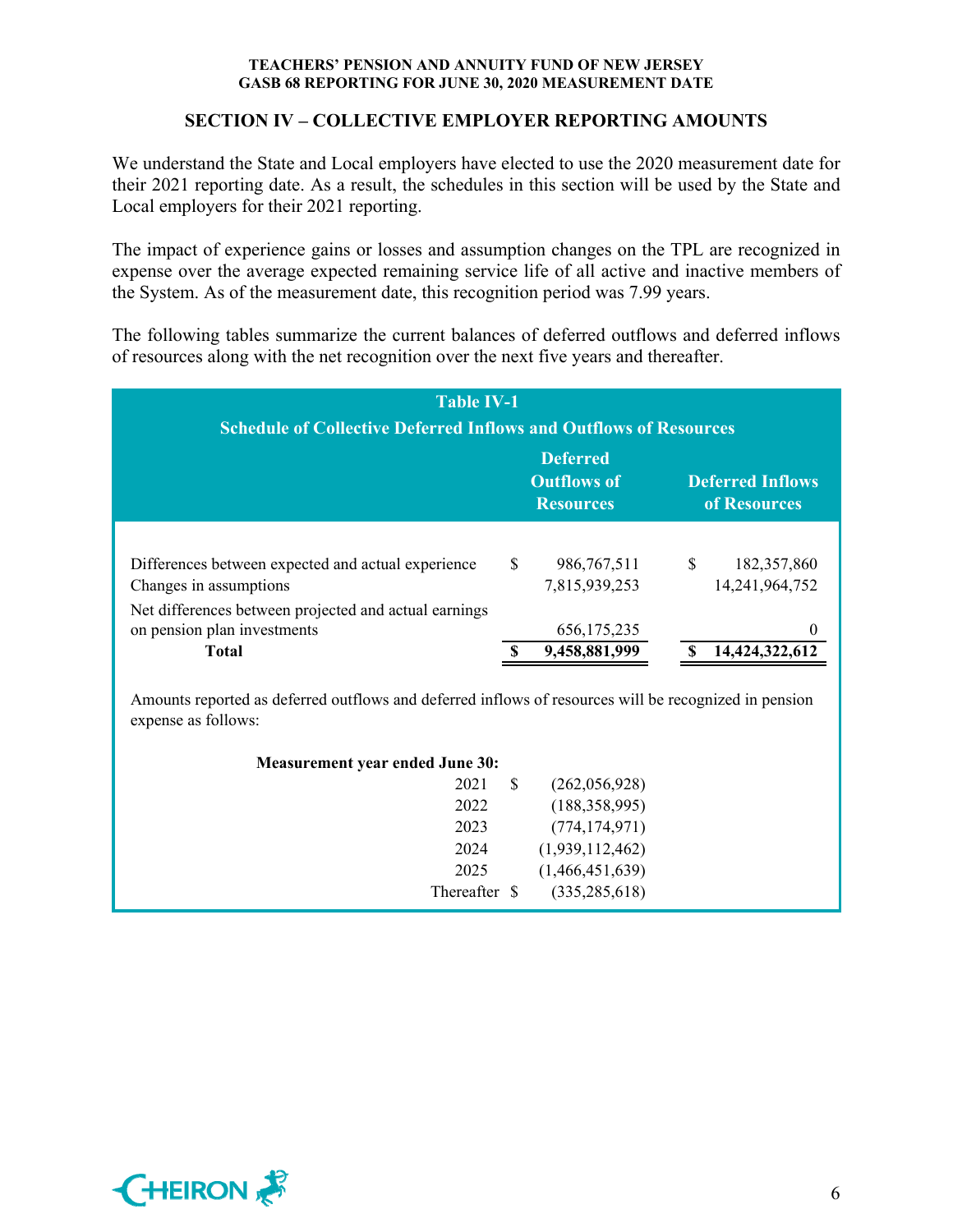#### **SECTION IV – COLLECTIVE EMPLOYER REPORTING AMOUNTS**

|                                                                   |                                                                                                                            |                              |                    |  |                     |      | <b>Table IV-2</b>    |     |                                                                                   |                                                                      |                                |                 |
|-------------------------------------------------------------------|----------------------------------------------------------------------------------------------------------------------------|------------------------------|--------------------|--|---------------------|------|----------------------|-----|-----------------------------------------------------------------------------------|----------------------------------------------------------------------|--------------------------------|-----------------|
|                                                                   |                                                                                                                            |                              |                    |  |                     |      |                      |     | <b>Detailed Schedule of Collective Deferred Inflows and Outflows of Resources</b> |                                                                      |                                |                 |
| Recognition of differences between expected and actual experience |                                                                                                                            |                              |                    |  |                     |      |                      |     |                                                                                   |                                                                      |                                |                 |
| From                                                              | Remaining                                                                                                                  | Remaining                    |                    |  |                     |      |                      |     |                                                                                   |                                                                      |                                |                 |
| Measurement                                                       | Recognition                                                                                                                | Deferred (Inflows)           |                    |  |                     |      |                      |     | Recognition Year                                                                  |                                                                      |                                |                 |
| Year Ending                                                       | Period                                                                                                                     | and Outflows*                | 2020               |  | 2021                |      | 2022                 |     | 2023                                                                              | 2024                                                                 | 2025                           | Thereafter      |
| 2020                                                              | 7.99                                                                                                                       | \$<br>$(8,596,840)$ \$       | $(1,075,950)$ \$   |  | $(1,075,950)$ \$    |      | $(1,075,950)$ \$     |     | $(1,075,950)$ \$                                                                  | $(1,075,950)$ \$                                                     | $(1,075,950)$ \$               | (2,141,140)     |
| 2019                                                              | 7.04                                                                                                                       | (136, 265, 890)              | (19,355,950)       |  | (19,355,950)        |      | (19,355,950)         |     | (19,355,950)                                                                      | (19,355,950)                                                         | (19,355,950)                   | (20, 130, 190)  |
| 2018                                                              | 6.29                                                                                                                       | 907,352,137                  | 144,253,122        |  | 144,253,122         |      | 144,253,122          |     | 144,253,122                                                                       | 144,253,122                                                          | 144,253,122                    | 41,833,405      |
| 2017                                                              | 5.30                                                                                                                       | 150,939,884                  | 28,479,224         |  | 28,479,224          |      | 28,479,224           |     | 28,479,224                                                                        | 28,479,224                                                           | 8,543,764                      | $\theta$        |
| 2016                                                              | 4.30                                                                                                                       | (69, 755, 412)               | (16, 222, 189)     |  | (16, 222, 189)      |      | (16, 222, 189)       |     | (16, 222, 189)                                                                    | (4,866,656)                                                          | $\mathbf{0}$                   | $\Omega$        |
| 2015                                                              | 3.30                                                                                                                       | 145,211,243                  | 44,003,407         |  | 44,003,407          |      | 44,003,407           |     | 13,201,022                                                                        | $\mathbf{0}$                                                         | $\Omega$                       |                 |
| 2014                                                              | 2.50                                                                                                                       | (7,323,009)                  | (2,929,202)        |  | (2,929,202)         |      | (1,464,605)          |     | $\mathbf{0}$                                                                      | $\Omega$                                                             | $\Omega$                       |                 |
| Total                                                             |                                                                                                                            | S<br>981, 562, 113 \$        | 177,152,462 \$     |  | 177,152,462         | - \$ | 178,617,059          | - S | 149,279,279 \$                                                                    | 147,433,790<br>-S                                                    | 132,364,986<br>- \$            | 19,562,075      |
| Recognition of changes in assumptions                             |                                                                                                                            |                              |                    |  |                     |      |                      |     |                                                                                   |                                                                      |                                |                 |
| From                                                              | Remaining                                                                                                                  | Remaining                    |                    |  |                     |      |                      |     |                                                                                   |                                                                      |                                |                 |
| Measurement                                                       | Recognition                                                                                                                | Deferred (Inflows)           |                    |  |                     |      |                      |     | Recognition Year                                                                  |                                                                      |                                |                 |
| Year Ending                                                       | Period                                                                                                                     | and Outflows*                | 2020               |  | 2021                |      | 2022                 |     | 2023                                                                              | 2024                                                                 | 2025                           | Thereafter      |
| 2020                                                              | 7.99                                                                                                                       | $$1,613,054,603$ \$          | 201,884,181 \$     |  | 201,884,181 \$      |      | 201,884,181 \$       |     | 201,884,181 \$                                                                    | 201,884,181 \$                                                       | 201,884,181 \$                 | 401,749,517     |
| 2019                                                              | 7.04                                                                                                                       | (3,507,345,617)              | (498, 202, 502)    |  | (498, 202, 502)     |      | (498, 202, 502)      |     | (498, 202, 502)                                                                   | (498, 202, 502)                                                      | (498, 202, 502)                | (518, 130, 605) |
| 2018                                                              | 6.29                                                                                                                       | (5,172,258,445)              | (822, 298, 640)    |  | (822, 298, 640)     |      | (822, 298, 640)      |     | (822, 298, 640)                                                                   | (822, 298, 640)                                                      | (822, 298, 640)                | (238, 466, 605) |
| 2017                                                              | 5.30                                                                                                                       | (8,483,527,374)              | (1,600,665,542)    |  | (1,600,665,542)     |      | (1,600,665,542)      |     | (1,600,665,542)                                                                   | (1,600,665,542)                                                      | (480, 199, 664)                |                 |
| 2016                                                              | 4.30                                                                                                                       | 5,609,216,856                | 1,304,469,036      |  | 1,304,469,036       |      | 1,304,469,036        |     | 1,304,469,036                                                                     | 391,340,712                                                          | $\mathbf{0}$                   |                 |
| 2015                                                              | 3.30                                                                                                                       | 2,351,172,865                | 712,476,627        |  | 712,476,627         |      | 712,476,627          |     | 213,742,984                                                                       | $\mathbf{0}$                                                         | $\Omega$                       |                 |
| 2014                                                              | 2.50                                                                                                                       | 768,874,621                  | 307,549,848        |  | 307,549,848         |      | 153,774,925          |     | $\overline{0}$                                                                    | $\Omega$                                                             | $\Omega$                       | $\Omega$        |
| Total                                                             |                                                                                                                            | \$.<br>$(6,820,812,491)$ \$  | $(394,786,992)$ \$ |  | $(394,786,992)$ \$  |      | $(548, 561, 915)$ \$ |     | (1,201,070,483)<br><sup>\$</sup>                                                  | $(2,327,941,791)$ \$                                                 | $(1,598,816,625)$ \$           | (354, 847, 693) |
| From                                                              | Recognition of net differences between projected and actual earnings on pension plan investments<br>Remaining<br>Remaining |                              |                    |  |                     |      |                      |     |                                                                                   |                                                                      |                                |                 |
| Measurement                                                       | Recognition                                                                                                                | Deferred (Inflows)           |                    |  |                     |      |                      |     | Recognition Year                                                                  |                                                                      |                                |                 |
| Year Ending                                                       | Period                                                                                                                     | and Outflows*                | 2020               |  | 2021                |      | 2022                 |     | 2023                                                                              | 2024                                                                 | 2025                           | Thereafter      |
| 2020                                                              | 5.00                                                                                                                       | 1,206,977,703 \$<br>S.       | 241,395,541 \$     |  | 241,395,541 \$      |      | 241,395,541 \$       |     | 241,395,541 \$                                                                    | 241,395,539 \$                                                       | <sup>S</sup><br>$\overline{0}$ | $\theta$        |
| 2019                                                              | 4.00                                                                                                                       | 144,882,771                  | 36,220,693         |  | 36,220,693          |      | 36,220,693           |     | 36,220,692                                                                        | $\Omega$                                                             | $\Omega$                       | $\Omega$        |
| 2018                                                              | 3.00                                                                                                                       | (288,091,115)                | (96,030,371)       |  | (96,030,371)        |      | (96,030,373)         |     | $\mathbf{0}$                                                                      | $\Omega$                                                             | $\mathbf{0}$                   | $\Omega$        |
| 2017                                                              | 2.00                                                                                                                       | (452, 016, 524)              | (226,008,263)      |  | (226,008,261)       |      | $\boldsymbol{0}$     |     | $\Omega$                                                                          | $\Omega$                                                             | $\theta$                       | $\Omega$        |
| 2016                                                              | 1.00                                                                                                                       | 431,855,192                  | 431,855,192        |  | $\Omega$            |      | $\Omega$             |     | $\Omega$                                                                          | $\Omega$                                                             | $\theta$                       | $\overline{0}$  |
| Total                                                             |                                                                                                                            | 1,043,608,027<br>\$.<br>- \$ | 387,432,792 \$     |  | $(44, 422, 398)$ \$ |      | 181,585,861          | -S  | 277,616,233<br>-S                                                                 | 241,395,539<br><sup>\$</sup>                                         | 0 S                            | $\theta$        |
| <b>Grand Total</b><br>$c \cdot t = t$                             | $\mathcal{C}$ , $\mathcal{I}$                                                                                              | $$(4,795,642,351)$ \\$       | 169,798,262 \$     |  | $(262,056,928)$ \$  |      | $(188,358,995)$ \$   |     |                                                                                   | $(774, 174, 971)$ \$ $(1, 939, 112, 462)$ \$ $(1, 466, 451, 639)$ \$ |                                | (335, 285, 618) |

*\* As of the beginning of the measurement year*

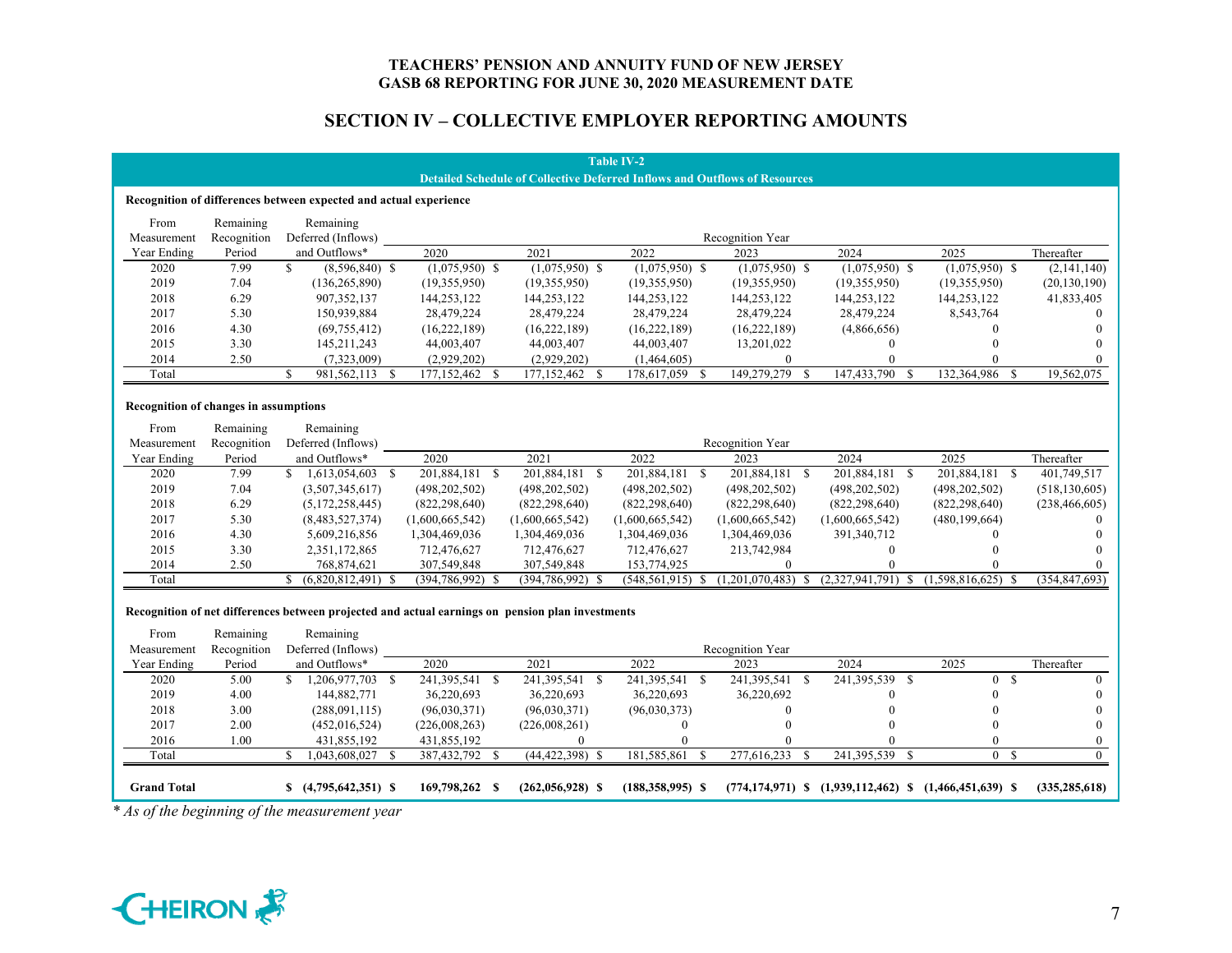### **SECTION IV – COLLECTIVE EMPLOYER REPORTING AMOUNTS**

The annual pension expense recognized by the State and Local employers can be calculated two different ways. First, it is the change in the amounts reported on the Statement of Net Position that relate to TPAF and are not attributable to employer contributions. That is, it is the change in NPL plus the changes in deferred outflows and inflows plus employer contributions.

Alternatively, annual pension expense can be calculated by its individual components. While GASB does not require or suggest the organization of the individual components shown in the table below, we believe it helps to understand the level and volatility of pension expense.

First, there are components referred to as operating expenses. These are items directly attributable to the operation of the plan during the measurement year. Service cost less employee contributions represents the increase in employer-provided benefits attributable to the year, and administrative expenses are the cost of operating TPAF for the year.

Second, there are the financing expenses: the interest on the Total Pension Liability less the expected return on assets.

The final category is changes. This category will drive most of the volatility in pension expense from year to year. It includes any changes in benefits made during the year and the recognized amounts due to assumption changes, gains or losses on the TPL, and investment gains or losses.

The following table shows the development of pension expense for the State and Local employers through both of these methodologies.

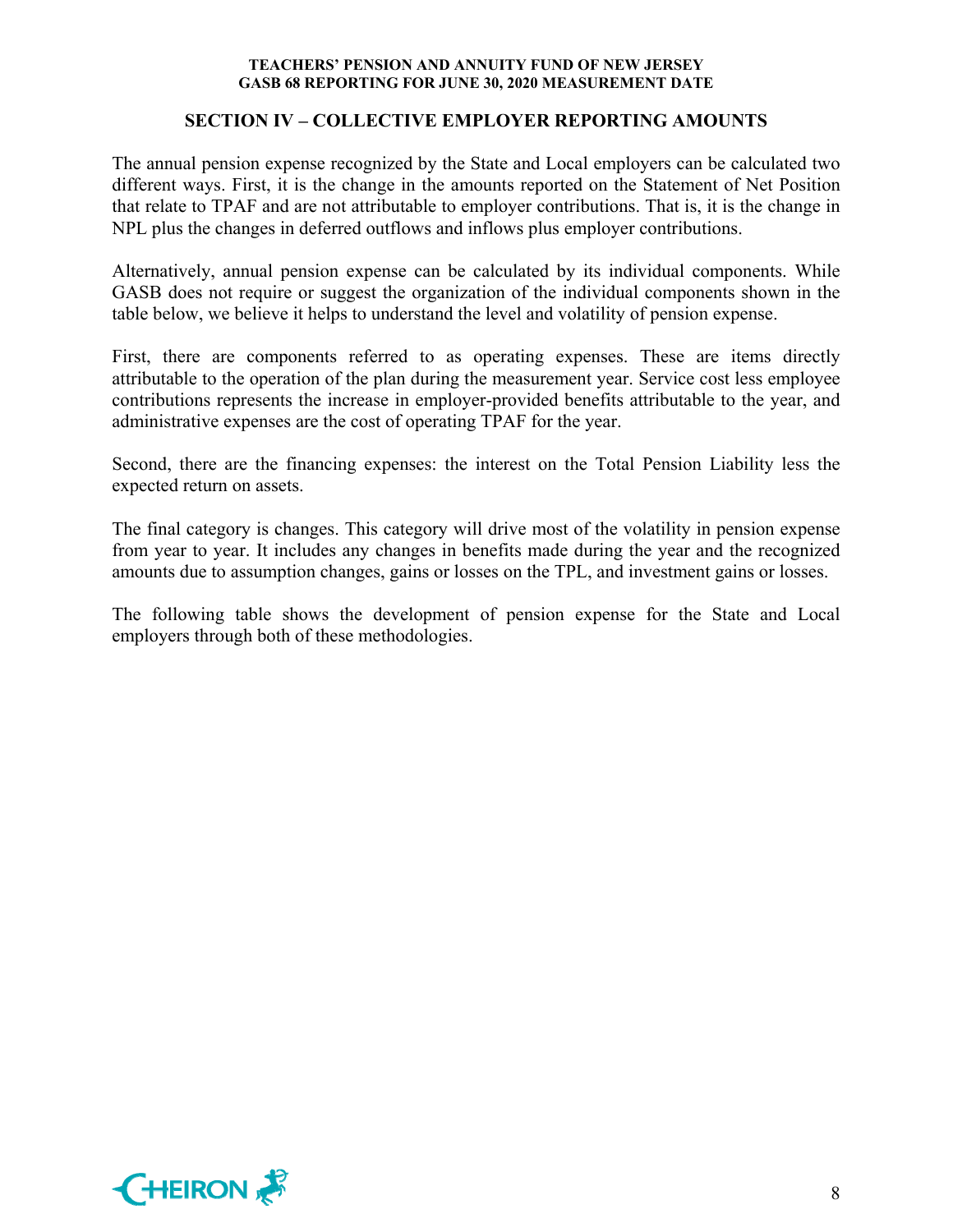## **SECTION IV – COLLECTIVE EMPLOYER REPORTING AMOUNTS**

| <b>Table IV-3</b><br><b>Calculation of Collective Pension Expense</b>                                                                                                               |                                           |                                                                                                     |                                    |                                                                                                     |  |  |  |  |
|-------------------------------------------------------------------------------------------------------------------------------------------------------------------------------------|-------------------------------------------|-----------------------------------------------------------------------------------------------------|------------------------------------|-----------------------------------------------------------------------------------------------------|--|--|--|--|
| <b>Measurement Year Ending</b>                                                                                                                                                      |                                           | 2020                                                                                                |                                    | 2019                                                                                                |  |  |  |  |
| Change in Net Pension Liability<br>Change in Deferred Outflows<br>Change in Deferred Inflows<br><b>Employer Contributions*</b>                                                      | $\mathbf S$                               | 4,474,386,245<br>473,885,607<br>(3, 115, 522, 811)<br>2,271,007,729                                 | $\mathbb{S}$                       | (2,287,238,003)<br>2,541,231,264<br>1,359,071,784<br>2,015,496,648                                  |  |  |  |  |
| <b>Subtotal</b><br>Employer Contribution - delayed enrollments<br>Employer Contribution - delayed appropriations                                                                    | $\mathbf S$                               | 4,103,756,770<br>329,571<br>(5,079,408)                                                             | $\mathbf S$                        | 3,628,561,693<br>272,985<br>27,127                                                                  |  |  |  |  |
| <b>Total Pension Expense</b><br><b>Total Pension Expense as % of Payroll</b>                                                                                                        | $\mathbf S$                               | 4,099,006,933<br>37.06%                                                                             | $\mathbf S$                        | 3,628,861,805<br>33.53%                                                                             |  |  |  |  |
| <b>Operating Expenses</b><br>Service cost<br>Employee contributions<br>Administrative expenses<br>Total<br><b>Financing Expenses</b><br>Interest cost<br>Expected return on assets  | $\mathbf S$<br>$\mathbf S$<br>$\mathbf S$ | 1,643,902,335<br>(867, 037, 595)<br>13,511,148<br>790, 375, 888<br>4,680,942,056<br>(1,525,370,804) | $\mathbb{S}$<br>$\mathbb{S}$<br>\$ | 1,882,081,572<br>(846, 166, 328)<br>13,922,385<br>1,049,837,629<br>4,201,672,382<br>(1,542,884,759) |  |  |  |  |
| Total<br><b>Changes</b><br>Benefit changes<br>Recognition of assumption changes<br>Recognition of liability gains and losses<br>Recognition of investment gains and losses<br>Total | $\mathbf S$<br>$\mathbb{S}$<br>\$         | 3,155,571,252<br>(16, 738, 469)<br>(394, 786, 992)<br>177,152,462<br>387, 432, 792<br>153,059,793   | $\mathbb{S}$<br>\$<br>\$           | 2,658,787,623<br>$\Omega$<br>(596, 671, 173)<br>178,228,412<br>338,679,314<br>(79, 763, 447)        |  |  |  |  |
| <b>Total Pension Expense</b>                                                                                                                                                        | \$                                        | 4,099,006,933                                                                                       | \$                                 | 3,628,861,805                                                                                       |  |  |  |  |

*\* Includes appropriations and lottery revenue*

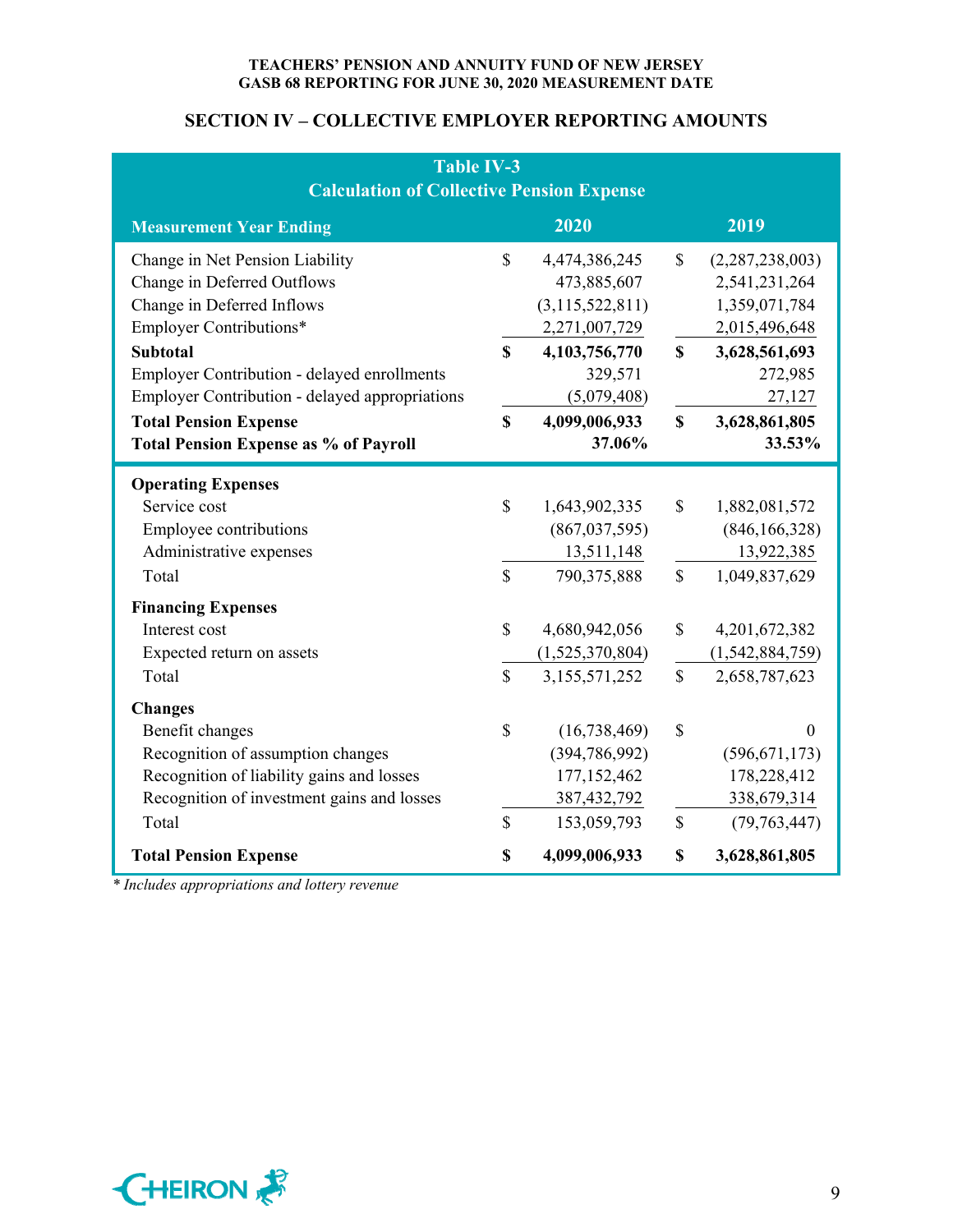## **APPENDIX A – MEMBERSHIP INFORMATION**

| <b>Plan Membership</b>                                       |                     |                     |  |  |  |  |  |  |
|--------------------------------------------------------------|---------------------|---------------------|--|--|--|--|--|--|
|                                                              | <b>July 1, 2019</b> | <b>July 1, 2018</b> |  |  |  |  |  |  |
| <b>Contributing Actives</b>                                  | 141,795             | 141,128             |  |  |  |  |  |  |
| Non-Contributing Members                                     | 14,271              | 14,368              |  |  |  |  |  |  |
| <b>Terminated Vested</b>                                     | 432                 | 219                 |  |  |  |  |  |  |
| <b>Inactive Receiving Benefits</b>                           | 106,388             | 104,703             |  |  |  |  |  |  |
| Total                                                        | 262,886             | 260,418             |  |  |  |  |  |  |
| Annual Compensation for Contributing Actives                 | \$11,061,603,138    | \$10,823,504,797    |  |  |  |  |  |  |
| Annual Retirement Allowances for Those<br>Receiving Benefits | 4,391,260,795<br>S  | S<br>4,295,446,681  |  |  |  |  |  |  |

\* QDRO recipients are excluded from the counts.

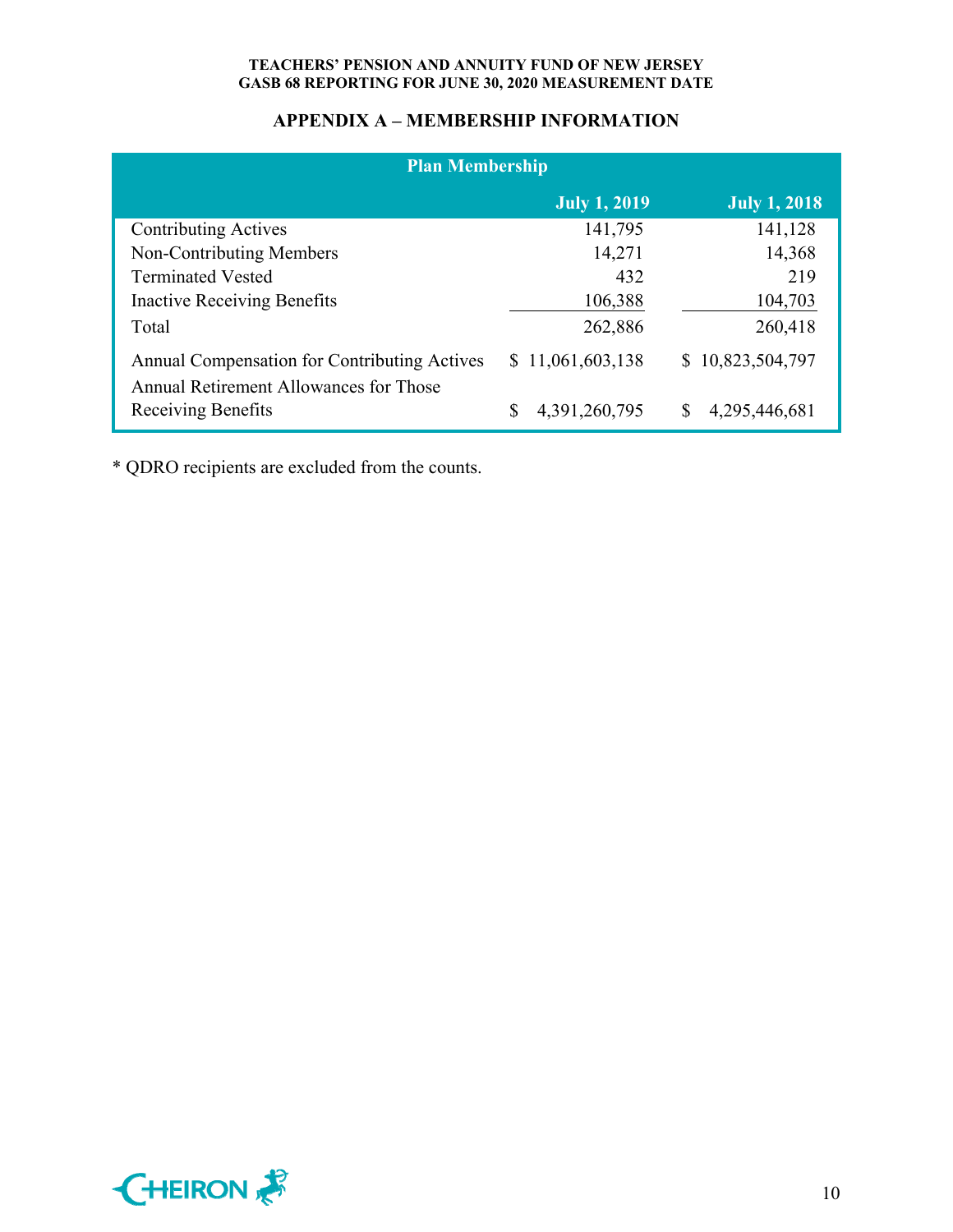## **APPENDIX B – ACTUARIAL ASSUMPTIONS AND METHODS**

# **A. Actuarial Assumptions**

| 1. Investment Rate of<br><b>Return for determining</b><br><b>Actuarially Determined</b><br><b>Contributions</b> | July 1, 2019 valuation: 7.30% per annum, compounded annually.<br>$\bullet$<br>July 1, 2020 valuation: 7.30% per annum, compounded annually.<br>$\bullet$<br>July 1, 2021 and later valuations: 7.00% per annum, compounded<br>$\bullet$<br>annually. |
|-----------------------------------------------------------------------------------------------------------------|------------------------------------------------------------------------------------------------------------------------------------------------------------------------------------------------------------------------------------------------------|
| 2. Long-Term Expected<br><b>Rate of Return</b>                                                                  | 7.00% per annum, compounded annually.                                                                                                                                                                                                                |
| 3. Interest Crediting Rate<br>on Accumulated<br><b>Deductions</b>                                               | 7.30% per annum, compounded annually. Interest credits are assumed<br>to end upon termination.                                                                                                                                                       |
| 4. GASB 67 Effective<br><b>Discount Rate</b>                                                                    | June 30, 2019: 5.60% per annum, compounded annually.<br>$\bullet$<br>June 30, 2020: 5.40% per annum, compounded annually.<br>$\bullet$                                                                                                               |
| <b>5. Price Inflation</b>                                                                                       | 2.75% per annum, compounded annually.                                                                                                                                                                                                                |
| 6. Wage Inflation                                                                                               | 3.25% per annum, compounded annually.                                                                                                                                                                                                                |
| 7. Cost-of-Living<br><b>Adjustments (COLAs)</b>                                                                 | No future COLAs are assumed. Previously granted COLAs are<br>included in the data.                                                                                                                                                                   |

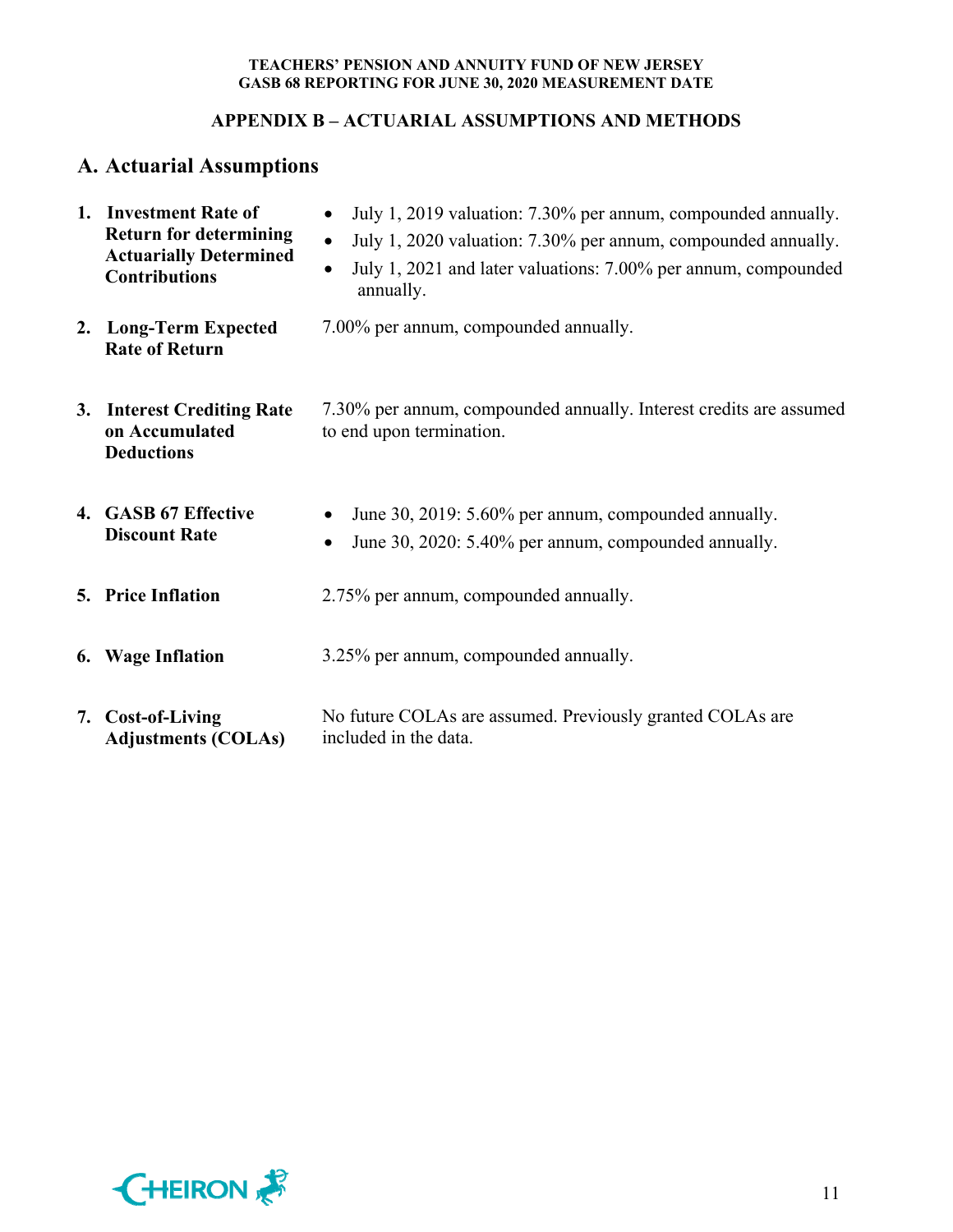## **APPENDIX B – ACTUARIAL ASSUMPTIONS AND METHODS**

8. Salary Increases Salary increases vary by years of service and time period. Annual salary increases are shown below.

| <b>Years of</b><br><b>Service</b> | <b>Period Ending</b><br><b>June 30, 2026</b> | <b>Ultimate Period</b> |
|-----------------------------------|----------------------------------------------|------------------------|
| $0 - 2$                           | 3.05%                                        | 4.25%                  |
| 3                                 | 3.20                                         | 4.40                   |
| 4                                 | 3.35                                         | 4.55                   |
| 5                                 | 3.50                                         | 4.70                   |
| 6                                 | 3.65                                         | 4.85                   |
| $\sqrt{ }$                        | 3.80                                         | 5.00                   |
| 8                                 | 3.95                                         | 5.15                   |
| 9                                 | 4.10                                         | 5.30                   |
| 10                                | 4.20                                         | 5.40                   |
| 11                                | 4.30                                         | 5.50                   |
| $12 - 16$                         | 4.45                                         | 5.65                   |
| 17                                | 3.70                                         | 4.90                   |
| 18                                | 3.30                                         | 4.50                   |
| 19                                | 3.05                                         | 4.25                   |
| 20                                | 2.85                                         | 4.05                   |
| 21                                | 2.65                                         | 3.85                   |
| 22                                | 2.45                                         | 3.65                   |
| 23                                | 2.25                                         | 3.45                   |
| 24                                | 2.05                                         | 3.25                   |
| 25                                | 1.85                                         | 3.05                   |
| 26                                | 1.75                                         | 2.95                   |
| 27-28                             | 1.65                                         | 2.85                   |
| $29+$                             | 1.55                                         | 2.75                   |

Salary increases are assumed to occur on October 1.

| 9. $401(a)(17)$ Pay Limit               | annually. |  |  |  | $$280,000$ in $2019$ increasing $2.75\%$ per annum, compounded |
|-----------------------------------------|-----------|--|--|--|----------------------------------------------------------------|
| 10. Social Security Wage<br><b>Base</b> | annually. |  |  |  | $$132,900$ in 2019 increasing 3.25% per annum, compounded      |

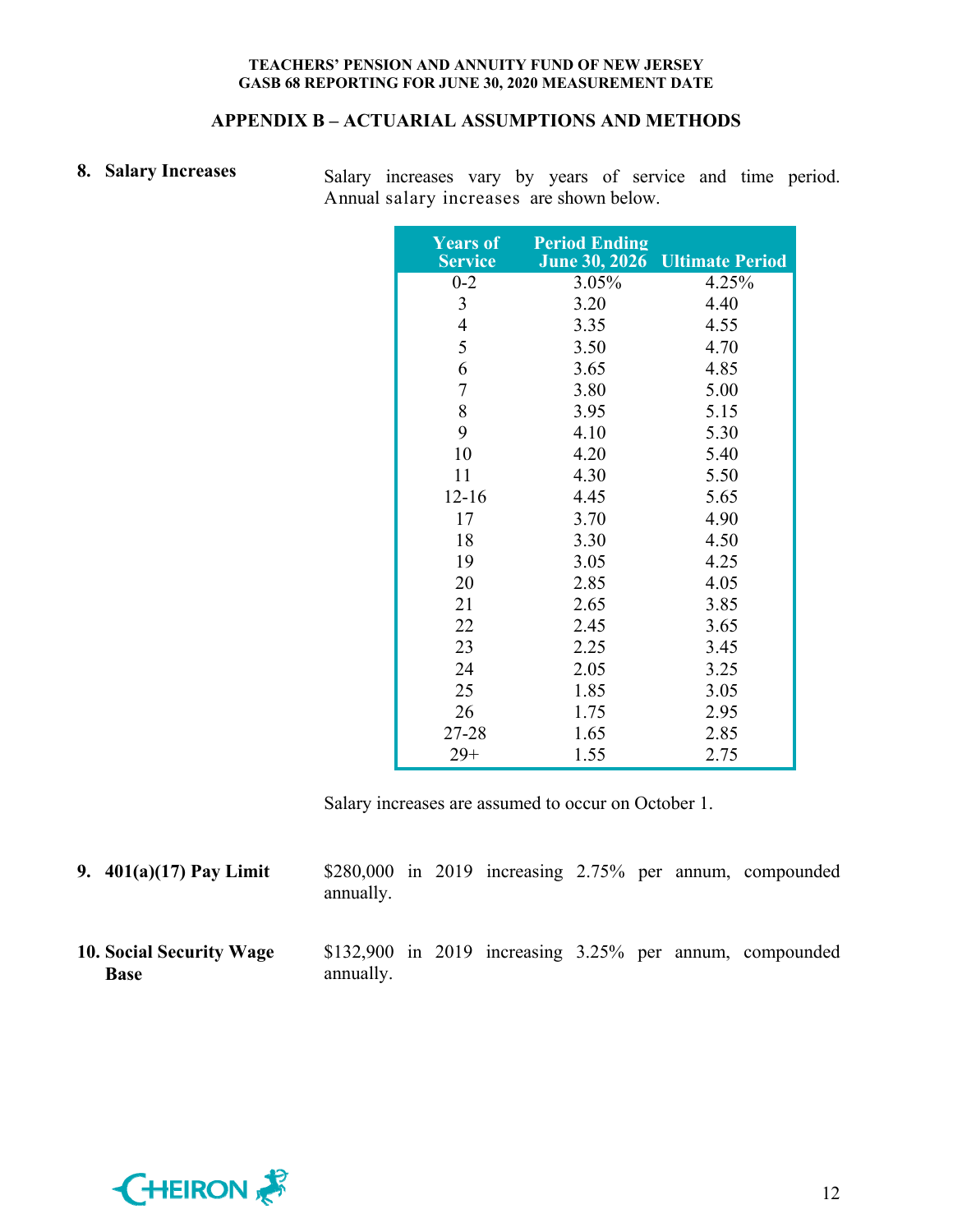## **APPENDIX B – ACTUARIAL ASSUMPTIONS AND METHODS**

**11. Termination Termination rates are as follows:** 

| <b>Service</b>   | <b>Rates</b> |
|------------------|--------------|
| $\boldsymbol{0}$ | 7.00%        |
| $\mathbf{1}$     | 7.00         |
| $\overline{c}$   | 6.25         |
| $\overline{3}$   | 5.50         |
| $\overline{4}$   | 4.25         |
| 5                | 3.75         |
| 6                | 3.25         |
| $\overline{7}$   | 3.00         |
| 8                | 2.50         |
| 9                | 2.50         |
| 10               | 2.25         |
| 11               | 2.20         |
| 12               | 1.95         |
| 13               | 1.70         |
| 14               | 1.40         |
| 15               | 1.20         |
| 16               | 1.00         |
| 17               | 0.90         |
| 18               | 0.90         |
| 19               | 0.70         |
| 20               | 0.55         |
| 21               | 0.55         |
| 22               | 0.55         |
| 23               | 0.40         |
| 24-29            | 0.30         |

No termination is assumed after attainment of retirement eligibility.

67% of members with 10 or more years of service at termination are assumed to elect a deferred retirement benefit.

All other members are assumed to receive a refund of Accumulated Deductions with credited interest.

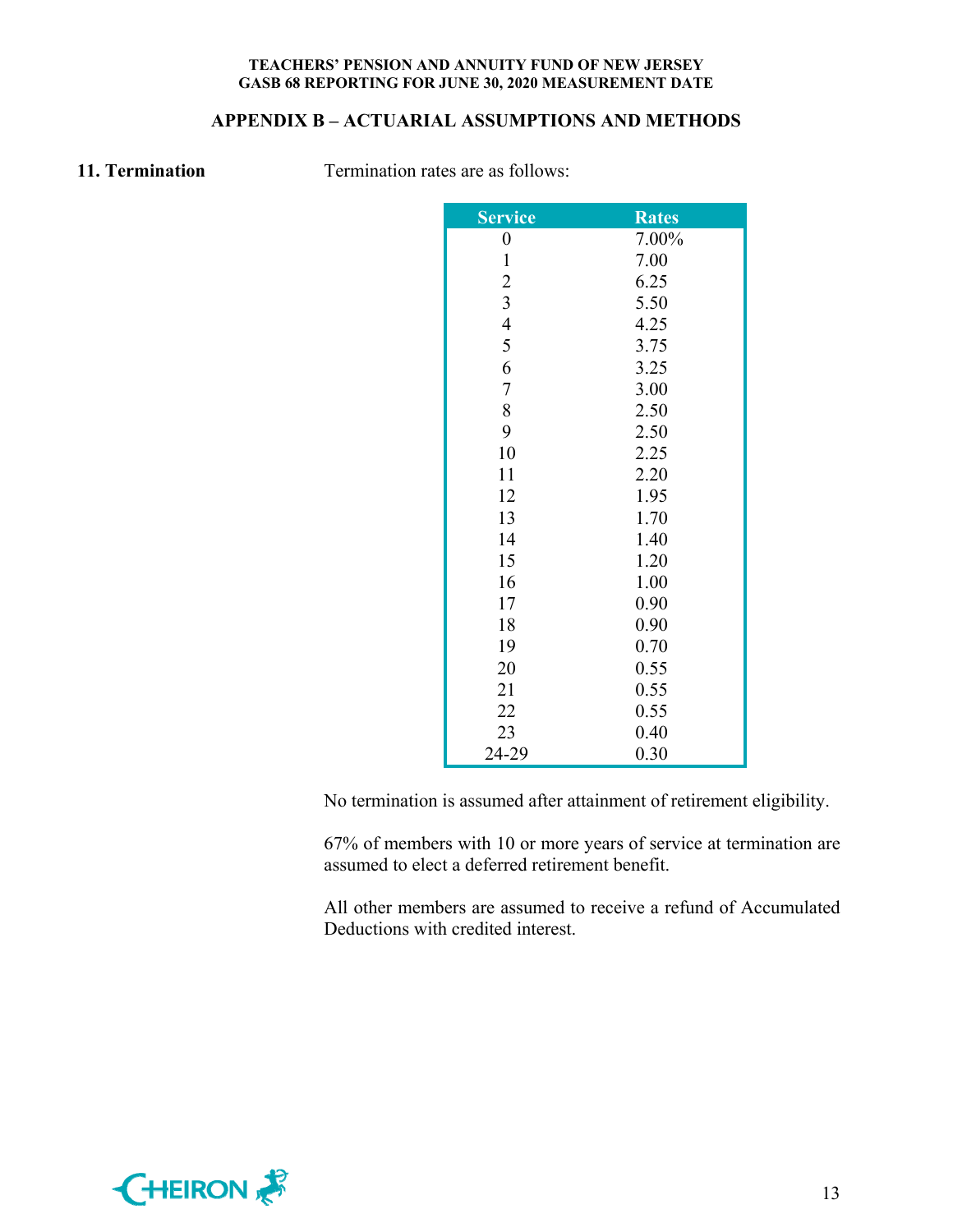#### **APPENDIX B – ACTUARIAL ASSUMPTIONS AND METHODS**

**12. Disability Disability Disability** rates are as follows:

|     | <b>Ordinary</b>   | <b>Accidental</b> |     | <b>Ordinary</b>   | <b>Accidental</b> |
|-----|-------------------|-------------------|-----|-------------------|-------------------|
| Age | <b>Disability</b> | <b>Disability</b> | Age | <b>Disability</b> | <b>Disability</b> |
| 20  | 0.005%            | 0.006%            | 48  | 0.170%            | 0.006%            |
| 21  | 0.005             | 0.006             | 49  | 0.180             | 0.006             |
| 22  | 0.005             | 0.006             | 50  | 0.200             | 0.006             |
| 23  | 0.005             | 0.006             | 51  | 0.220             | 0.006             |
| 24  | 0.005             | 0.006             | 52  | 0.240             | 0.006             |
| 25  | 0.005             | 0.006             | 53  | 0.260             | 0.006             |
| 26  | 0.005             | 0.006             | 54  | 0.280             | 0.006             |
| 27  | 0.005             | 0.006             | 55  | 0.350             | 0.006             |
| 28  | 0.005             | 0.006             | 56  | 0.420             | 0.006             |
| 29  | 0.005             | 0.006             | 57  | 0.490             | 0.006             |
| 30  | 0.005             | 0.006             | 58  | 0.560             | 0.006             |
| 31  | 0.010             | 0.006             | 59  | 0.630             | 0.006             |
| 32  | 0.015             | 0.006             | 60  | 0.710             | 0.006             |
| 33  | 0.020             | 0.006             | 61  | 0.790             | 0.006             |
| 34  | 0.030             | 0.006             | 62  | 0.870             | 0.006             |
| 35  | 0.040             | 0.006             | 63  | 0.950             | 0.006             |
| 36  | 0.050             | 0.006             | 64  | 1.030             | 0.006             |
| 37  | 0.060             | 0.006             | 65  | 1.120             | 0.006             |
| 38  | 0.070             | 0.006             | 66  | 1.210             | 0.006             |
| 39  | 0.080             | 0.006             | 67  | 1.300             | 0.006             |
| 40  | 0.090             | 0.006             | 68  | 1.390             | 0.006             |
| 41  | 0.100             | 0.006             | 69  | 1.480             | 0.006             |
| 42  | 0.110             | 0.006             | 70  | 1.580             | 0.006             |
| 43  | 0.120             | 0.006             | 71  | 1.680             | 0.006             |
| 44  | 0.130             | 0.006             | 72  | 1.780             | 0.006             |
| 45  | 0.140             | 0.006             | 73  | 1.880             | 0.006             |
| 46  | 0.150             | 0.006             | 74  | 1.980             | 0.006             |
| 47  | 0.160             | 0.006             |     |                   |                   |

Accidental disability rates apply at all ages.

Ordinary disability rates apply upon attainment of 10 years of service until the attainment of unreduced retirement eligibility with at least 25 years of service.

Members are assumed to receive the greater of the applicable disability benefit or the early or service retirement benefit, depending on eligibility.

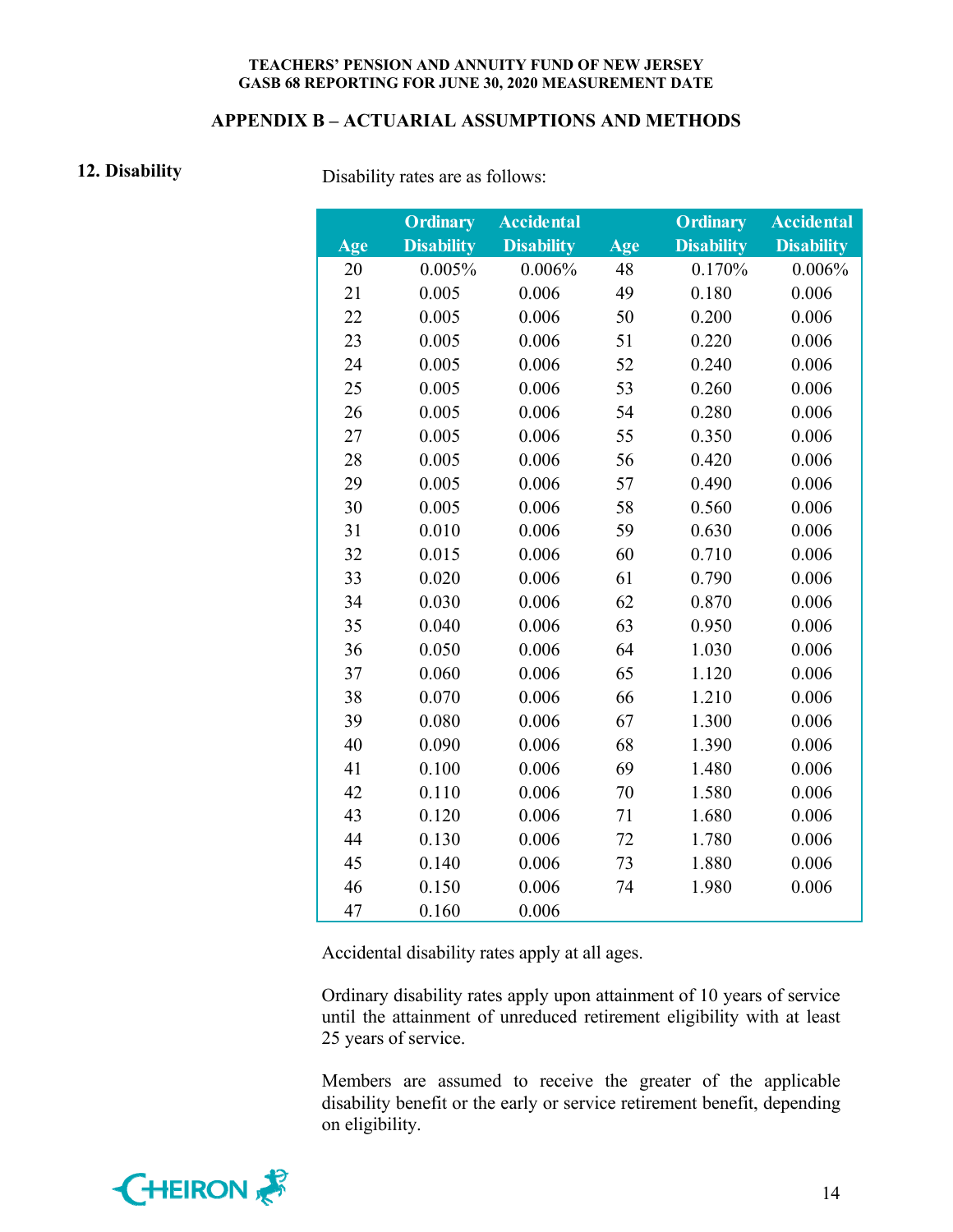#### **APPENDIX B – ACTUARIAL ASSUMPTIONS AND METHODS**

Tier 4 and Tier 5 members are not eligible for the Ordinary or Accidental Disability benefits but the disability rates still apply. Such members terminating under the disability decrement are assumed to separate from service and elect a deferred retirement benefit.

**13. Mortality Pre-Retirement Mortality:** The Pub-2010 Teachers Above-Median Income Employee mortality table *[PubT-2010(A) Employee]* as published by the Society of Actuaries with a 93.9% adjustment for males and 85.3% adjustment for females, and with future improvement from the base year of 2010 on a generational basis. For purposes of calculating projected cash flows used to determine the GASB discount rate, mortality improvement is based on SOA's Scale MP-2018. Upon direction from the DPB, for purposes of calculating the Total Pension Liability, mortality improvement is based on SOA's Scale MP-2020.

All pre-retirement deaths are assumed to be ordinary deaths.

Healthy Retirees and Beneficiaries (Healthy Annuitants): The Pub-2010 Teachers Above-Median Income Healthy Retiree mortality table *[PubT-2010(A) Healthy Retiree]* as published by the Society of Actuaries with a 114.7% adjustment for males and 99.6% adjustment for females, and with future improvement from the base year of 2010 on a generational basis. For purposes of calculating projected cash flows used to determine the GASB discount rate, mortality improvement is based on SOA's Scale MP-2018. Upon direction from the DPB, for purposes of calculating the Total Pension Liability, mortality improvement is based on SOA's Scale MP-2020.

Disabled Retirees (Disabled Annuitants): The Pub-2010 Non-Safety Disabled Retiree mortality table *[PubNS-2010 Disabled Retiree]* as published by the Society of Actuaries with a 106.3% adjustment for males and 100.3% adjustment for females, and with future improvement from the base year of 2010 on a generational basis. For purposes of calculating projected cash flows used to determine the GASB discount rate, mortality improvement is based on SOA's Scale MP-2018. Upon direction from the DPB, for purposes of calculating the Total Pension Liability, mortality improvement is based on SOA's Scale MP-2020.

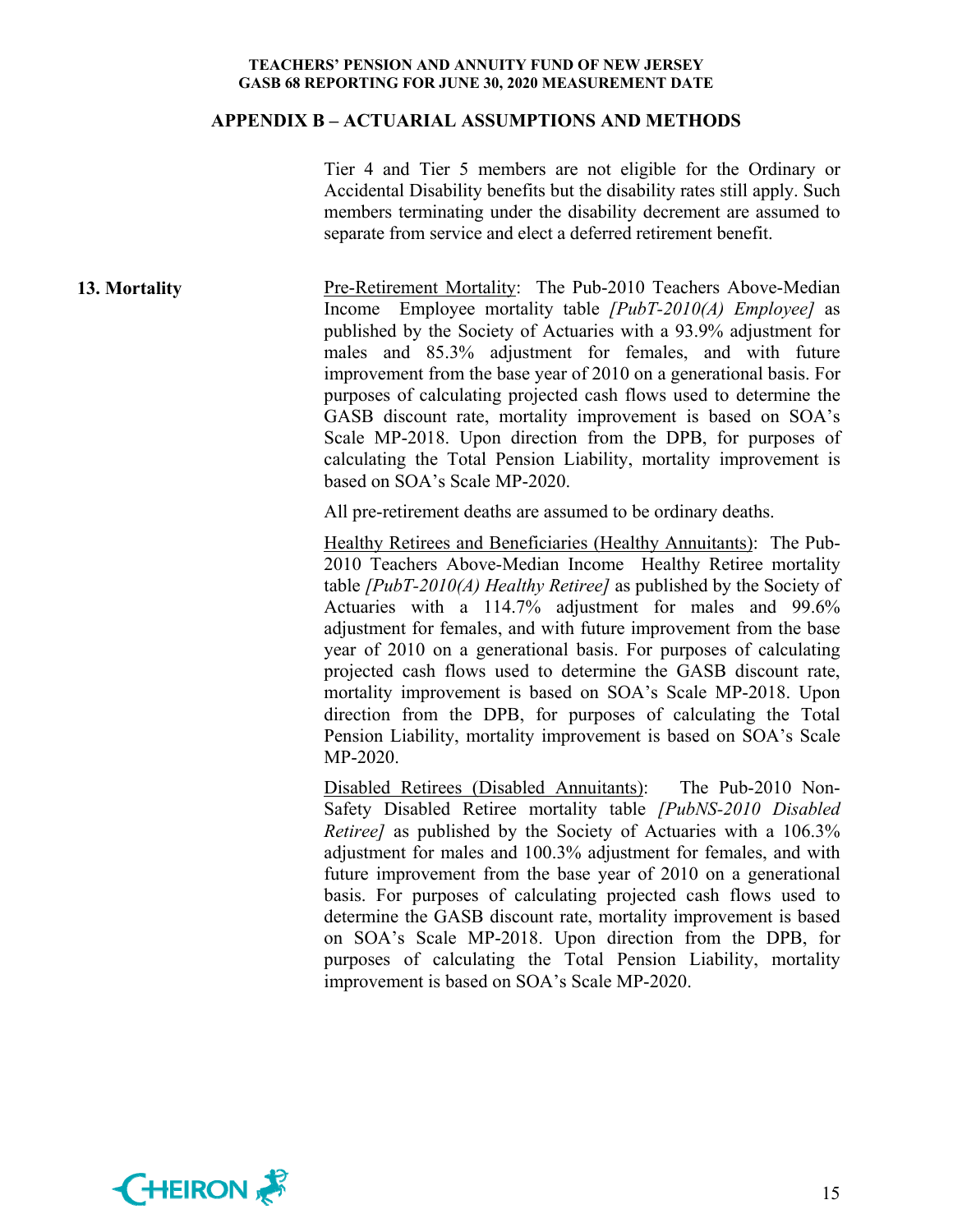## **APPENDIX B – ACTUARIAL ASSUMPTIONS AND METHODS**

**14. Retirement Retirement rates for Tier 1-4 members are as follows:** 

|      | <b>Less Than 25</b>     | 25 Years of    | 26 or More              |
|------|-------------------------|----------------|-------------------------|
| Age  | <b>Years of Service</b> | <b>Service</b> | <b>Years of Service</b> |
| < 50 | N/A                     | 1.5%           | 1.5%                    |
| 50   | N/A                     | 1.5            | 1.5                     |
| 51   | N/A                     | 2.0            | 2.0                     |
| 52   | N/A                     | 3.0            | 2.5                     |
| 53   | N/A                     | 4.0            | 3.0                     |
| 54   | N/A                     | 6.0            | 3.5                     |
| 55   | N/A                     | 10.0           | 13.0                    |
| 56   | N/A                     | 18.0           | 17.0                    |
| 57   | N/A                     | 18.0           | 17.0                    |
| 58   | N/A                     | 20.0           | 17.0                    |
| 59   | N/A                     | 25.0           | 17.0                    |
| 60   | 4.0                     | 25.0           | 20.0                    |
| 61   | 6.0                     | 25.0           | 22.0                    |
| 62   | 6.0                     | 33.0           | 27.0                    |
| 63   | 8.0                     | 42.0           | 30.0                    |
| 64   | 8.0                     | 42.0           | 30.0                    |
| 65   | 12.0                    | 42.0           | 30.0                    |
| 66   | 18.0                    | 55.0           | 35.0                    |
| 67   | 18.0                    | 55.0           | 40.0                    |
| 68   | 18.0                    | 55.0           | 30.0                    |
| 69   | 18.0                    | 55.0           | 30.0                    |
| 70   | 18.0                    | 55.0           | 30.0                    |
| 71   | 18.0                    | 55.0           | 30.0                    |
| 72   | 18.0                    | 55.0           | 30.0                    |
| 73   | 18.0                    | 55.0           | 30.0                    |
| 74   | 18.0                    | 55.0           | 30.0                    |
| 75   | 100.0                   | 100.0          | 100.0                   |

Rates apply upon retirement eligibility by tier.

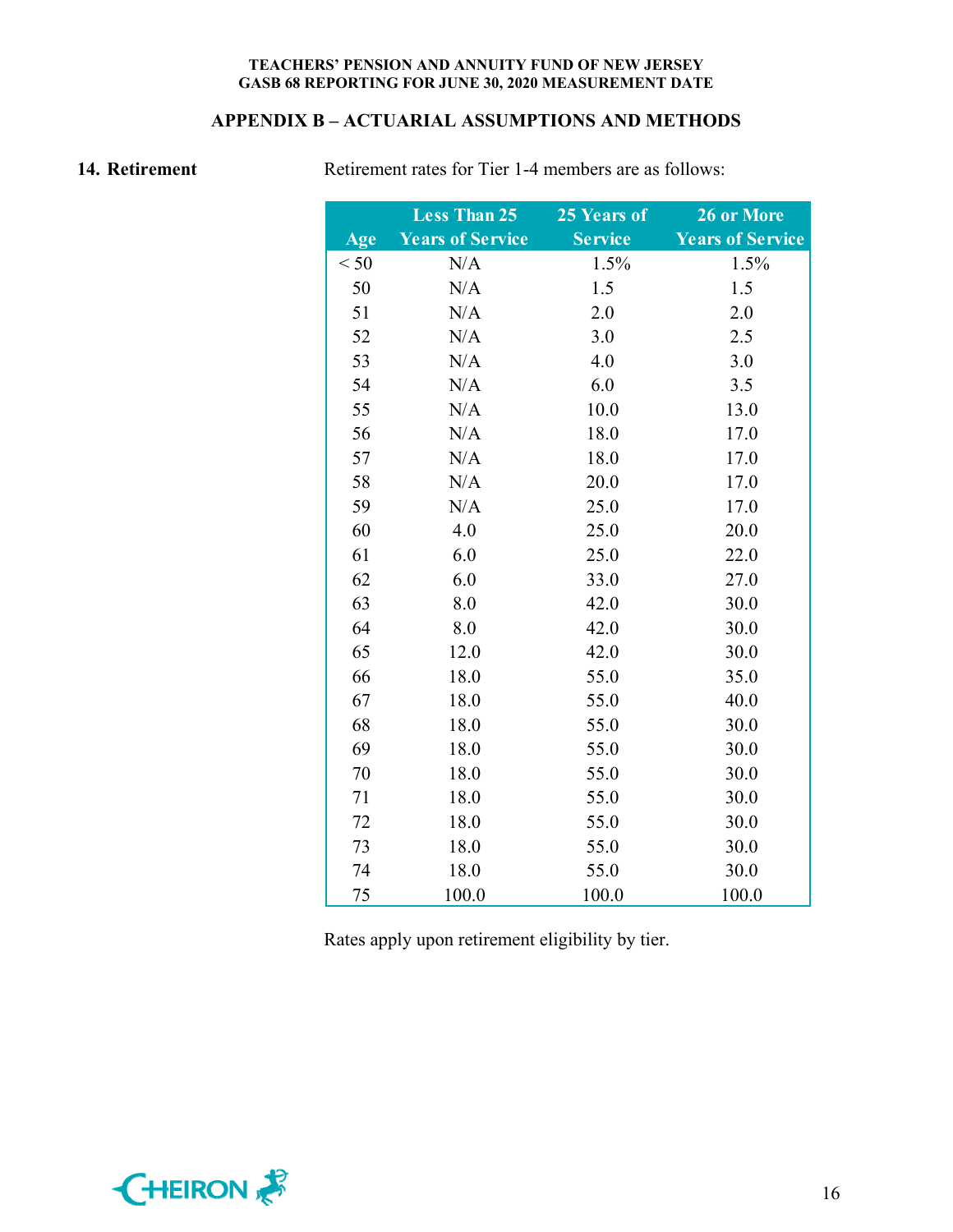#### **APPENDIX B – ACTUARIAL ASSUMPTIONS AND METHODS**

|      | <b>Less Than 25</b>     | 25 Years of    | 26 to 29 Years | <b>30 Years of</b> | 31 or More              |
|------|-------------------------|----------------|----------------|--------------------|-------------------------|
| Age  | <b>Years of Service</b> | <b>Service</b> | of Service     | <b>Service</b>     | <b>Years of Service</b> |
| < 50 | N/A                     | N/A            | N/A            | 1.5%               | 1.5%                    |
| 50   | N/A                     | N/A            | N/A            | 1.5                | 1.5                     |
| 51   | N/A                     | N/A            | N/A            | 2.0                | 2.0                     |
| 52   | N/A                     | N/A            | N/A            | 3.0                | 2.5                     |
| 53   | N/A                     | N/A            | N/A            | 4.0                | 3.0                     |
| 54   | N/A                     | N/A            | N/A            | 6.0                | 3.5                     |
| 55   | N/A                     | N/A            | N/A            | 10.0               | 13.0                    |
| 56   | N/A                     | N/A            | N/A            | 18.0               | 17.0                    |
| 57   | N/A                     | N/A            | N/A            | 18.0               | 17.0                    |
| 58   | N/A                     | N/A            | N/A            | 20.0               | 17.0                    |
| 59   | N/A                     | N/A            | N/A            | 25.0               | 17.0                    |
| 60   | N/A                     | N/A            | N/A            | 25.0               | 20.0                    |
| 61   | N/A                     | N/A            | N/A            | 25.0               | 22.0                    |
| 62   | N/A                     | N/A            | N/A            | 33.0               | 27.0                    |
| 63   | N/A                     | N/A            | N/A            | 42.0               | 30.0                    |
| 64   | N/A                     | N/A            | N/A            | 42.0               | 30.0                    |
| 65   | 12.0                    | 42.0           | 42.0           | 42.0               | 30.0                    |
| 66   | 18.0                    | 55.0           | 35.0           | 35.0               | 35.0                    |
| 67   | 18.0                    | 55.0           | 40.0           | 40.0               | 40.0                    |
| 68   | 18.0                    | 55.0           | 30.0           | 30.0               | 30.0                    |
| 69   | 18.0                    | 55.0           | 30.0           | 30.0               | 30.0                    |
| 70   | 18.0                    | 55.0           | 30.0           | 30.0               | 30.0                    |
| 71   | 18.0                    | 55.0           | 30.0           | 30.0               | 30.0                    |
| 72   | 18.0                    | 55.0           | 30.0           | 30.0               | 30.0                    |
| 73   | 18.0                    | 55.0           | 30.0           | 30.0               | 30.0                    |
| 74   | 18.0                    | 55.0           | 30.0           | 30.0               | 30.0                    |
| 75   | 100.0                   | 100.0          | 100.0          | 100.0              | 100.0                   |

Retirement rates for Tier 5 members are as follows:

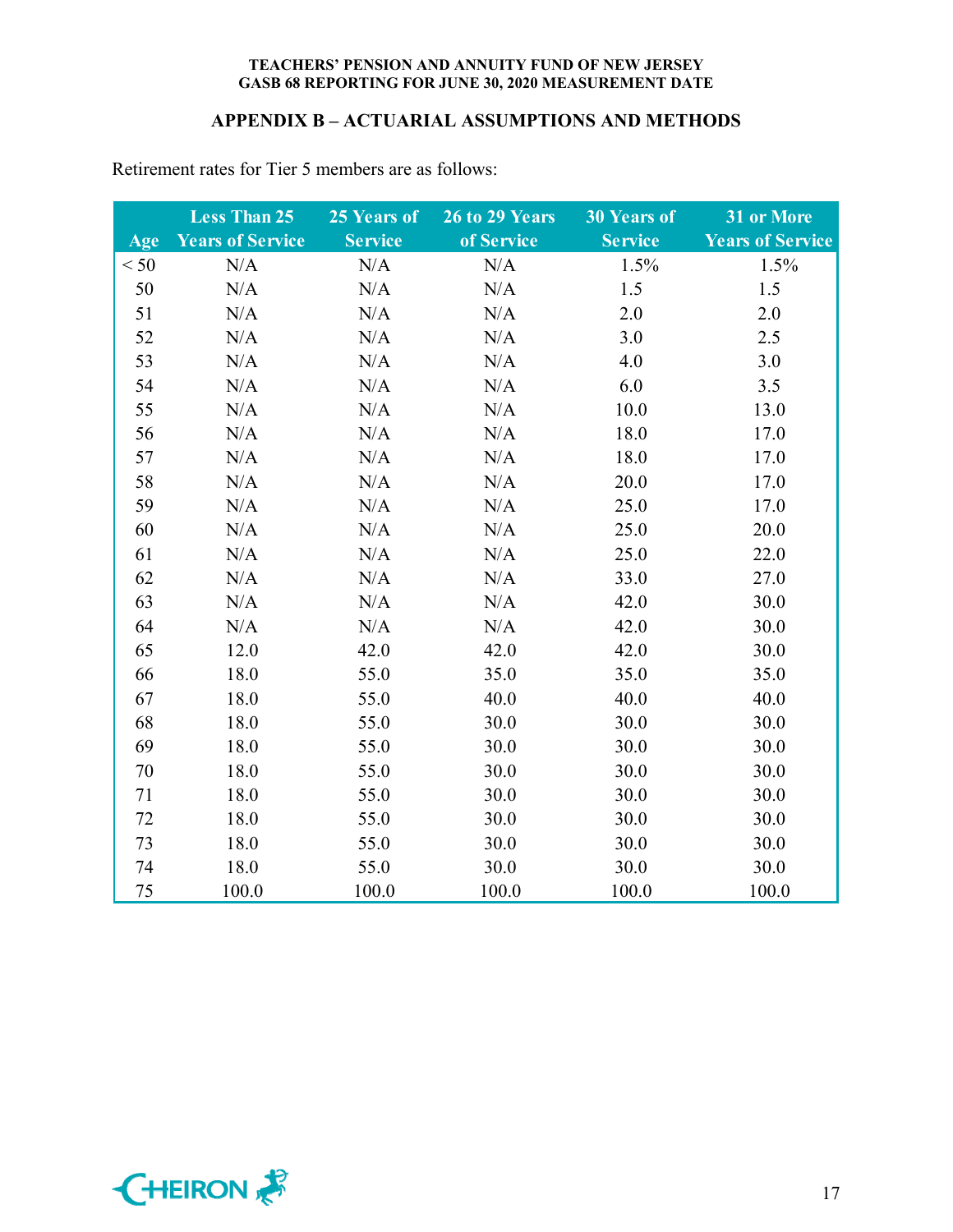## **APPENDIX B – ACTUARIAL ASSUMPTIONS AND METHODS**

| <b>15. Family Composition</b><br><b>Assumptions</b> | For members not currently in receipt, 100% of members are<br>assumed married to spouses of the opposite sex. Males are assumed<br>to be three years older than females.                                                                                                                                                                                                                                        |  |  |  |
|-----------------------------------------------------|----------------------------------------------------------------------------------------------------------------------------------------------------------------------------------------------------------------------------------------------------------------------------------------------------------------------------------------------------------------------------------------------------------------|--|--|--|
|                                                     | For purposes of the optional form of payment death benefit for<br>members currently in receipt, beneficiary status is based on the<br>beneficiary allowance reported. If no beneficiary date of birth is<br>provided, the beneficiary is assumed to be the member's spouse of<br>the opposite sex with males assumed to be three years older than<br>females.                                                  |  |  |  |
|                                                     | No additional dependent children or parents are assumed.                                                                                                                                                                                                                                                                                                                                                       |  |  |  |
| 16. Form of Payment                                 | Current actives are assumed to elect the Maximum Option.                                                                                                                                                                                                                                                                                                                                                       |  |  |  |
| 17. Data                                            | Information provided by the prior actuary was relied upon for the<br>purposes of setting the status of and valuing non-contributing<br>records. For non-contributing terminated members, a deferred<br>retirement benefit is estimated, when applicable, based on the last<br>known salary. For non-contributing members with incomplete<br>information, the benefit is based on the Annuity Savings Fund and. |  |  |  |
|                                                     | For current beneficiaries with incomplete information, reasonable<br>assumptions were made based on information available in prior<br>years.                                                                                                                                                                                                                                                                   |  |  |  |
|                                                     | Inactive participants receiving benefits according to the 2018 data<br>but omitted from the 2019 data are assumed to have died without a<br>beneficiary.                                                                                                                                                                                                                                                       |  |  |  |
|                                                     | Tier 4 and 5 members on long-term disability appeared on the active<br>data for the first time in 2019. The number of members on long-term<br>disability is immaterial for valuation purposes. Therefore, we valued<br>these members as regular contributing and non-contributing<br>members while we gain clarity on what happens with these<br>members.                                                      |  |  |  |
| 18. Rationale for<br><b>Assumptions</b>             | The demographic and economic assumptions used in this report,<br>except for the investment return assumption, reflect the results of the<br>July 1, 2015 – June 30, 2018 Experience Study, which was approved<br>by the Board of Trustees on February 6, 2020.                                                                                                                                                 |  |  |  |
|                                                     | The investment return assumption was recommended by the State<br>Treasurer.                                                                                                                                                                                                                                                                                                                                    |  |  |  |
|                                                     | The MP-2020 mortality improvement scale was used to calculate the<br>Total Pension Liability upon direction from the DPB.                                                                                                                                                                                                                                                                                      |  |  |  |
| <b>EHEIRON</b>                                      | 18                                                                                                                                                                                                                                                                                                                                                                                                             |  |  |  |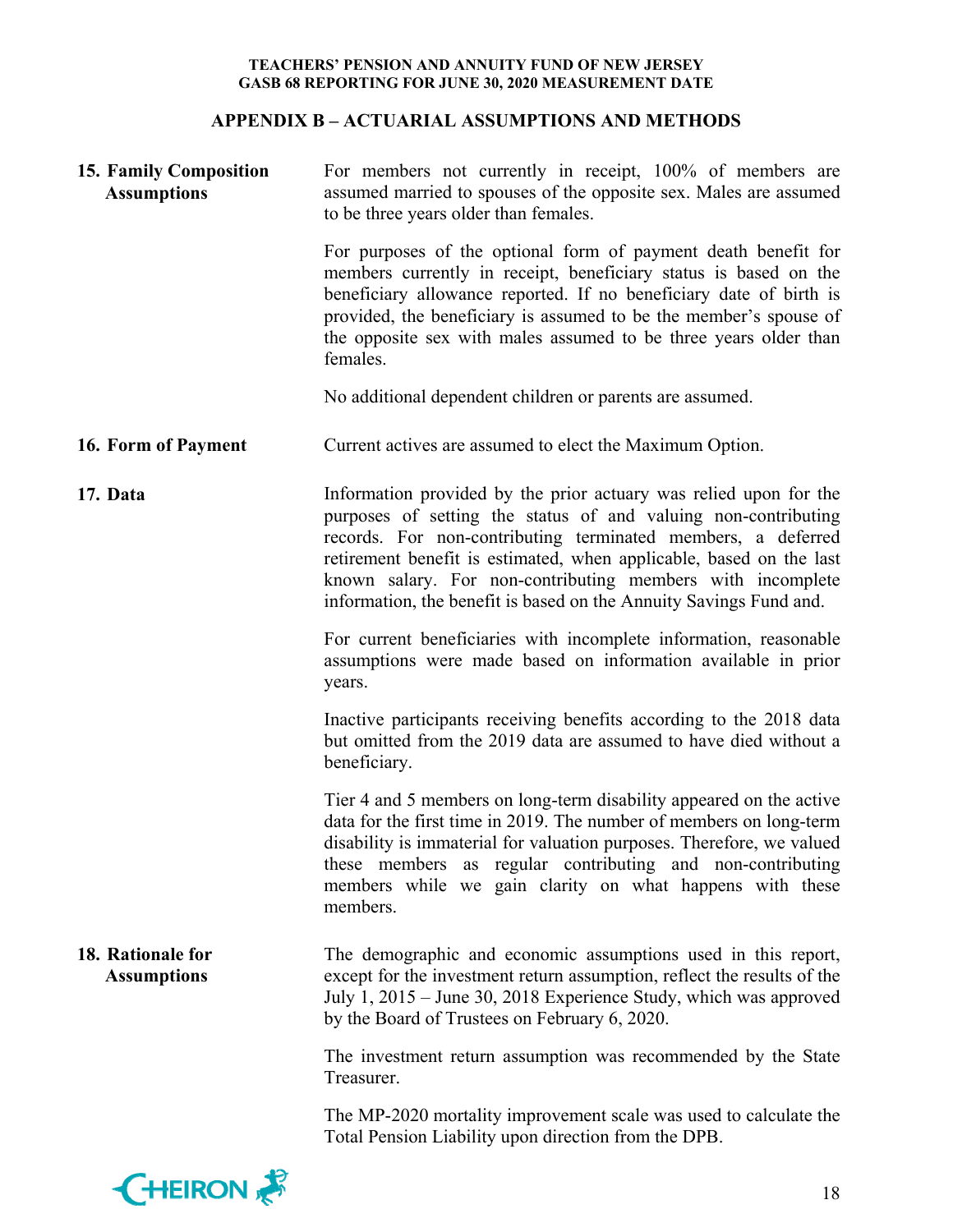### **APPENDIX B – ACTUARIAL ASSUMPTIONS AND METHODS**

| 19. Projection Basis                                      | This report includes projections of future assets, benefit payments<br>and contributions for the purpose of determining the GASB 67<br>discount rate.                                                                                                                                                                                                                                                                                                                                                                                                                                                                       |  |  |  |
|-----------------------------------------------------------|-----------------------------------------------------------------------------------------------------------------------------------------------------------------------------------------------------------------------------------------------------------------------------------------------------------------------------------------------------------------------------------------------------------------------------------------------------------------------------------------------------------------------------------------------------------------------------------------------------------------------------|--|--|--|
|                                                           | The projections are based on the census data as of July 1, 2019 and<br>the financial information as of June 30, 2020. The projections<br>assume continuation of the plan provisions and actuarial assumptions<br>in effect as of July 1, 2019 and do not reflect the impact of any<br>changes in benefits or actuarial assumptions that may be adopted<br>after July 1, 2020 unless otherwise indicated. While the assumptions<br>individually are reasonable for the underlying valuation that supports<br>the projections, specifically for projection purposes, they are also<br>considered reasonable in the aggregate. |  |  |  |
|                                                           | The projections assume that all future assumptions are met except<br>where indicated with respect to future investment returns and<br>demographic assumptions.                                                                                                                                                                                                                                                                                                                                                                                                                                                              |  |  |  |
| 20. Changes in Assumptions<br><b>Since Last Valuation</b> | The mortality improvement scale used to calculate the Total Pension<br>Liability was updated from the MP-2019 scale to the MP-2020 scale<br>upon direction from the DPB.                                                                                                                                                                                                                                                                                                                                                                                                                                                    |  |  |  |
|                                                           | The GASB 67 effective discount rate has been updated in<br>accordance with the method prescribed by GASB Statement No. 67.                                                                                                                                                                                                                                                                                                                                                                                                                                                                                                  |  |  |  |
|                                                           | The interest crediting rate on Accumulated Deductions was<br>decreased from 7.50% to 7.30% per annum, compounded annually.                                                                                                                                                                                                                                                                                                                                                                                                                                                                                                  |  |  |  |
|                                                           | In connection with a new policy adopted by the DPB, interest credits<br>are assumed to end upon termination, instead of continuing through<br>retirement.                                                                                                                                                                                                                                                                                                                                                                                                                                                                   |  |  |  |

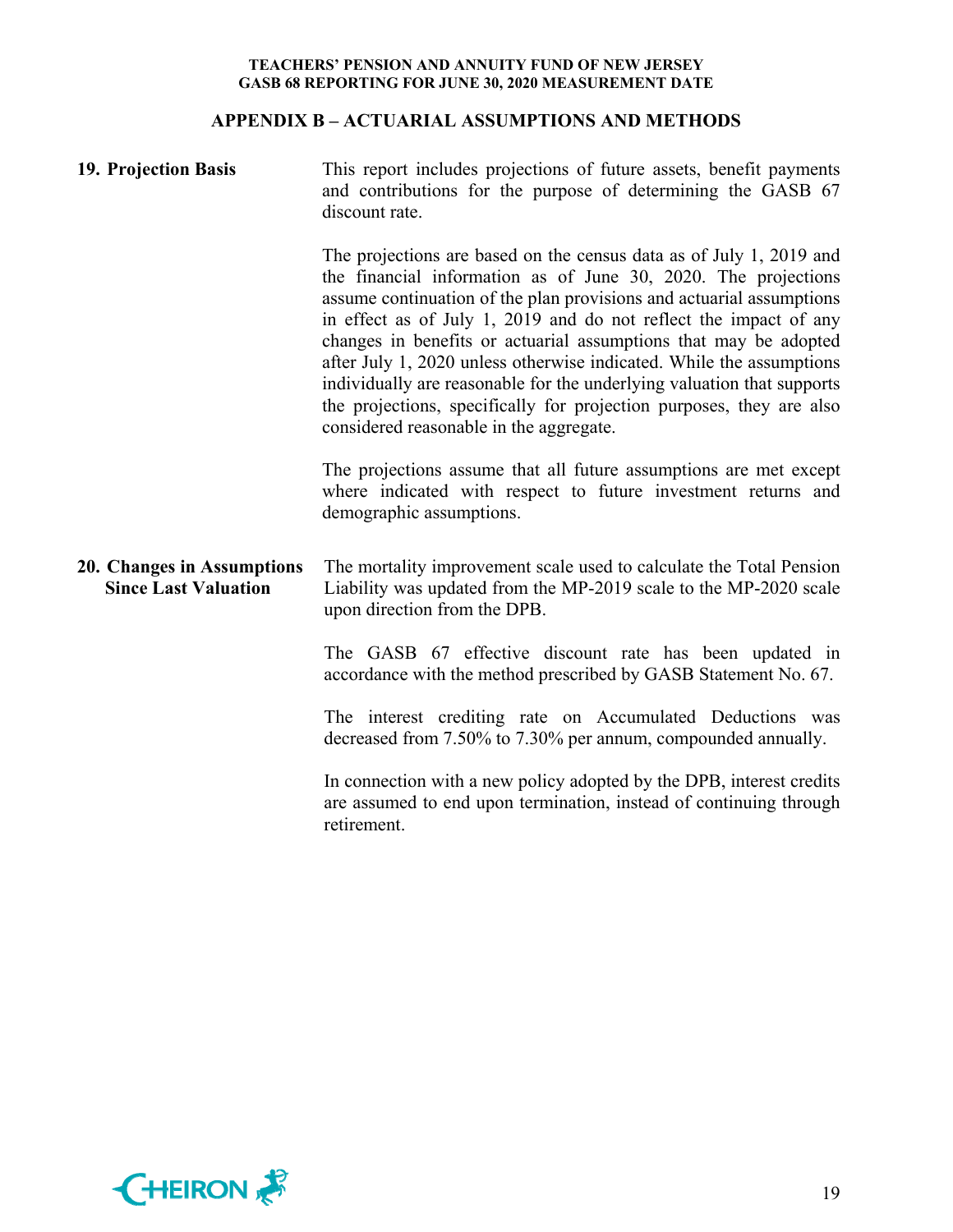## **APPENDIX B – ACTUARIAL ASSUMPTIONS AND METHODS**

# **B. Actuarial Methods**

The actuarial methods used for determining State contributions are described below.

## **1. Actuarial Cost Method**

The actuarial cost method for funding calculations is the Projected Unit Credit Cost Method. Non-contributory active members only use the Unit Credit Cost Method.

The actuarial liability is calculated as the actuarial present value of the projected benefits linearly allocated to periods prior to the valuation year based on service. Refunds are valued as the Accumulated Deductions with interest as of the valuation date provided by the Division of Pensions and Benefits. The unfunded actuarial liability is the actuarial liability on the valuation date less the actuarial value of assets.

In accordance with Chapter 78, P.L. 2011:

- Beginning with the July 1, 2010 actuarial valuation, the accrued liability contribution shall be computed so that if the contribution is paid annually in level dollars, it will amortize the unfunded accrued liability over an open 30 year period.
- Beginning with the July 1, 2019 actuarial valuation, the accrued liability contribution shall be computed so that if the contribution is paid annually in level dollars, it will amortize the unfunded accrued liability over a closed 30 year period (i.e., for each subsequent actuarial valuation the amortization period shall decrease by one year).
- Beginning with the July 1, 2029 actuarial valuation, when the remaining amortization period reaches 20 years, any increase or decrease in the unfunded accrued liability as a result of actuarial losses or gains for subsequent valuation years shall serve to increase or decrease, respectively, the amortization period for the unfunded accrued liability, unless an increase in the amortization period will cause it to exceed 20 years. If an increase in the amortization period as a result of actuarial losses for a valuation year would exceed 20 years, the accrued liability contribution shall be computed for the valuation year using a 20 year amortization period.

To the extent that the amortization period remains an open period in future years and depending upon the specific circumstances, it should be noted that in the absence of emerging actuarial gains or contributions made in excess of the actuarially determined contribution, any existing unfunded accrued liability may not be fully amortized in the future.

The non-contributory group life insurance benefit is funded separately through a term cost.

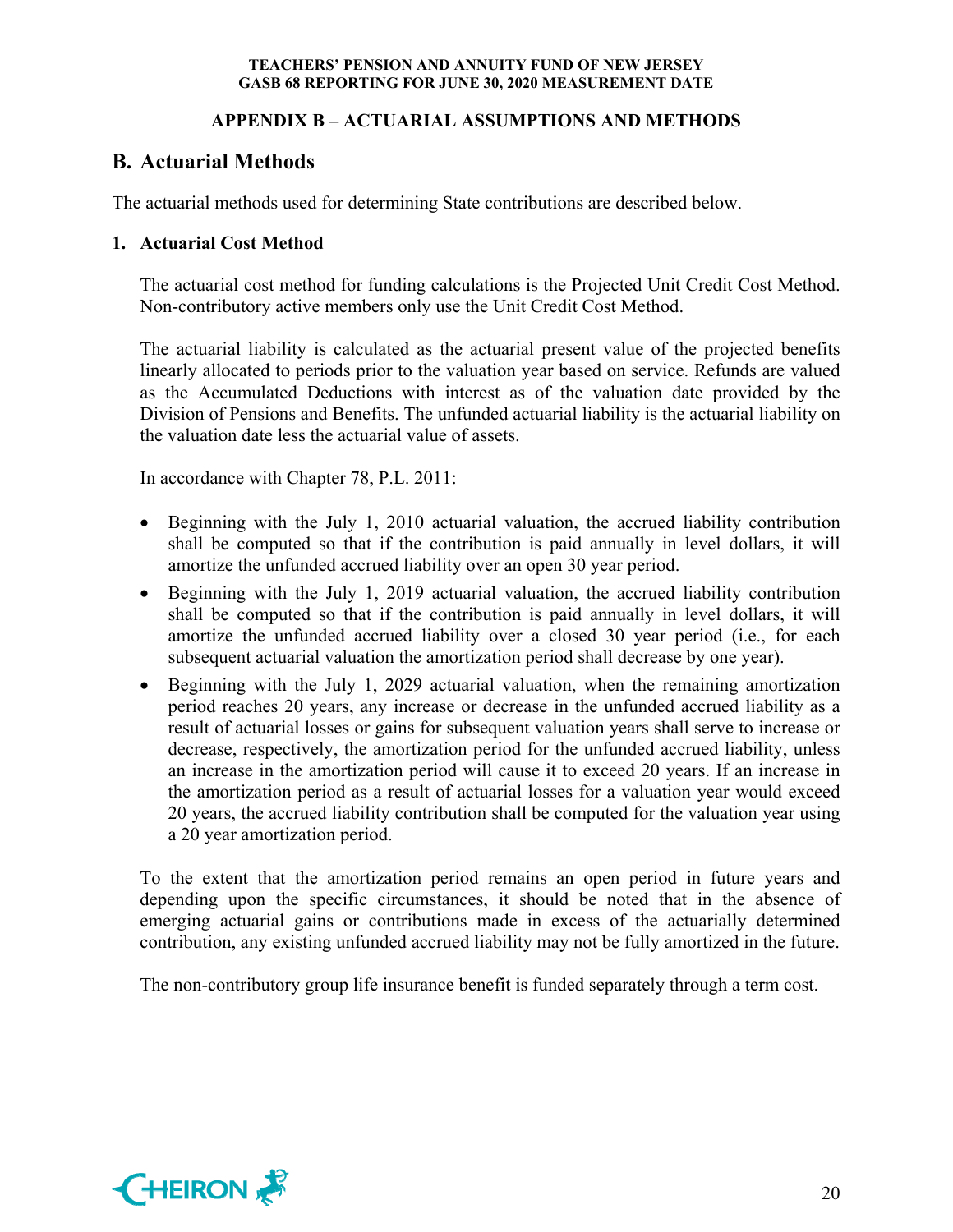## **APPENDIX B – ACTUARIAL ASSUMPTIONS AND METHODS**

### **2. Asset Valuation Method**

For the purposes of determining contribution rates, an actuarial value of assets is used that dampens the volatility in the market value of assets, resulting in a smoother pattern of contributions.

The actuarial value of assets is adjusted to reflect actual contributions and benefit payments and administrative expenses, and an assumed rate of return on the previous year's assets and current year's cash flow at the prior year's actuarial valuation interest rate, with a further adjustment to reflect 20% of the difference between the resulting value and the actual market value of Fund assets.

## **3. Contributions**

Chapter 83, P.L. 2016 requires the State to make the required pension contributions on a quarterly basis in each fiscal year according to the following schedule: at least 25% by September 30, at least 50% by December 31, at least 75% by March 31, and at least 100% by June 30. As such, contributions are assumed to be made on a quarterly basis with the first contribution 15 months after the associated valuation date.

Chapter 98, P.L. 2017, the Lottery Enterprise Contribution Act, allows the TPAF to receive 77.78% of the proceeds of the Lottery Enterprise, based upon their members' past or present employment in schools and institutions in the State for a term of 30 years. Revenues from Chapter 98, P.L. 2017, the Lottery Enterprise Contribution Act, are assumed to be contributed to the trust on a monthly basis. The State's pension contribution is reduced by the product of the allocable percentage for the TPAF, the adjustment percentage, and the special asset value.

Contributions payable in the fiscal year starting on the valuation date are included in the actuarial value of assets as receivable contributions, discounted by the applicable valuation interest rate.

Legislation has provided for additional benefits and/or funding requirements which are included in this valuation and are described as follows.

#### Early Retirement Incentive Programs

State and Local employers which elected to participate in various early retirement incentive programs authorized by NJ Statute make contributions to cover the cost of these programs over amortization periods elected by the employer to the extent permitted by NJ Statute.

#### Chapter 133, P.L. 2001

Chapter 133, P.L. 2001 increased the accrual rate from 1/60 to 1/55. In addition, it lowered the age required for a veteran benefit equal to 1/55 of highest 12-month Compensation for each Year of Service from 60 to 55.

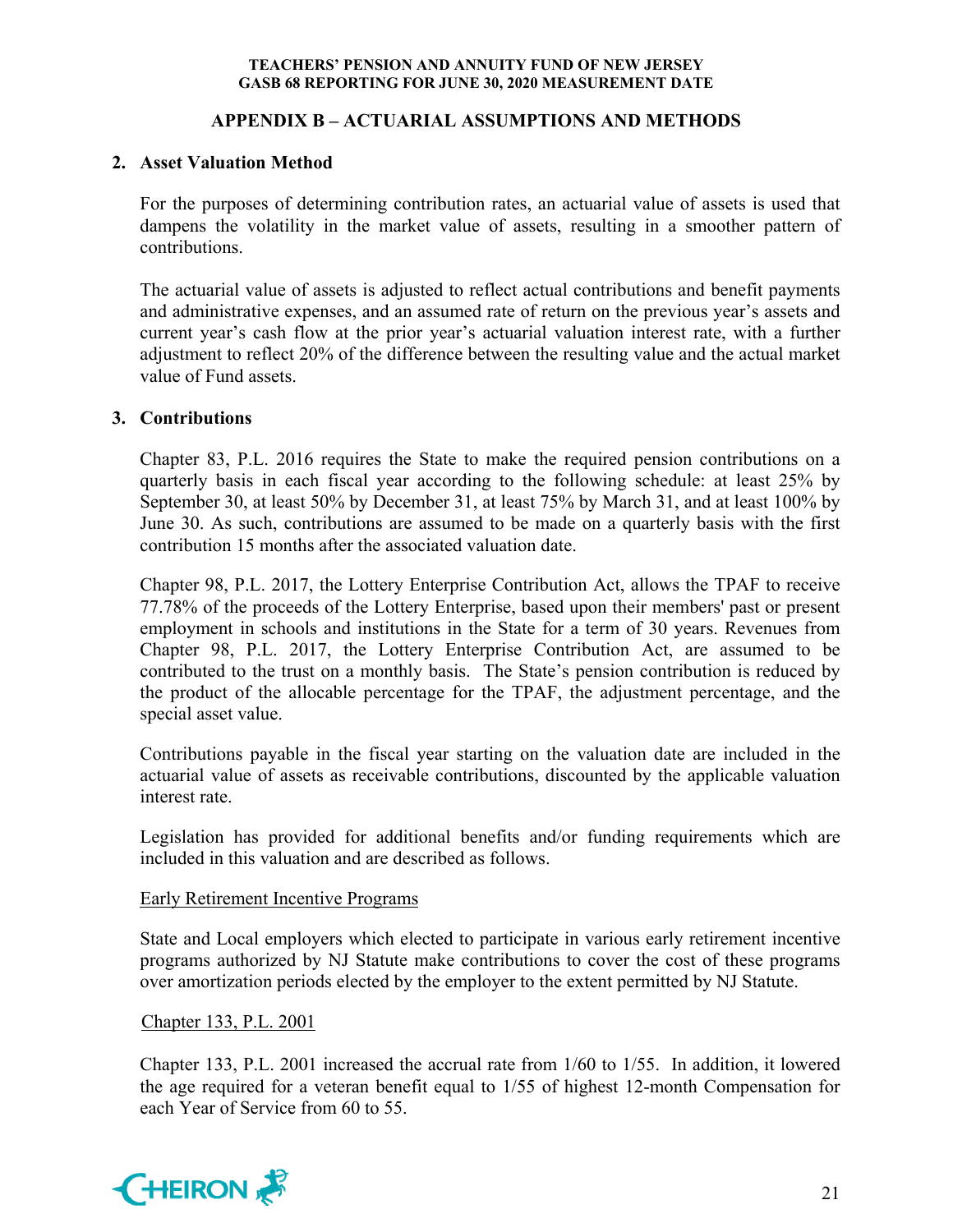#### **APPENDIX B – ACTUARIAL ASSUMPTIONS AND METHODS**

Chapter 133, P.L. 2001 established the Benefit Enhancement Fund (BEF) to fund the additional annual employer normal contribution due to the Statute's increased benefits. (Chapter 353, P.L. 2001 extended this coverage to this Statute's additional annual employer normal contribution.) If the assets in the BEF are insufficient to cover the normal contribution for the increased benefits for a valuation period, the State will pay such amount. As of July 1, 2019, there are no assets in the BEF.

#### **4. Valuation Software**

Cheiron utilizes ProVal, an actuarial valuation software leased from Winklevoss Technologies (WinTech) to calculate liabilities and project benefit payments. We have relied on WinTech as the developer of ProVal. We have reviewed ProVal and have a basic understanding of it and have used ProVal in accordance with its original intended purpose. We have not identified any material inconsistencies in assumptions or output of ProVal that would affect this actuarial valuation.

## **5. Changes Since the Last Valuation**

None.

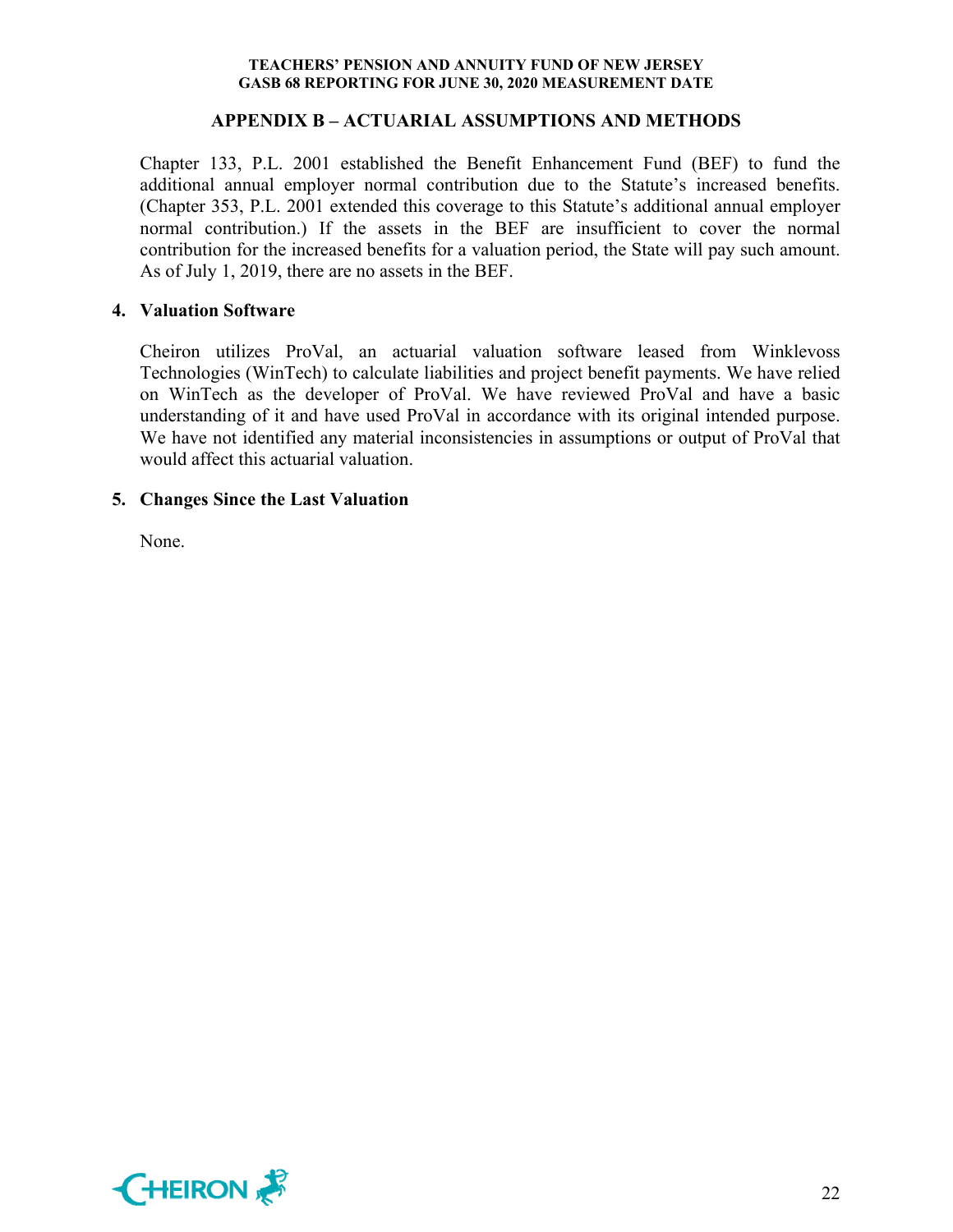## **APPENDIX C – SUMMARY OF PLAN PROVISIONS**

This summary of Plan provisions provides an overview of the major provisions of the TPAF used in the actuarial valuation. It is not intended to replace the more precise language of the NJ State Statutes, Title 18A, Chapter 66, and if there is any difference between the description of the plan herein and the actual language in the NJ State Statutes, the NJ State Statutes will govern.

## **1. Eligibility for Membership**

Employees appointed to positions requiring certification by the New Jersey Department of Education as members of a regular teaching or professional staff of a public school system in New Jersey are required to enroll as a condition of employment. Employees of the Department of Education holding unclassified, professional and certificated titles are eligible for membership. Temporary or substitute employees are not eligible. The eligible employee must be scheduled to work at least 32 hours per week effective May 22, 2010, per Chapter 1, P.L. 2010.

- a) Class B (or Tier 1) Member: Any member hired prior to July 1, 2007.
- b) Class D (or Tier 2) Member: Any member hired on or after July 1, 2007 and before November 2, 2008.
- c) Class E (or Tier 3) Member: Any member hired after November 1, 2008 and before May 22, 2010.
- d) Class F (or Tier 4) Member: Any member hired after May 21, 2010 and before June 28, 2011.
- e) Class G (or Tier 5) Member: Any member hired on or after June 28, 2011.

## **2. Plan Year**

The 12-month period beginning on July 1 and ending on June 30.

## **3. Years of Service**

A year of service for each year an employee is a Member of the Retirement System plus service, if any, covered by a prior service liability. Tier 4 members must be scheduled to work at least 32 hours per week, Tier 3 members must have an annual salary of \$7,500 (indexed for inflation) and other members must have an annual salary of \$500.

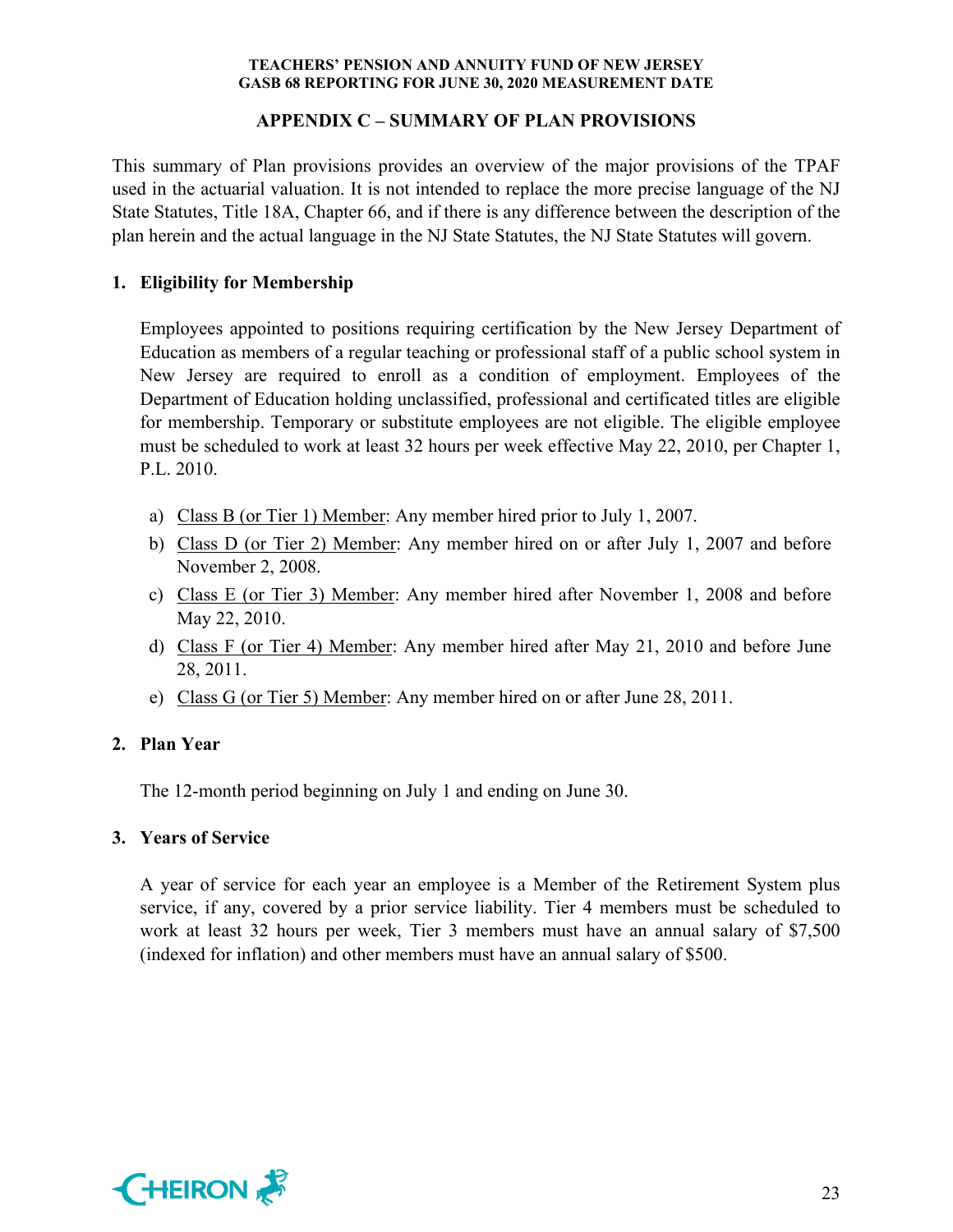## **APPENDIX C – SUMMARY OF PLAN PROVISIONS**

## **4. Compensation**

Base salary upon which contributions by a Member to the Annuity Savings Fund were based. Chapter 113, P.L. 1997 provides that Compensation cannot exceed the compensation limitation of Section 401(a)(17) of the Internal Revenue Code. Chapter 103, P.L. 2007 provides that for a Tier 2, 3, 4 or 5 Member, Compensation cannot exceed the annual maximum wage contribution base for Social Security, pursuant to the Federal Insurance Contribution Act.

## **5. Final Compensation**

The average annual compensation upon which contributions by a Member are made for the three consecutive years of service immediately preceding retirement, or the highest three fiscal years of service, if greater. Chapter 1, P. L. 1997 provides that for a Tier 4 or Tier 5 Member, Final Compensation is the average annual compensation upon which contributions by a Member are made for the five consecutive years of service immediately preceding retirement, or the highest five fiscal years of service, if greater.

## **6. Final Year Compensation**

The compensation upon which contributions by a Member to the Annuity Savings Fund are based in the last year of service.

## **7. Accumulated Deductions**

The sum of all amounts deducted from the compensation of a Member or contributed by the Member or on the Member's behalf without interest.

#### **8. Interest Credits on Accumulated Deductions**

Members receive interest credits while contributing and for the first two years of inactivity. The rate depends on the type of benefit. Prior to July 1, 2018, members received interest credits for the entire period of inactivity until retirement or death.

#### **9. Member Contributions**

Each Member contributes a percentage of Compensation. Effective October 1, 2011, Chapter 78, P.L. 2011 set the member contribution rate at 6.5% and increased it by 1/7 of 1% each July thereafter until it attained an ultimate rate of 7.5% on July 1, 2018.

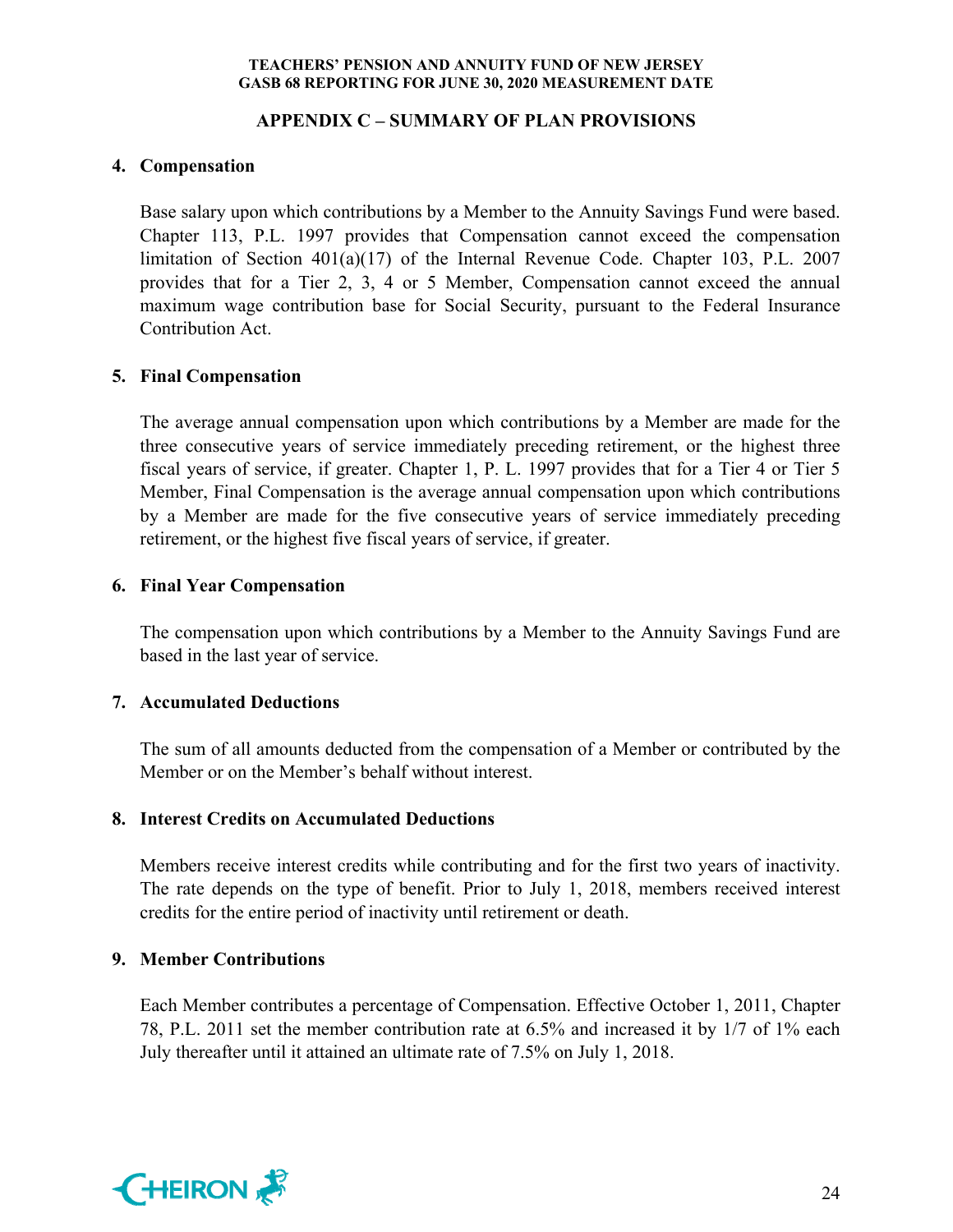## **APPENDIX C – SUMMARY OF PLAN PROVISIONS**

## **10. Benefits**

a) **Service Retirement:** For a Tier 1 or Tier 2 Member, age 60. For a Tier 3 or Tier 4 Member, age 62. For a Tier 5 Member, age 65.

Benefit is an annual retirement allowance comprised of a member annuity plus an employer pension which together will provide a total allowance of:

(1) For a Tier 1, 2 or 3 Member, 1/55 of Final Compensation for each Year of Service.

- (2) For a Tier 4 or 5 Member, 1/60 of Final Compensation for each Year of Service.
- b) **Early Retirement:** Prior to eligibility for Service Retirement. For a Tier 1, 2, 3 or 4 Member, 25 Years of Service. For a Tier 5 Member, 30 Years of Service.

Benefit is an annual retirement allowance comprised of a member annuity plus an employer pension which together will provide a total allowance of:

- (1) For a Tier 1 Member, the Service Retirement benefit reduced by 1/4 of one percent for each month the retirement date precedes age 55.
- (2) For a Tier 2 Member, the Service Retirement benefit reduced by 1/12 of one percent for each month the retirement date precedes age 60 through age 55 and by 1/4 of one percent for each month the retirement date precedes age 55.
- (3) For a Tier 3 or 4 Member, the Service Retirement benefit reduced by 1/12 of one percent for each month the retirement date precedes age 62 through age 55 and by 1/4 of one percent for each month the retirement date precedes age 55.
- (4) For a Tier 5 Member, the Service Retirement benefit reduced by 1/4 of one percent for each month the retirement date precedes age 65.
- c) **Veteran Retirement:** Age 55 with 25 Years of Service or Age 60 with 20 Years of Service for a qualified military veteran who retires directly from active service.

Benefit is an annual retirement allowance comprised of a member annuity plus an employer pension which together will provide a total allowance of the greater of:

- (1) 54.5% of highest 12-month Compensation, or
- (2) For a member who is at least age 55 with 35 Years of Service, 1/55 of highest 12-month Compensation for each Year of Service.

Veterans may receive a Service Retirement benefit if greater.

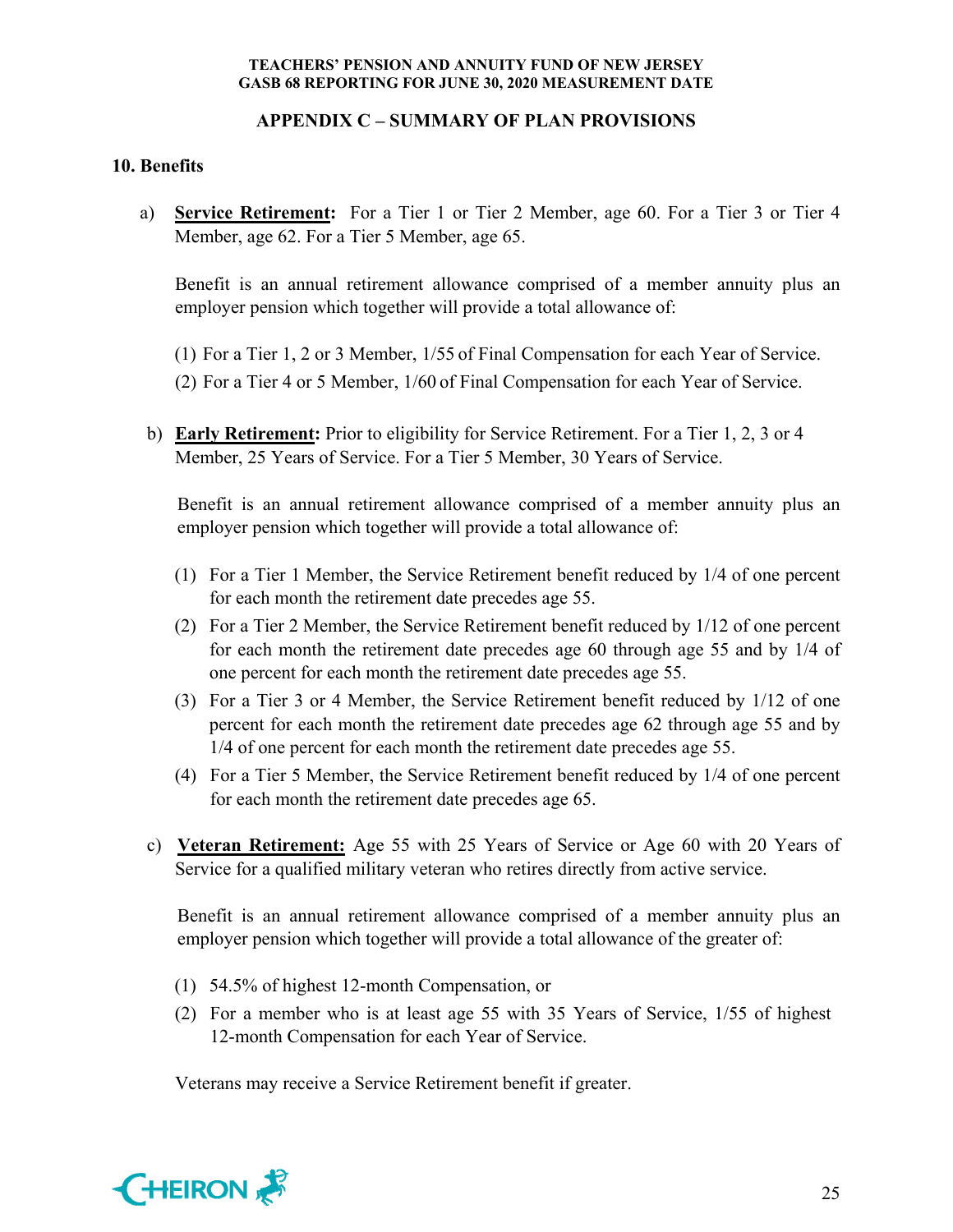## **APPENDIX C – SUMMARY OF PLAN PROVISIONS**

d) **Deferred Retirement:** Termination of service prior to eligibility for Service Retirement with 10 Years of Service.

Benefit is either:

- (1) A refund of Accumulated Deductions plus, if the member has completed three years of service, interest accumulated at 2.0% per annum; or
- (2) A deferred life annuity, commencing at age 60 for a Tier 1 or Tier 2 Member, age 62 for a Tier 3 or Tier 4 Member or age 65 for a Tier 5 Member, comprised of a member annuity plus an employer pension which together will provide a total allowance of the Service Retirement benefit based on Final Compensation and Years of Service at date of termination.

For Members who die during the deferral period, the benefit is a return of Accumulated Deductions with credited interest.

e) **Non-Vested Termination:** Termination of service prior to eligibility for Service Retirement and less than 10 Years of Service.

Benefit is a refund of Accumulated Deductions plus, if the member has completed three Years of Service, interest accumulated at 2.0% per annum.

#### f) **Death Benefits**

- (1) Ordinary Death Before Retirement: Death of an active contributing Member. Benefit is equal to:
	- a. Lump sum payment equal to 150% of Final Year Compensation, also known as the non-contributory group life insurance benefit, plus
	- b. Accumulated Deductions with credited interest.
- (2) Accidental Death Before Retirement: Death of an active Member resulting from injuries received from an accident during performance of duty and not a result of willful negligence. Benefit is equal to:
	- a. Lump sum payment equal to 150% of Final Year Compensation, also known as the non-contributory group life insurance benefit, plus
	- b. Spouse life annuity of 50% of Final Year Compensation payable until spouse's death or remarriage. If there is no surviving spouse or upon death or remarriage, a total of 20% (35%, 50%) of Final Year Compensation payable to one (two, three or more) dependent child(ren). If there is no surviving spouse or dependent child(ren), 25% (40%) of Final Year Compensation to one (two) dependent parent(s). If there is no surviving spouse, dependent child(ren) or parent(s), the benefit is a refund of Accumulated Deductions with credited interest.

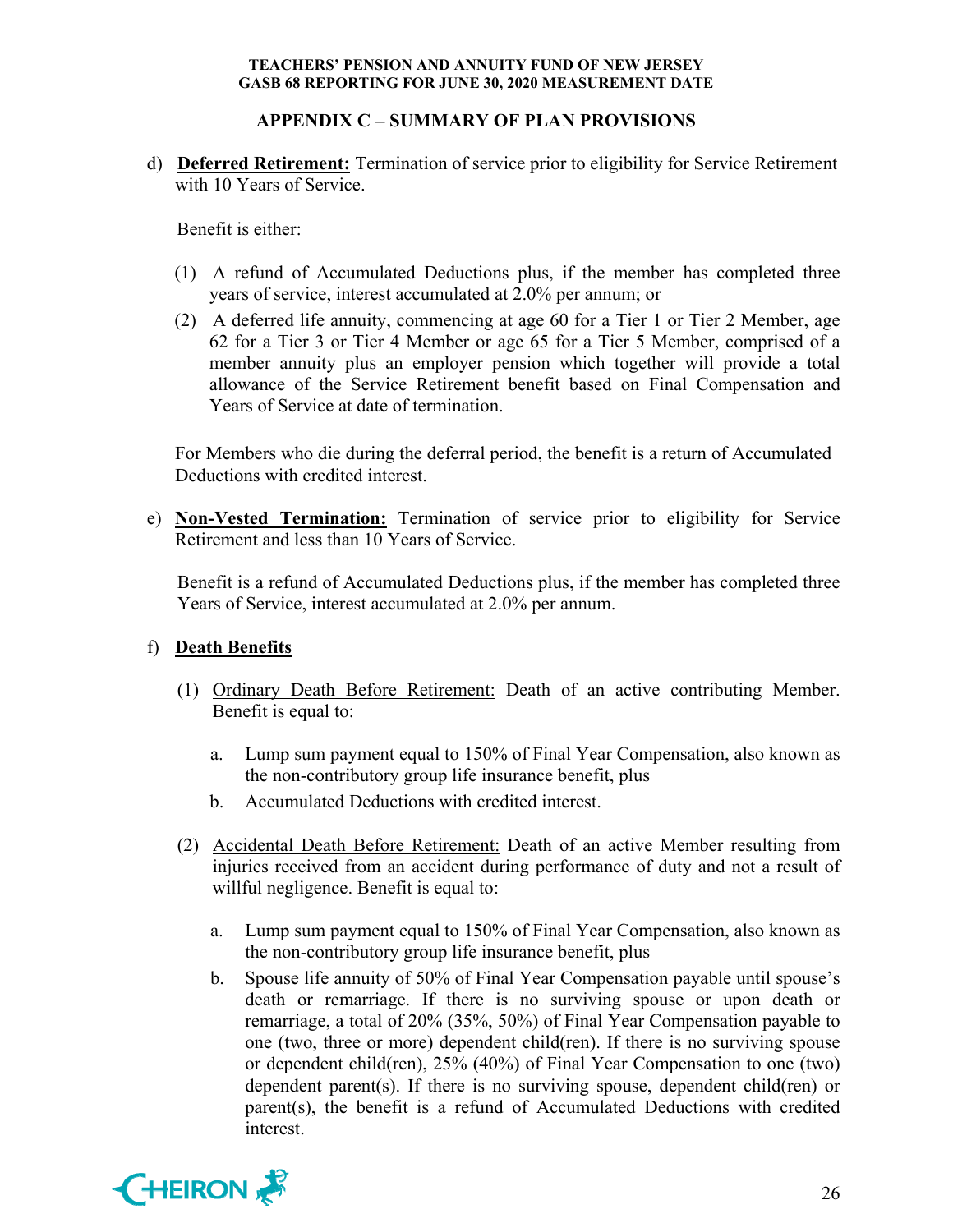## **APPENDIX C – SUMMARY OF PLAN PROVISIONS**

- (3) Death After Retirement: Death of a retired Member. Benefit is equal to:
	- a. Lump sum payment equal to 3/16 of Final Year Compensation for a Member retired under service, early, veteran or deferred retirement with 10 Years of Service. For a Member receiving a disability benefit, lump sum payment of 150% of Final Year Compensation if death occurs prior to age 60 and 3/16 of Final Compensation if death occurs after age 60. This benefit is also known as the non-contributory group life insurance benefit, plus
	- b. Any survivor benefit due under the Member's optional form of payment election. Previously granted COLAs also apply to life annuities.

Members are also eligible for a voluntary, employee-paid life insurance policy, known as the contributory group life insurance policy. This benefit is not paid through the Fund and is not considered for valuation purposes.

#### g) **Disability Retirement**

(1) Ordinary Disability Retirement: 10 Years of Service and totally and permanently incapacitated from the performance of normal or assigned duties. Only available to Tier 1, 2 and 3 Members.

Benefit is an annual retirement allowance comprised of a member annuity plus an employer pension which together will provide a total allowance of:

- a. 1.64% of Final Compensation for each Year of Service; or
- b. 43.6% of Final Compensation.
- (2) Accidental Disability Retirement: Total and permanent incapacitation as a direct result of a traumatic event occurring during and as a result of the performance of regular or assigned duties. Only available to Tier 1, 2 and 3 Members.

Benefit is an annual retirement allowance comprised of a member annuity plus an employer pension which together will provide a total allowance of 72.7% of the Compensation at the date of injury.

The pension portion of the benefit will be offset for any periodic Workers' Compensation benefits.

Tier 4 and Tier 5 Members are eligible for long-term disability coverage. This benefit is not paid through the Fund and is not considered for valuation purposes. Both Member and employer contributions to the Fund continue while on long-term disability, with the policy covering the Member portion. The long-term disability benefit equals 60% of Final Year Compensation and may be offset for other periodic benefits, such as Workers' Compensation, short-term disability or Social Security. The long-term disability benefit may continue through the earlier of age 70 or commencement of a

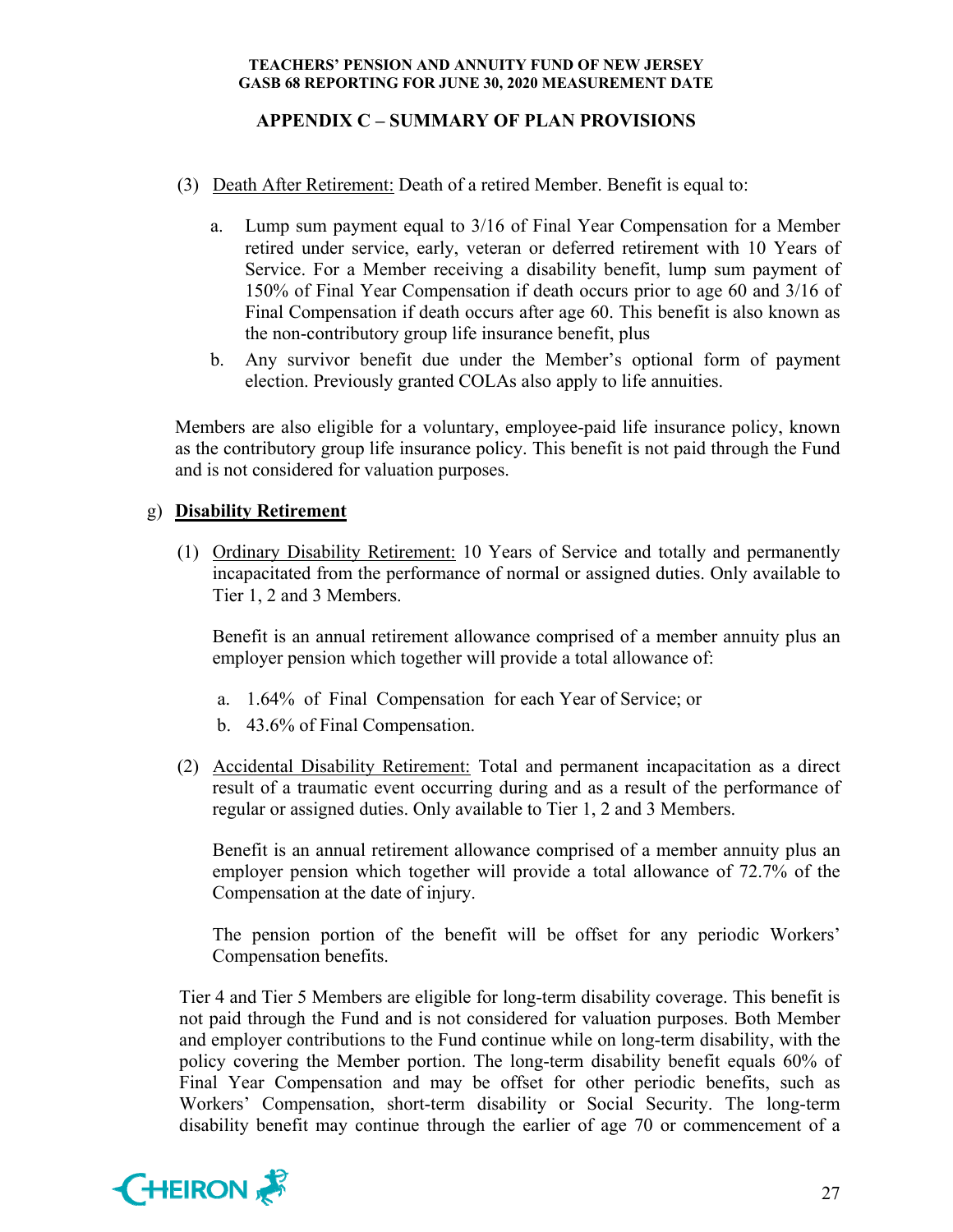## **APPENDIX C – SUMMARY OF PLAN PROVISIONS**

retirement benefit under the Fund.

## **11. Optional Forms of Payment**

The member may elect the following forms of payment.

- a) Maximum Option: Single life annuity with a return of the balance of the Accumulated Deductions with credited interest.
- b) Option 1: Single life annuity with a return of the balance of the initial reserve.
- c) Option 2: 100% joint and survivor annuity.
- d) Option 3: 50% joint and survivor annuity.
- e) Option 4: Other percentage joint and survivor annuity.
- f) Option A: 100% pop-up joint and survivor annuity.
- g) Option B: 75% pop-up joint and survivor annuity.
- h) Option C: 50% pop-up joint and survivor annuity.
- i) Option D: 25% pop-up joint and survivor annuity.

## **12. Cost-of-Living Adjustments**

Also known as Pension Adjustments. Provided annually to retirees and survivors after 24 months of retirement prior to July 1, 2011. Chapter 78, P.L. 2011 eliminated future adjustments effective July 1, 2011. Adjustments may be reinstated in the future subject to certain conditions outlined in Chapter 78, P.L. 2011.

## **13. Changes in Plan Provisions Since Last Valuation**

Effective July 1, 2018, the DPB adopted a new policy regarding the crediting of interest on member contributions for the purpose of refund of accumulated deductions. Previously, after termination of employment but prior to retirement or death, interest was credited on member accumulated deductions for the entire period. Effective July 1, 2018, interest is only credited at for the first two years of inactivity prior to retirement or death. Thereafter, no additional interest is credited.

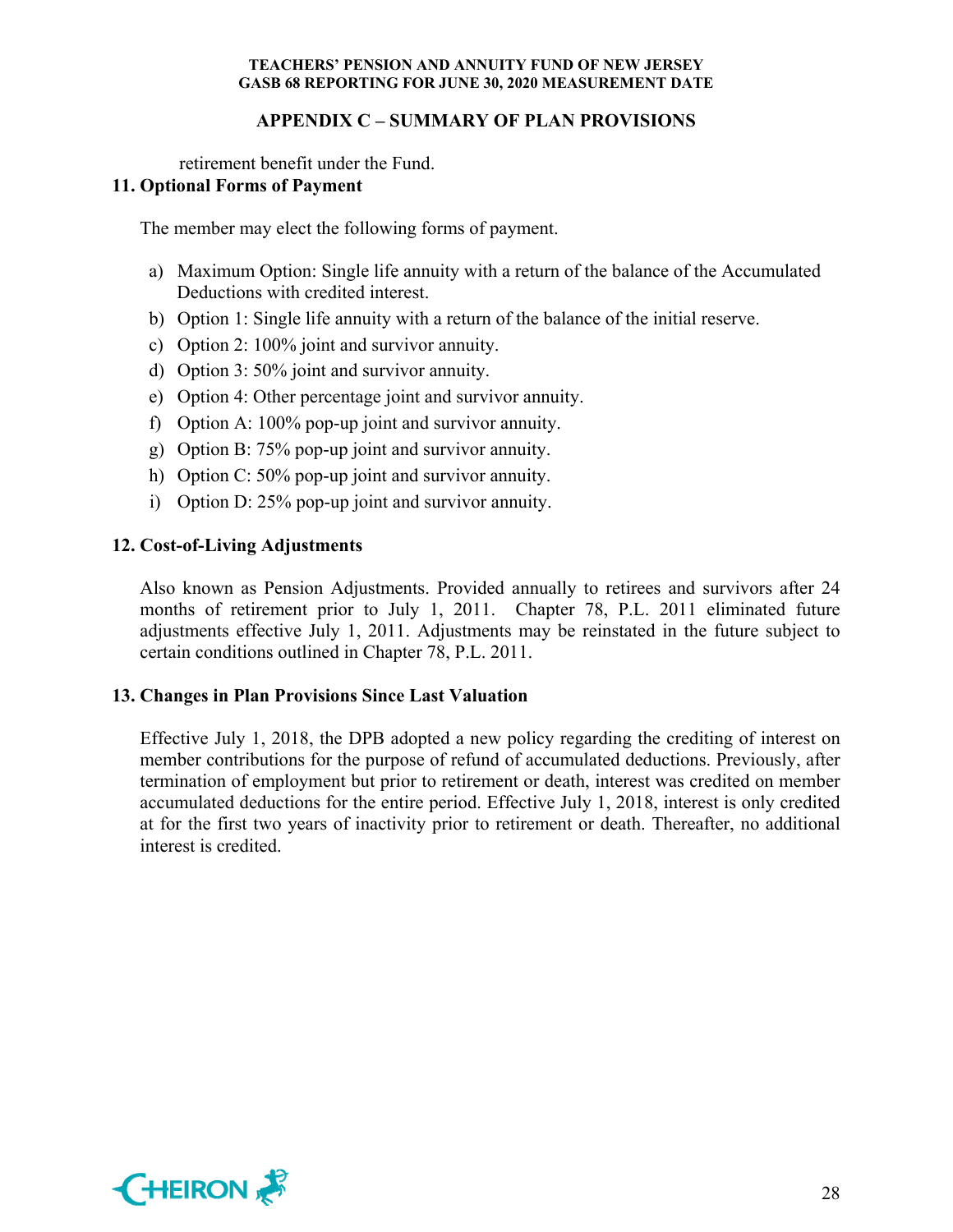#### **APPENDIX D – DETERMINATION OF DISCOUNT RATE**

**Table 1 - Projection of the Pension Plan's Fiduciary Net Position** (In Thousands) Projections Commence June 30, 2020

**Year Projected Beginning Fiduciary Net Position Projected Member Contributions Projected Employer Contributions Projected Lottery Contributions Projected Benefit Payments Projected Administrative Expenses Projected Investment Earnings Projected Ending Fiduciary Net Position**<br>(**h**) = (**a**) + (**b**) + (**c**) (a) (b) (c) (d) (e) (f)  $\binom{p}{k} = \binom{a}{k} + \binom{b}{k} + \binom{c}{k}$ **+ (d) - (e) - (f) + (g)** 1 \ \$ 21,522,756 \ \$ 812,656 \ \$ 2,067,548 \ \$ 845,005 \ \$ 4,747,615 \ \$ 13,903 \ \$ 1,453,629 \ \$ 21,940,077 2 21,940,077 799,123 2,167,477 854,907 4,850,982 14,203 1,481,785 22,378,185 3 22,378,185 786,152 2,518,577 864,863 4,947,137 14,481 1,518,135 23,104,296 4 23,104,296 772,961 2,621,396 875,357 5,041,288 14,752 1,568,301 23,886,270 5 23,886,270 758,838 2,725,759 886,031 5,135,823 15,025 1,622,378 24,728,428 6 24,728,428 743,185 2,828,656 896,822 5,234,152 15,309 1,680,450 25,628,080 7 25,628,080 732,029 2,929,762 907,789 5,339,230 15,613 1,742,429 26,585,246 8 26,585,246 721,263 3,024,104 918,117 5,448,001 15,928 1,808,124 27,592,926 9 27,592,926 709,079 3,115,864 925,241 5,558,203 16,246 1,877,079 28,645,741 10 28,645,741 695,063 3,207,592 934,591 5,677,156 16,591 1,948,905 29,738,145 11 29,738,145 679,085 3,298,736 944,034 5,801,708 16,952 2,023,229 30,864,569 12 30,864,569 661,144 3,301,928 953,571 5,931,055 17,327 2,097,429 31,930,260 13 31,930,260 641,195 3,300,270 963,204 6,063,444 17,712 2,167,080 32,920,852 14 32,920,852 619,261 3,293,520 972,933 6,199,172 18,106 2,231,164 33,820,452 15 33,820,452 595,277 3,283,260 982,760 6,337,932 18,510 2,288,613 34,613,919 16 34,613,919 569,631 3,270,143 992,685 6,475,449 18,911 2,338,546 35,290,563 17 35,290,563 543,027 3,254,903 1,002,709 6,607,509 19,296 2,380,405 35,844,802 18 35,844,802 516,033 3,238,443 1,012,833 6,731,563 19,658 2,413,927 36,274,817 19 36,274,817 489,099 3,221,335 1,023,058 6,845,024 19,989 2,439,107 36,582,403 20 36,582,403 462,573 3,204,139 1,033,386 6,943,706 20,277 2,456,240 36,774,758 21 36,774,758 436,613 3,187,391 1,043,817 7,027,586 20,522 2,465,850 36,860,321 22 36,860,321 410,333 3,171,413 1,054,352 7,100,101 20,735 2,468,388 36,843,971 23 36,843,971 382,227 3,155,555 1,064,993 7,169,754 20,939 2,463,832 36,719,886 24 36,719,886 351,592 3,138,362 1,075,740 7,239,358 21,145 2,451,615 36,476,692 25 36,476,692 319,080 3,118,956 1,086,595 7,306,012 21,342 2,431,042 36,105,011 26 36,105,011 285,351 3,116,669 1,097,558 7,367,599 21,526 2,402,053 35,617,518 27 35,617,518 250,436 3,119,695 1,108,630 7,426,441 21,701 2,365,150 35,013,286 28 35,013,286 214,923 3,792,406 0 7,481,408 21,866 2,298,993 33,816,335 29 33,816,335 179,149 3,766,166 0 7,532,936 22,020 2,211,511 32,418,204 30 32,418,204 145,649 3,738,084 0 7,567,474 22,125 2,110,563 30,822,900 31 30,822,900 116,712 3,710,545 0 7,572,074 22,141 1,997,017 29,052,959 32 29,052,959 91,974 3,686,126 0 7,540,445 22,050 1,872,723 27,141,287 33 27,141,287 71,314 3,664,577 0 7,494,072 21,915 1,739,232 25,100,423 34 25,100,423 54,397 3,645,984 0 7,423,883 21,709 1,597,726 22,952,938 35 22,952,938 40,770 3,630,307 0 7,330,908 21,435 1,449,733 20,721,404 36 20,721,404 29,972 3,617,384 0 7,216,315 21,097 1,296,773 18,428,120 37 18,428,120 21,583 3,607,001 0 7,081,128 20,698 1,140,352 16,095,231 38 16,095,231 15,226 3,598,923 0 6,927,794 20,244 981,916 13,743,258 39 13,743,258 10,558 3,592,904 0 6,757,635 19,740 822,837 11,392,184 40 11,392,184 7,218 3,588,694 0 6,572,967 19,192 664,416 9,060,353 41 9,060,353 4,890 3,585,964 0 6,375,965 18,608 507,842 6,764,476 42 6,764,476 3,282 3,584,395 0 6,168,663 17,993 354,196 4,519,694 43 4,519,694 2,178 3,583,657 0 5,953,401 17,354 204,441 2,339,216 44 0 0 0 0 0 5,732,116 16,697 0 0 45 0 0 0 0 0 5,505,838 16,026 0 0 0 46 0 0 0 0 0 5,275,367 15,342 0 0 47 0 0 0 0 0 5,041,232 14,648 0 0 48 0 0 0 0 0 4,804,062 13,946 0 0 0 49 0 0 0 0 0 4,564,446 13,236 0 0 0  $50$  0 0 0 0  $4,323,105$  12,522 0 0 51 0 0 0 0 4,080,833 11,807 0 0  $52$  0 0 0 0 3,838,444 11,091 0 0 53 0 0 0 0 0 3,596,901 10,379 0 0 0 54 0 0 0 0 0 3,357,217 9,673 0 0 55 0 0 0 0 0 3,120,342 8,977 0 0 56 0 0 0 0 0 2,887,261 8,293 0 0 57 0 0 0 0 0 2,658,984 7,623 0 0 58 0 0 0 0 0 2,436,532 6,972 0 0 59 0 0 0 0 0 2,220,907 6,342 0 0 60 0 0 0 0 2,013,064 5,736 0 0

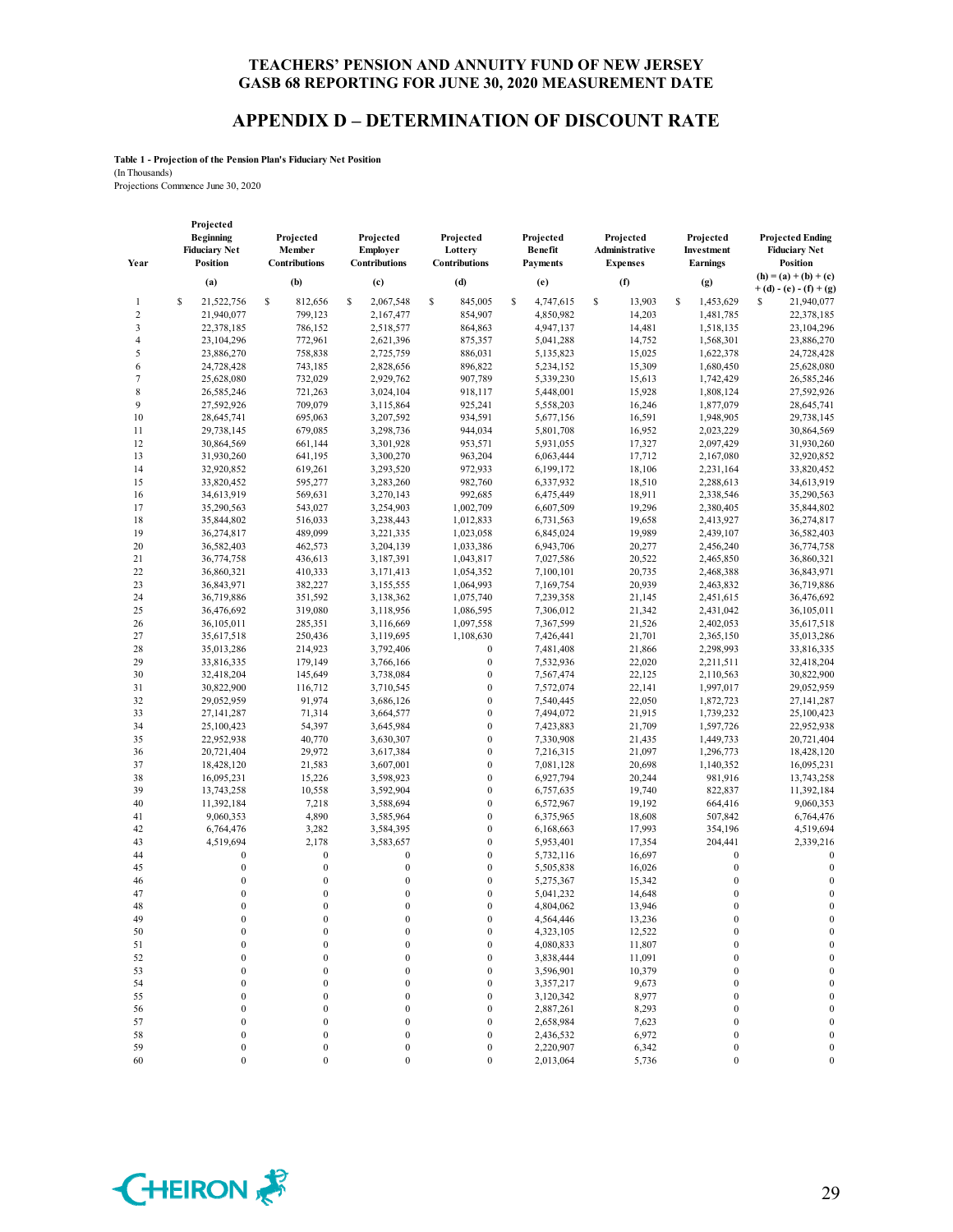#### **APPENDIX D – DETERMINATION OF DISCOUNT RATE**

**Table 1 - Projection of the Pension Plan's Fiduciary Net Position** (In Thousands) Projections Commence June 30, 2020

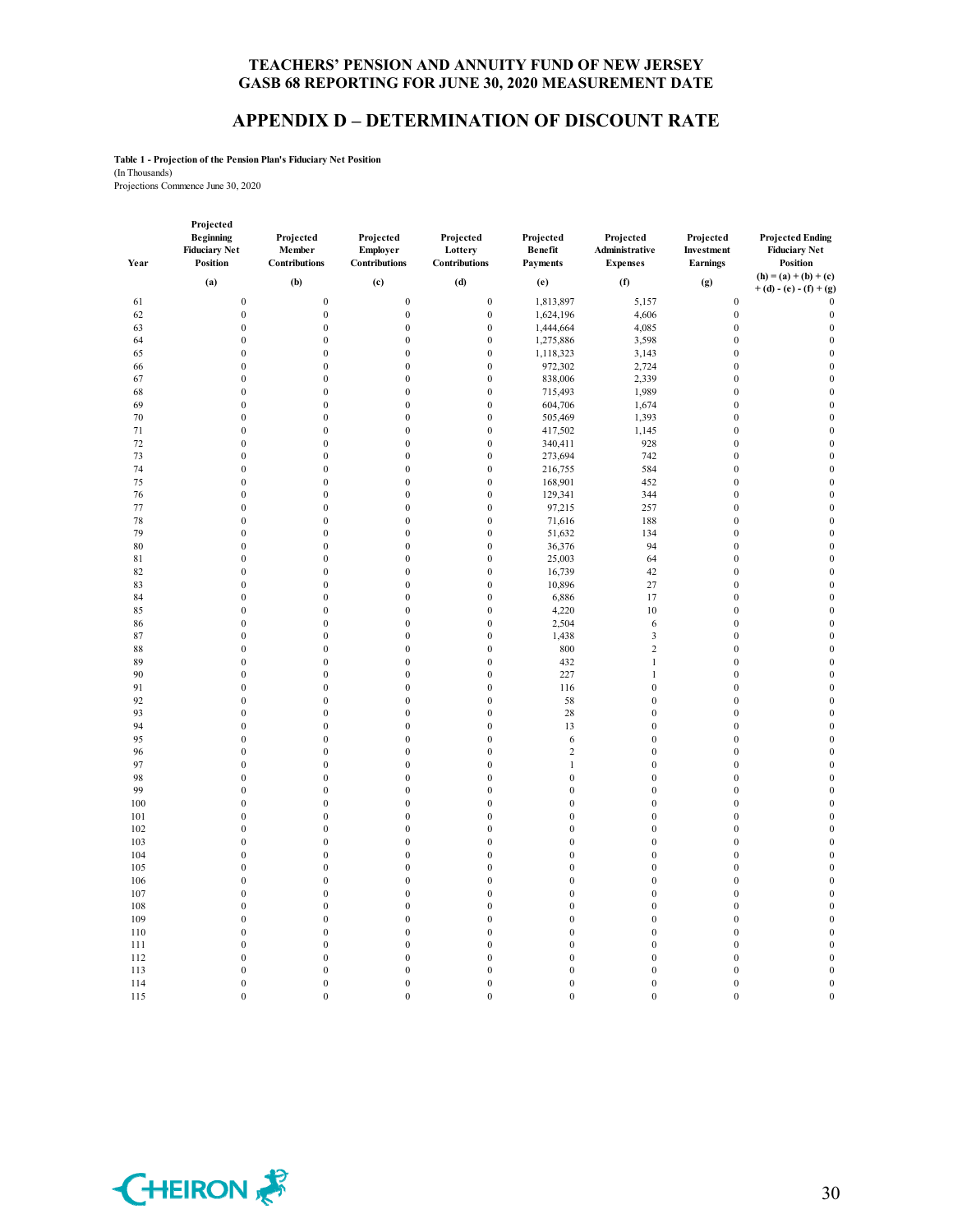#### **APPENDIX D – DETERMINATION OF DISCOUNT RATE**

**Table 2 - Actuarial Present Values of Projected Benefit Payments**

(In Thousands)

Projections Commence June 30, 2020

\* From Table 1 - Projection of the Pension Plan's Fiduciary Net Position, column (a) \*\* From Table 1 - Projection of the Pension Plan's Fiduciary Net Position, column (e)

| Year           | Projected<br>Beginning<br><b>Fiduciary Net</b><br>Position* | <b>Projected Benefit</b><br><b>Payments</b> for<br>current Plan<br>participants** | "Funded" Portion of<br><b>Benefit Payments</b> | "Unfunded"<br>Portion of<br><b>Benefit</b><br><b>Payments</b> | <b>Present Value of</b><br>"Funded" Benefit<br><b>Payments</b><br>$(f) = (d) /$ | <b>Present Value of</b><br>"Unfunded" Benefit<br><b>Payments</b><br>$(g) = (e) /$ | <b>Present Value of</b><br><b>Benefit Payments</b><br><b>Using the Single</b><br><b>Discount Rate</b><br>$(h) = (c) /$ |
|----------------|-------------------------------------------------------------|-----------------------------------------------------------------------------------|------------------------------------------------|---------------------------------------------------------------|---------------------------------------------------------------------------------|-----------------------------------------------------------------------------------|------------------------------------------------------------------------------------------------------------------------|
| (a)            | (b)                                                         | (c)                                                                               | (d) = (c) if (b) >= (c)                        | $(e) = (c) - (d)$                                             | $(1+7.00\%)$ <sup>^</sup> [(a) - .5]                                            | $(1+2.21\%)$ <sup>^</sup> [(a) - .5]                                              | $(1+5.40\%)$ <sup>^</sup> [(a) - .5]                                                                                   |
| $\mathbf{1}$   | \$<br>21,522,756                                            | S<br>4,747,615                                                                    | \$<br>4,747,615                                | S<br>$\boldsymbol{0}$                                         | $\mathbb{S}$<br>4,589,693                                                       | S<br>$\boldsymbol{0}$                                                             | S<br>4,624,441                                                                                                         |
| $\overline{c}$ | 21,940,077                                                  | 4,850,982                                                                         | 4,850,982                                      | $\boldsymbol{0}$                                              | 4,382,823                                                                       | $\boldsymbol{0}$                                                                  | 4,483,127                                                                                                              |
| $\mathfrak{Z}$ | 22,378,185                                                  | 4,947,137                                                                         | 4,947,137                                      | $\boldsymbol{0}$                                              | 4,177,288                                                                       | $\boldsymbol{0}$                                                                  | 4,337,834                                                                                                              |
| $\overline{4}$ | 23,104,296                                                  | 5,041,288                                                                         | 5,041,288                                      | $\boldsymbol{0}$                                              | 3,978,307                                                                       | $\boldsymbol{0}$                                                                  | 4,193,998                                                                                                              |
| 5              | 23,886,270                                                  | 5,135,823                                                                         | 5,135,823                                      | $\boldsymbol{0}$                                              | 3,787,765                                                                       | $\mathbf{0}$                                                                      | 4,053,818                                                                                                              |
| 6              | 24,728,428                                                  | 5,234,152                                                                         | 5,234,152                                      | $\boldsymbol{0}$                                              | 3,607,743                                                                       | $\boldsymbol{0}$                                                                  | 3,919,838                                                                                                              |
| $\tau$         | 25,628,080                                                  | 5,339,230                                                                         | 5,339,230                                      | $\boldsymbol{0}$                                              | 3,439,411                                                                       | $\boldsymbol{0}$                                                                  | 3,793,745                                                                                                              |
| $\,$ 8 $\,$    | 26,585,246                                                  | 5,448,001                                                                         | 5,448,001                                      | $\boldsymbol{0}$                                              | 3,279,887                                                                       | $\boldsymbol{0}$                                                                  | 3,672,774                                                                                                              |
| 9              | 27,592,926                                                  | 5,558,203                                                                         | 5,558,203                                      | $\boldsymbol{0}$                                              | 3,127,320                                                                       | $\boldsymbol{0}$                                                                  | 3,555,159                                                                                                              |
| 10             | 28,645,741                                                  | 5,677,156                                                                         | 5,677,156                                      | $\boldsymbol{0}$                                              | 2,985,279                                                                       | $\boldsymbol{0}$                                                                  | 3,445,269                                                                                                              |
| 11             | 29,738,145                                                  | 5,801,708                                                                         | 5,801,708                                      | $\boldsymbol{0}$                                              | 2,851,190                                                                       | $\mathbf 0$                                                                       | 3,340,533                                                                                                              |
| 12             | 30,864,569                                                  | 5,931,055                                                                         | 5,931,055                                      | $\boldsymbol{0}$                                              | 2,724,072                                                                       | $\boldsymbol{0}$                                                                  | 3,240,108                                                                                                              |
| 13             | 31,930,260                                                  | 6,063,444                                                                         | 6,063,444                                      | $\boldsymbol{0}$                                              | 2,602,688                                                                       | $\boldsymbol{0}$                                                                  | 3,142,784                                                                                                              |
| 14             | 32,920,852                                                  | 6,199,172                                                                         | 6,199,172                                      | $\boldsymbol{0}$                                              | 2,486,868                                                                       | $\boldsymbol{0}$                                                                  | 3,048,572                                                                                                              |
| 15             | 33,820,452                                                  | 6,337,932                                                                         | 6,337,932                                      | $\boldsymbol{0}$                                              | 2,376,199                                                                       | $\boldsymbol{0}$                                                                  | 2,957,181                                                                                                              |
| 16             | 34,613,919                                                  | 6,475,449                                                                         | 6,475,449                                      | $\boldsymbol{0}$                                              | 2,268,931                                                                       | $\boldsymbol{0}$                                                                  | 2,866,605                                                                                                              |
| 17             | 35,290,563                                                  | 6,607,509                                                                         | 6,607,509                                      | $\boldsymbol{0}$                                              | 2,163,742                                                                       | $\boldsymbol{0}$                                                                  | 2,775,258                                                                                                              |
| 18             | 35,844,802                                                  | 6,731,563                                                                         | 6,731,563                                      | $\boldsymbol{0}$                                              | 2,060,155                                                                       | $\boldsymbol{0}$                                                                  | 2,682,558                                                                                                              |
| 19             | 36,274,817                                                  | 6,845,024                                                                         | 6,845,024                                      | $\boldsymbol{0}$                                              | 1,957,831                                                                       | $\boldsymbol{0}$                                                                  | 2,588,069                                                                                                              |
| 20             | 36,582,403                                                  | 6,943,706                                                                         | 6,943,706                                      | $\boldsymbol{0}$                                              | 1,856,127                                                                       | $\boldsymbol{0}$                                                                  | 2,490,920                                                                                                              |
| 21             | 36,774,758                                                  | 7,027,586                                                                         | 7,027,586                                      | $\boldsymbol{0}$                                              | 1,755,653                                                                       | $\boldsymbol{0}$                                                                  | 2,391,895                                                                                                              |
| 22             | 36,860,321                                                  | 7,100,101                                                                         | 7,100,101                                      | $\boldsymbol{0}$                                              | 1,657,728                                                                       | $\boldsymbol{0}$                                                                  | 2,292,810                                                                                                              |
| 23             | 36,843,971                                                  | 7,169,754                                                                         | 7,169,754                                      | $\boldsymbol{0}$                                              | 1,564,477                                                                       | $\boldsymbol{0}$                                                                  | 2,196,724                                                                                                              |
| 24             | 36,719,886                                                  | 7,239,358                                                                         | 7,239,358                                      | $\boldsymbol{0}$                                              | 1,476,323                                                                       | $\mathbf 0$                                                                       | 2,104,451                                                                                                              |
| 25             | 36,476,692                                                  | 7,306,012                                                                         | 7,306,012                                      | $\boldsymbol{0}$                                              | 1,392,444                                                                       | $\boldsymbol{0}$                                                                  | 2,015,055                                                                                                              |
| 26             | 36,105,011                                                  | 7,367,599                                                                         | 7,367,599                                      | $\boldsymbol{0}$                                              | 1,312,320                                                                       | $\boldsymbol{0}$                                                                  | 1,927,969                                                                                                              |
| 27             | 35,617,518                                                  | 7,426,441                                                                         | 7,426,441                                      | $\boldsymbol{0}$                                              | 1,236,262                                                                       | $\boldsymbol{0}$                                                                  | 1,843,837                                                                                                              |
| 28             | 35,013,286                                                  | 7,481,408                                                                         | 7,481,408                                      | $\boldsymbol{0}$                                              | 1,163,937                                                                       | $\boldsymbol{0}$                                                                  | 1,762,352                                                                                                              |
| 29             | 33,816,335                                                  | 7,532,936                                                                         | 7,532,936                                      | $\boldsymbol{0}$                                              | 1,095,284                                                                       | $\mathbf 0$                                                                       | 1,683,609                                                                                                              |
| 30             | 32,418,204                                                  | 7,567,474                                                                         | 7,567,474                                      | $\boldsymbol{0}$                                              | 1,028,323                                                                       | $\boldsymbol{0}$                                                                  | 1,604,706                                                                                                              |
| 31             | 30,822,900                                                  | 7,572,074                                                                         | 7,572,074                                      | $\boldsymbol{0}$                                              | 961,634                                                                         | $\boldsymbol{0}$                                                                  | 1,523,446                                                                                                              |
| 32             | 29,052,959                                                  | 7,540,445                                                                         | 7,540,445                                      | $\boldsymbol{0}$                                              | 894,969                                                                         | $\boldsymbol{0}$                                                                  | 1,439,384                                                                                                              |
| 33             | 27, 141, 287                                                | 7,494,072                                                                         | 7,494,072                                      | $\boldsymbol{0}$                                              | 831,276                                                                         | $\boldsymbol{0}$                                                                  | 1,357,267                                                                                                              |
| 34             | 25,100,423                                                  | 7,423,883                                                                         | 7,423,883                                      | $\boldsymbol{0}$                                              | 769,617                                                                         | $\boldsymbol{0}$                                                                  | 1,275,693                                                                                                              |
| 35             | 22,952,938                                                  | 7,330,908                                                                         | 7,330,908                                      | $\boldsymbol{0}$                                              | 710,260                                                                         | $\boldsymbol{0}$                                                                  | 1,195,199                                                                                                              |
| 36             | 20,721,404                                                  | 7,216,315                                                                         | 7,216,315                                      | $\boldsymbol{0}$<br>$\boldsymbol{0}$                          | 653,418                                                                         | $\boldsymbol{0}$<br>$\boldsymbol{0}$                                              | 1,116,261                                                                                                              |
| 37             | 18,428,120                                                  | 7,081,128                                                                         | 7,081,128                                      |                                                               | 599,231                                                                         |                                                                                   | 1,039,250                                                                                                              |
| 38             | 16,095,231                                                  | 6,927,794                                                                         | 6,927,794                                      | $\boldsymbol{0}$<br>$\boldsymbol{0}$                          | 547,903                                                                         | $\boldsymbol{0}$<br>$\boldsymbol{0}$                                              | 964,674                                                                                                                |
| 39<br>40       | 13,743,258<br>11,392,184                                    | 6,757,635<br>6,572,967                                                            | 6,757,635<br>6,572,967                         | $\boldsymbol{0}$                                              | 499,481<br>454,048                                                              | $\boldsymbol{0}$                                                                  | 892,787<br>823,914                                                                                                     |
| 41             | 9,060,353                                                   | 6,375,965                                                                         | 6,375,965                                      | $\boldsymbol{0}$                                              | 411,626                                                                         | $\boldsymbol{0}$                                                                  | 758,288                                                                                                                |
| 42             | 6,764,476                                                   | 6,168,663                                                                         | 6,168,663                                      | $\boldsymbol{0}$                                              | 372,190                                                                         | $\mathbf{0}$                                                                      | 696,060                                                                                                                |
| 43             | 4,519,694                                                   | 5,953,401                                                                         | 4,519,694                                      | 1,433,707                                                     | 254,858                                                                         | 566,228                                                                           | 637,365                                                                                                                |
| 44             | $\boldsymbol{0}$                                            | 5,732,116                                                                         | $\boldsymbol{0}$                               | 5,732,116                                                     | $\boldsymbol{0}$                                                                | 2,214,892                                                                         | 582,245                                                                                                                |
| 45             | $\boldsymbol{0}$                                            | 5,505,838                                                                         | $\boldsymbol{0}$                               | 5,505,838                                                     | $\boldsymbol{0}$                                                                | 2,081,458                                                                         | 530,618                                                                                                                |
| 46             | $\mathbf{0}$                                                | 5,275,367                                                                         | $\boldsymbol{0}$                               | 5,275,367                                                     | $\boldsymbol{0}$                                                                | 1,951,208                                                                         | 482,368                                                                                                                |
| 47             | $\mathbf{0}$                                                | 5,041,232                                                                         | $\Omega$                                       | 5,041,232                                                     | $\mathbf{0}$                                                                    | 1,824,291                                                                         | 437,351                                                                                                                |
| 48             | $\boldsymbol{0}$                                            | 4,804,062                                                                         | $\overline{0}$                                 | 4,804,062                                                     | $\boldsymbol{0}$                                                                | 1,700,876                                                                         | 395,430                                                                                                                |
| 49             | $\boldsymbol{0}$                                            | 4,564,446                                                                         | $\boldsymbol{0}$                               | 4,564,446                                                     | $\boldsymbol{0}$                                                                | 1,581,098                                                                         | 356,465                                                                                                                |
| 50             | $\boldsymbol{0}$                                            | 4,323,105                                                                         | $\boldsymbol{0}$                               | 4,323,105                                                     | $\boldsymbol{0}$                                                                | 1,465,119                                                                         | 320,326                                                                                                                |
| 51             | $\boldsymbol{0}$                                            | 4,080,833                                                                         | $\boldsymbol{0}$                               | 4,080,833                                                     | $\boldsymbol{0}$                                                                | 1,353,109                                                                         | 286,889                                                                                                                |
| 52             | $\boldsymbol{0}$                                            | 3,838,444                                                                         | $\boldsymbol{0}$                               | 3,838,444                                                     | $\boldsymbol{0}$                                                                | 1,245,219                                                                         | 256,028                                                                                                                |
| 53             | $\boldsymbol{0}$                                            | 3,596,901                                                                         | $\boldsymbol{0}$                               | 3,596,901                                                     | 0                                                                               | 1,141,631                                                                         | 227,629                                                                                                                |
| 54             | $\boldsymbol{0}$                                            | 3,357,217                                                                         | $\boldsymbol{0}$                               | 3,357,217                                                     | $\boldsymbol{0}$                                                                | 1,042,517                                                                         | 201,580                                                                                                                |
| 55             | $\boldsymbol{0}$                                            | 3,120,342                                                                         | $\boldsymbol{0}$                               | 3,120,342                                                     | 0                                                                               | 948,009                                                                           | 177,761                                                                                                                |
| 56             | $\boldsymbol{0}$                                            | 2,887,261                                                                         | $\boldsymbol{0}$                               | 2,887,261                                                     | $\boldsymbol{0}$                                                                | 858,229                                                                           | 156,059                                                                                                                |
| 57             | $\boldsymbol{0}$                                            | 2,658,984                                                                         | $\boldsymbol{0}$                               | 2,658,984                                                     | $\boldsymbol{0}$                                                                | 773,284                                                                           | 136,360                                                                                                                |
| 58             | $\boldsymbol{0}$                                            | 2,436,532                                                                         | $\boldsymbol{0}$                               | 2,436,532                                                     | $\boldsymbol{0}$                                                                | 693,270                                                                           | 118,552                                                                                                                |
| 59             | $\boldsymbol{0}$                                            | 2,220,907                                                                         | $\boldsymbol{0}$                               | 2,220,907                                                     | $\boldsymbol{0}$                                                                | 618,254                                                                           | 102,526                                                                                                                |
| 60             | $\boldsymbol{0}$                                            | 2,013,064                                                                         | $\boldsymbol{0}$                               | 2,013,064                                                     | $\boldsymbol{0}$                                                                | 548,278                                                                           | 88,172                                                                                                                 |

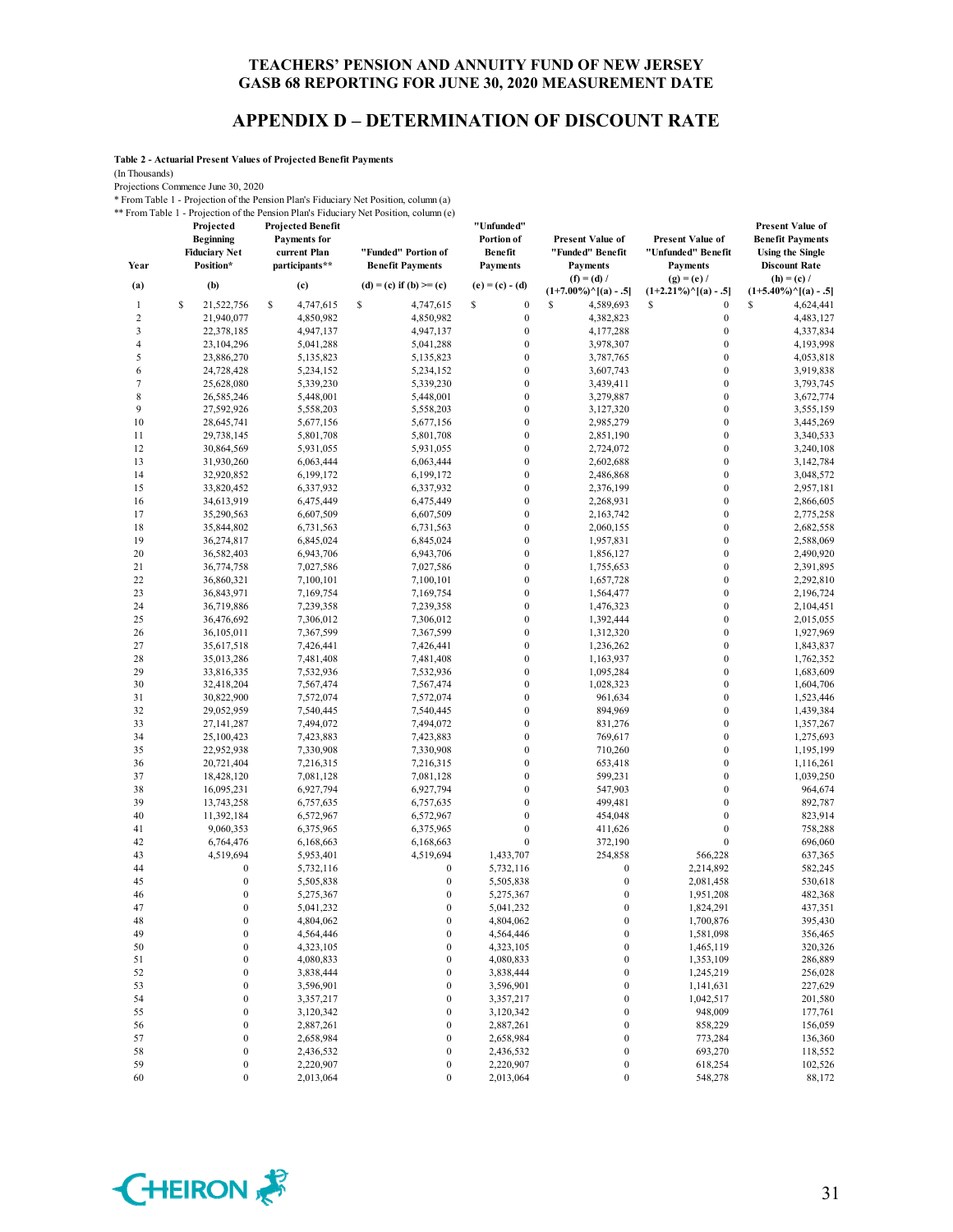#### **APPENDIX D – DETERMINATION OF DISCOUNT RATE**

**Table 2 - Actuarial Present Values of Projected Benefit Payments**

(In Thousands)

Projections Commence June 30, 2020

\* From Table 1 - Projection of the Pension Plan's Fiduciary Net Position, column (a) \*\* From Table 1 - Projection of the Pension Plan's Fiduciary Net Position, column (e)

| Projected<br><b>Beginning</b><br><b>Fiduciary Net</b><br>Position* | <b>Projected Benefit</b><br>Payments for<br>current Plan<br>participants**                                                                                                                                                                                                                                                                                                                                                                                                                                                                                                                                                                                                                                                                                             | "Funded" Portion of<br><b>Benefit Payments</b>                                                                                                                                                                                                                                                                                                                                                                                                                                                                                              | "Unfunded"<br>Portion of<br>Benefit<br><b>Payments</b>                                                                                                                                                                                                                                                                                                                                                                                                                                                                                                                                                                                                                                                                                                                           | <b>Present Value of</b><br>"Funded" Benefit<br>Payments                                                                                                                                                                                                                                                                                                                                                                                                                                                                                                                  | <b>Present Value of</b><br>"Unfunded" Benefit<br><b>Payments</b>                                                                                                                                                                                                                                                                                                                                                                                                                                                                                                                                                                                                                                                                                                                              | <b>Present Value of</b><br><b>Benefit Payments</b><br><b>Using the Single</b><br><b>Discount Rate</b>                                                                                                                                                                                                                                                                                                                                                                                                                                                             |
|--------------------------------------------------------------------|------------------------------------------------------------------------------------------------------------------------------------------------------------------------------------------------------------------------------------------------------------------------------------------------------------------------------------------------------------------------------------------------------------------------------------------------------------------------------------------------------------------------------------------------------------------------------------------------------------------------------------------------------------------------------------------------------------------------------------------------------------------------|---------------------------------------------------------------------------------------------------------------------------------------------------------------------------------------------------------------------------------------------------------------------------------------------------------------------------------------------------------------------------------------------------------------------------------------------------------------------------------------------------------------------------------------------|----------------------------------------------------------------------------------------------------------------------------------------------------------------------------------------------------------------------------------------------------------------------------------------------------------------------------------------------------------------------------------------------------------------------------------------------------------------------------------------------------------------------------------------------------------------------------------------------------------------------------------------------------------------------------------------------------------------------------------------------------------------------------------|--------------------------------------------------------------------------------------------------------------------------------------------------------------------------------------------------------------------------------------------------------------------------------------------------------------------------------------------------------------------------------------------------------------------------------------------------------------------------------------------------------------------------------------------------------------------------|-----------------------------------------------------------------------------------------------------------------------------------------------------------------------------------------------------------------------------------------------------------------------------------------------------------------------------------------------------------------------------------------------------------------------------------------------------------------------------------------------------------------------------------------------------------------------------------------------------------------------------------------------------------------------------------------------------------------------------------------------------------------------------------------------|-------------------------------------------------------------------------------------------------------------------------------------------------------------------------------------------------------------------------------------------------------------------------------------------------------------------------------------------------------------------------------------------------------------------------------------------------------------------------------------------------------------------------------------------------------------------|
| (b)                                                                | (c)                                                                                                                                                                                                                                                                                                                                                                                                                                                                                                                                                                                                                                                                                                                                                                    | $(d) = (c)$ if $(b) \geq (c)$                                                                                                                                                                                                                                                                                                                                                                                                                                                                                                               | $(e) = (c) - (d)$                                                                                                                                                                                                                                                                                                                                                                                                                                                                                                                                                                                                                                                                                                                                                                | $(1+7.00\%)$ <sup>^</sup> [(a) - .5]                                                                                                                                                                                                                                                                                                                                                                                                                                                                                                                                     | $(g) = (e) /$<br>$(1+2.21\%)$ <sup>^</sup> [(a) - .5]                                                                                                                                                                                                                                                                                                                                                                                                                                                                                                                                                                                                                                                                                                                                         | $(h) = (c) /$<br>$(1+5.40\%)$ <sup>^</sup> [(a) - .5]                                                                                                                                                                                                                                                                                                                                                                                                                                                                                                             |
| $\boldsymbol{0}$                                                   | 1,813,897                                                                                                                                                                                                                                                                                                                                                                                                                                                                                                                                                                                                                                                                                                                                                              | $\boldsymbol{0}$                                                                                                                                                                                                                                                                                                                                                                                                                                                                                                                            | 1,813,897                                                                                                                                                                                                                                                                                                                                                                                                                                                                                                                                                                                                                                                                                                                                                                        | $\boldsymbol{0}$                                                                                                                                                                                                                                                                                                                                                                                                                                                                                                                                                         | 483,351                                                                                                                                                                                                                                                                                                                                                                                                                                                                                                                                                                                                                                                                                                                                                                                       | 75,379                                                                                                                                                                                                                                                                                                                                                                                                                                                                                                                                                            |
| $\boldsymbol{0}$                                                   | 1,624,196                                                                                                                                                                                                                                                                                                                                                                                                                                                                                                                                                                                                                                                                                                                                                              | $\boldsymbol{0}$                                                                                                                                                                                                                                                                                                                                                                                                                                                                                                                            | 1,624,196                                                                                                                                                                                                                                                                                                                                                                                                                                                                                                                                                                                                                                                                                                                                                                        | $\boldsymbol{0}$                                                                                                                                                                                                                                                                                                                                                                                                                                                                                                                                                         | 423,443                                                                                                                                                                                                                                                                                                                                                                                                                                                                                                                                                                                                                                                                                                                                                                                       | 64,039                                                                                                                                                                                                                                                                                                                                                                                                                                                                                                                                                            |
|                                                                    | 1,444,664                                                                                                                                                                                                                                                                                                                                                                                                                                                                                                                                                                                                                                                                                                                                                              |                                                                                                                                                                                                                                                                                                                                                                                                                                                                                                                                             | 1,444,664                                                                                                                                                                                                                                                                                                                                                                                                                                                                                                                                                                                                                                                                                                                                                                        |                                                                                                                                                                                                                                                                                                                                                                                                                                                                                                                                                                          | 368,494                                                                                                                                                                                                                                                                                                                                                                                                                                                                                                                                                                                                                                                                                                                                                                                       | 54,043                                                                                                                                                                                                                                                                                                                                                                                                                                                                                                                                                            |
|                                                                    | 1,275,886                                                                                                                                                                                                                                                                                                                                                                                                                                                                                                                                                                                                                                                                                                                                                              |                                                                                                                                                                                                                                                                                                                                                                                                                                                                                                                                             | 1,275,886                                                                                                                                                                                                                                                                                                                                                                                                                                                                                                                                                                                                                                                                                                                                                                        |                                                                                                                                                                                                                                                                                                                                                                                                                                                                                                                                                                          | 318,406                                                                                                                                                                                                                                                                                                                                                                                                                                                                                                                                                                                                                                                                                                                                                                                       | 45,285                                                                                                                                                                                                                                                                                                                                                                                                                                                                                                                                                            |
|                                                                    |                                                                                                                                                                                                                                                                                                                                                                                                                                                                                                                                                                                                                                                                                                                                                                        |                                                                                                                                                                                                                                                                                                                                                                                                                                                                                                                                             |                                                                                                                                                                                                                                                                                                                                                                                                                                                                                                                                                                                                                                                                                                                                                                                  |                                                                                                                                                                                                                                                                                                                                                                                                                                                                                                                                                                          |                                                                                                                                                                                                                                                                                                                                                                                                                                                                                                                                                                                                                                                                                                                                                                                               | 37,660                                                                                                                                                                                                                                                                                                                                                                                                                                                                                                                                                            |
| $\boldsymbol{0}$                                                   | 972,302                                                                                                                                                                                                                                                                                                                                                                                                                                                                                                                                                                                                                                                                                                                                                                | $\mathbf{0}$                                                                                                                                                                                                                                                                                                                                                                                                                                                                                                                                | 972,302                                                                                                                                                                                                                                                                                                                                                                                                                                                                                                                                                                                                                                                                                                                                                                          | $\mathbf{0}$                                                                                                                                                                                                                                                                                                                                                                                                                                                                                                                                                             | 232,265                                                                                                                                                                                                                                                                                                                                                                                                                                                                                                                                                                                                                                                                                                                                                                                       | 31,066                                                                                                                                                                                                                                                                                                                                                                                                                                                                                                                                                            |
|                                                                    |                                                                                                                                                                                                                                                                                                                                                                                                                                                                                                                                                                                                                                                                                                                                                                        |                                                                                                                                                                                                                                                                                                                                                                                                                                                                                                                                             |                                                                                                                                                                                                                                                                                                                                                                                                                                                                                                                                                                                                                                                                                                                                                                                  |                                                                                                                                                                                                                                                                                                                                                                                                                                                                                                                                                                          |                                                                                                                                                                                                                                                                                                                                                                                                                                                                                                                                                                                                                                                                                                                                                                                               | 25,403                                                                                                                                                                                                                                                                                                                                                                                                                                                                                                                                                            |
|                                                                    |                                                                                                                                                                                                                                                                                                                                                                                                                                                                                                                                                                                                                                                                                                                                                                        |                                                                                                                                                                                                                                                                                                                                                                                                                                                                                                                                             |                                                                                                                                                                                                                                                                                                                                                                                                                                                                                                                                                                                                                                                                                                                                                                                  |                                                                                                                                                                                                                                                                                                                                                                                                                                                                                                                                                                          |                                                                                                                                                                                                                                                                                                                                                                                                                                                                                                                                                                                                                                                                                                                                                                                               | 20,579                                                                                                                                                                                                                                                                                                                                                                                                                                                                                                                                                            |
|                                                                    |                                                                                                                                                                                                                                                                                                                                                                                                                                                                                                                                                                                                                                                                                                                                                                        |                                                                                                                                                                                                                                                                                                                                                                                                                                                                                                                                             |                                                                                                                                                                                                                                                                                                                                                                                                                                                                                                                                                                                                                                                                                                                                                                                  |                                                                                                                                                                                                                                                                                                                                                                                                                                                                                                                                                                          |                                                                                                                                                                                                                                                                                                                                                                                                                                                                                                                                                                                                                                                                                                                                                                                               | 16,502                                                                                                                                                                                                                                                                                                                                                                                                                                                                                                                                                            |
|                                                                    |                                                                                                                                                                                                                                                                                                                                                                                                                                                                                                                                                                                                                                                                                                                                                                        |                                                                                                                                                                                                                                                                                                                                                                                                                                                                                                                                             |                                                                                                                                                                                                                                                                                                                                                                                                                                                                                                                                                                                                                                                                                                                                                                                  |                                                                                                                                                                                                                                                                                                                                                                                                                                                                                                                                                                          |                                                                                                                                                                                                                                                                                                                                                                                                                                                                                                                                                                                                                                                                                                                                                                                               | 13,087                                                                                                                                                                                                                                                                                                                                                                                                                                                                                                                                                            |
|                                                                    |                                                                                                                                                                                                                                                                                                                                                                                                                                                                                                                                                                                                                                                                                                                                                                        |                                                                                                                                                                                                                                                                                                                                                                                                                                                                                                                                             |                                                                                                                                                                                                                                                                                                                                                                                                                                                                                                                                                                                                                                                                                                                                                                                  |                                                                                                                                                                                                                                                                                                                                                                                                                                                                                                                                                                          |                                                                                                                                                                                                                                                                                                                                                                                                                                                                                                                                                                                                                                                                                                                                                                                               | 10,256                                                                                                                                                                                                                                                                                                                                                                                                                                                                                                                                                            |
|                                                                    |                                                                                                                                                                                                                                                                                                                                                                                                                                                                                                                                                                                                                                                                                                                                                                        |                                                                                                                                                                                                                                                                                                                                                                                                                                                                                                                                             |                                                                                                                                                                                                                                                                                                                                                                                                                                                                                                                                                                                                                                                                                                                                                                                  |                                                                                                                                                                                                                                                                                                                                                                                                                                                                                                                                                                          |                                                                                                                                                                                                                                                                                                                                                                                                                                                                                                                                                                                                                                                                                                                                                                                               | 7,934                                                                                                                                                                                                                                                                                                                                                                                                                                                                                                                                                             |
|                                                                    |                                                                                                                                                                                                                                                                                                                                                                                                                                                                                                                                                                                                                                                                                                                                                                        |                                                                                                                                                                                                                                                                                                                                                                                                                                                                                                                                             |                                                                                                                                                                                                                                                                                                                                                                                                                                                                                                                                                                                                                                                                                                                                                                                  |                                                                                                                                                                                                                                                                                                                                                                                                                                                                                                                                                                          |                                                                                                                                                                                                                                                                                                                                                                                                                                                                                                                                                                                                                                                                                                                                                                                               | 6,052                                                                                                                                                                                                                                                                                                                                                                                                                                                                                                                                                             |
|                                                                    |                                                                                                                                                                                                                                                                                                                                                                                                                                                                                                                                                                                                                                                                                                                                                                        |                                                                                                                                                                                                                                                                                                                                                                                                                                                                                                                                             |                                                                                                                                                                                                                                                                                                                                                                                                                                                                                                                                                                                                                                                                                                                                                                                  |                                                                                                                                                                                                                                                                                                                                                                                                                                                                                                                                                                          |                                                                                                                                                                                                                                                                                                                                                                                                                                                                                                                                                                                                                                                                                                                                                                                               | 4,548                                                                                                                                                                                                                                                                                                                                                                                                                                                                                                                                                             |
|                                                                    |                                                                                                                                                                                                                                                                                                                                                                                                                                                                                                                                                                                                                                                                                                                                                                        |                                                                                                                                                                                                                                                                                                                                                                                                                                                                                                                                             |                                                                                                                                                                                                                                                                                                                                                                                                                                                                                                                                                                                                                                                                                                                                                                                  |                                                                                                                                                                                                                                                                                                                                                                                                                                                                                                                                                                          |                                                                                                                                                                                                                                                                                                                                                                                                                                                                                                                                                                                                                                                                                                                                                                                               | 3,362                                                                                                                                                                                                                                                                                                                                                                                                                                                                                                                                                             |
|                                                                    |                                                                                                                                                                                                                                                                                                                                                                                                                                                                                                                                                                                                                                                                                                                                                                        |                                                                                                                                                                                                                                                                                                                                                                                                                                                                                                                                             |                                                                                                                                                                                                                                                                                                                                                                                                                                                                                                                                                                                                                                                                                                                                                                                  |                                                                                                                                                                                                                                                                                                                                                                                                                                                                                                                                                                          |                                                                                                                                                                                                                                                                                                                                                                                                                                                                                                                                                                                                                                                                                                                                                                                               | 2,443                                                                                                                                                                                                                                                                                                                                                                                                                                                                                                                                                             |
|                                                                    |                                                                                                                                                                                                                                                                                                                                                                                                                                                                                                                                                                                                                                                                                                                                                                        |                                                                                                                                                                                                                                                                                                                                                                                                                                                                                                                                             |                                                                                                                                                                                                                                                                                                                                                                                                                                                                                                                                                                                                                                                                                                                                                                                  |                                                                                                                                                                                                                                                                                                                                                                                                                                                                                                                                                                          |                                                                                                                                                                                                                                                                                                                                                                                                                                                                                                                                                                                                                                                                                                                                                                                               | 1,742<br>1,218                                                                                                                                                                                                                                                                                                                                                                                                                                                                                                                                                    |
|                                                                    |                                                                                                                                                                                                                                                                                                                                                                                                                                                                                                                                                                                                                                                                                                                                                                        |                                                                                                                                                                                                                                                                                                                                                                                                                                                                                                                                             |                                                                                                                                                                                                                                                                                                                                                                                                                                                                                                                                                                                                                                                                                                                                                                                  |                                                                                                                                                                                                                                                                                                                                                                                                                                                                                                                                                                          |                                                                                                                                                                                                                                                                                                                                                                                                                                                                                                                                                                                                                                                                                                                                                                                               | 833                                                                                                                                                                                                                                                                                                                                                                                                                                                                                                                                                               |
|                                                                    |                                                                                                                                                                                                                                                                                                                                                                                                                                                                                                                                                                                                                                                                                                                                                                        |                                                                                                                                                                                                                                                                                                                                                                                                                                                                                                                                             |                                                                                                                                                                                                                                                                                                                                                                                                                                                                                                                                                                                                                                                                                                                                                                                  |                                                                                                                                                                                                                                                                                                                                                                                                                                                                                                                                                                          |                                                                                                                                                                                                                                                                                                                                                                                                                                                                                                                                                                                                                                                                                                                                                                                               | 557                                                                                                                                                                                                                                                                                                                                                                                                                                                                                                                                                               |
|                                                                    |                                                                                                                                                                                                                                                                                                                                                                                                                                                                                                                                                                                                                                                                                                                                                                        |                                                                                                                                                                                                                                                                                                                                                                                                                                                                                                                                             |                                                                                                                                                                                                                                                                                                                                                                                                                                                                                                                                                                                                                                                                                                                                                                                  |                                                                                                                                                                                                                                                                                                                                                                                                                                                                                                                                                                          |                                                                                                                                                                                                                                                                                                                                                                                                                                                                                                                                                                                                                                                                                                                                                                                               | 363                                                                                                                                                                                                                                                                                                                                                                                                                                                                                                                                                               |
|                                                                    |                                                                                                                                                                                                                                                                                                                                                                                                                                                                                                                                                                                                                                                                                                                                                                        |                                                                                                                                                                                                                                                                                                                                                                                                                                                                                                                                             |                                                                                                                                                                                                                                                                                                                                                                                                                                                                                                                                                                                                                                                                                                                                                                                  |                                                                                                                                                                                                                                                                                                                                                                                                                                                                                                                                                                          |                                                                                                                                                                                                                                                                                                                                                                                                                                                                                                                                                                                                                                                                                                                                                                                               | 231                                                                                                                                                                                                                                                                                                                                                                                                                                                                                                                                                               |
|                                                                    |                                                                                                                                                                                                                                                                                                                                                                                                                                                                                                                                                                                                                                                                                                                                                                        |                                                                                                                                                                                                                                                                                                                                                                                                                                                                                                                                             |                                                                                                                                                                                                                                                                                                                                                                                                                                                                                                                                                                                                                                                                                                                                                                                  |                                                                                                                                                                                                                                                                                                                                                                                                                                                                                                                                                                          |                                                                                                                                                                                                                                                                                                                                                                                                                                                                                                                                                                                                                                                                                                                                                                                               | 142                                                                                                                                                                                                                                                                                                                                                                                                                                                                                                                                                               |
|                                                                    |                                                                                                                                                                                                                                                                                                                                                                                                                                                                                                                                                                                                                                                                                                                                                                        |                                                                                                                                                                                                                                                                                                                                                                                                                                                                                                                                             |                                                                                                                                                                                                                                                                                                                                                                                                                                                                                                                                                                                                                                                                                                                                                                                  |                                                                                                                                                                                                                                                                                                                                                                                                                                                                                                                                                                          |                                                                                                                                                                                                                                                                                                                                                                                                                                                                                                                                                                                                                                                                                                                                                                                               | 85                                                                                                                                                                                                                                                                                                                                                                                                                                                                                                                                                                |
|                                                                    |                                                                                                                                                                                                                                                                                                                                                                                                                                                                                                                                                                                                                                                                                                                                                                        |                                                                                                                                                                                                                                                                                                                                                                                                                                                                                                                                             |                                                                                                                                                                                                                                                                                                                                                                                                                                                                                                                                                                                                                                                                                                                                                                                  |                                                                                                                                                                                                                                                                                                                                                                                                                                                                                                                                                                          |                                                                                                                                                                                                                                                                                                                                                                                                                                                                                                                                                                                                                                                                                                                                                                                               | 50                                                                                                                                                                                                                                                                                                                                                                                                                                                                                                                                                                |
|                                                                    |                                                                                                                                                                                                                                                                                                                                                                                                                                                                                                                                                                                                                                                                                                                                                                        |                                                                                                                                                                                                                                                                                                                                                                                                                                                                                                                                             |                                                                                                                                                                                                                                                                                                                                                                                                                                                                                                                                                                                                                                                                                                                                                                                  |                                                                                                                                                                                                                                                                                                                                                                                                                                                                                                                                                                          |                                                                                                                                                                                                                                                                                                                                                                                                                                                                                                                                                                                                                                                                                                                                                                                               | 28                                                                                                                                                                                                                                                                                                                                                                                                                                                                                                                                                                |
| $\boldsymbol{0}$                                                   |                                                                                                                                                                                                                                                                                                                                                                                                                                                                                                                                                                                                                                                                                                                                                                        | $\boldsymbol{0}$                                                                                                                                                                                                                                                                                                                                                                                                                                                                                                                            |                                                                                                                                                                                                                                                                                                                                                                                                                                                                                                                                                                                                                                                                                                                                                                                  | $\boldsymbol{0}$                                                                                                                                                                                                                                                                                                                                                                                                                                                                                                                                                         |                                                                                                                                                                                                                                                                                                                                                                                                                                                                                                                                                                                                                                                                                                                                                                                               | 15                                                                                                                                                                                                                                                                                                                                                                                                                                                                                                                                                                |
| $\overline{0}$                                                     |                                                                                                                                                                                                                                                                                                                                                                                                                                                                                                                                                                                                                                                                                                                                                                        | $\mathbf{0}$                                                                                                                                                                                                                                                                                                                                                                                                                                                                                                                                |                                                                                                                                                                                                                                                                                                                                                                                                                                                                                                                                                                                                                                                                                                                                                                                  | $\mathbf{0}$                                                                                                                                                                                                                                                                                                                                                                                                                                                                                                                                                             |                                                                                                                                                                                                                                                                                                                                                                                                                                                                                                                                                                                                                                                                                                                                                                                               | $\,$ 8 $\,$                                                                                                                                                                                                                                                                                                                                                                                                                                                                                                                                                       |
| $\mathbf{0}$                                                       | 432                                                                                                                                                                                                                                                                                                                                                                                                                                                                                                                                                                                                                                                                                                                                                                    | $\boldsymbol{0}$                                                                                                                                                                                                                                                                                                                                                                                                                                                                                                                            | 432                                                                                                                                                                                                                                                                                                                                                                                                                                                                                                                                                                                                                                                                                                                                                                              | $\boldsymbol{0}$                                                                                                                                                                                                                                                                                                                                                                                                                                                                                                                                                         | 62                                                                                                                                                                                                                                                                                                                                                                                                                                                                                                                                                                                                                                                                                                                                                                                            | $\overline{4}$                                                                                                                                                                                                                                                                                                                                                                                                                                                                                                                                                    |
| $\mathbf{0}$                                                       | 227                                                                                                                                                                                                                                                                                                                                                                                                                                                                                                                                                                                                                                                                                                                                                                    | $\boldsymbol{0}$                                                                                                                                                                                                                                                                                                                                                                                                                                                                                                                            | 227                                                                                                                                                                                                                                                                                                                                                                                                                                                                                                                                                                                                                                                                                                                                                                              | $\boldsymbol{0}$                                                                                                                                                                                                                                                                                                                                                                                                                                                                                                                                                         | 32                                                                                                                                                                                                                                                                                                                                                                                                                                                                                                                                                                                                                                                                                                                                                                                            | $\overline{2}$                                                                                                                                                                                                                                                                                                                                                                                                                                                                                                                                                    |
| $\boldsymbol{0}$                                                   | 116                                                                                                                                                                                                                                                                                                                                                                                                                                                                                                                                                                                                                                                                                                                                                                    | $\boldsymbol{0}$                                                                                                                                                                                                                                                                                                                                                                                                                                                                                                                            | 116                                                                                                                                                                                                                                                                                                                                                                                                                                                                                                                                                                                                                                                                                                                                                                              | $\boldsymbol{0}$                                                                                                                                                                                                                                                                                                                                                                                                                                                                                                                                                         | 16                                                                                                                                                                                                                                                                                                                                                                                                                                                                                                                                                                                                                                                                                                                                                                                            | $\mathbf{1}$                                                                                                                                                                                                                                                                                                                                                                                                                                                                                                                                                      |
| $\overline{0}$                                                     | 58                                                                                                                                                                                                                                                                                                                                                                                                                                                                                                                                                                                                                                                                                                                                                                     | $\mathbf{0}$                                                                                                                                                                                                                                                                                                                                                                                                                                                                                                                                | 58                                                                                                                                                                                                                                                                                                                                                                                                                                                                                                                                                                                                                                                                                                                                                                               | $\mathbf{0}$                                                                                                                                                                                                                                                                                                                                                                                                                                                                                                                                                             | $\,$ 8 $\,$                                                                                                                                                                                                                                                                                                                                                                                                                                                                                                                                                                                                                                                                                                                                                                                   | $\overline{0}$                                                                                                                                                                                                                                                                                                                                                                                                                                                                                                                                                    |
| $\mathbf{0}$                                                       | 28                                                                                                                                                                                                                                                                                                                                                                                                                                                                                                                                                                                                                                                                                                                                                                     | $\boldsymbol{0}$                                                                                                                                                                                                                                                                                                                                                                                                                                                                                                                            | 28                                                                                                                                                                                                                                                                                                                                                                                                                                                                                                                                                                                                                                                                                                                                                                               | $\boldsymbol{0}$                                                                                                                                                                                                                                                                                                                                                                                                                                                                                                                                                         | $\overline{4}$                                                                                                                                                                                                                                                                                                                                                                                                                                                                                                                                                                                                                                                                                                                                                                                | $\mathbf{0}$                                                                                                                                                                                                                                                                                                                                                                                                                                                                                                                                                      |
| $\mathbf{0}$                                                       | 13                                                                                                                                                                                                                                                                                                                                                                                                                                                                                                                                                                                                                                                                                                                                                                     | $\boldsymbol{0}$                                                                                                                                                                                                                                                                                                                                                                                                                                                                                                                            | 13                                                                                                                                                                                                                                                                                                                                                                                                                                                                                                                                                                                                                                                                                                                                                                               | $\boldsymbol{0}$                                                                                                                                                                                                                                                                                                                                                                                                                                                                                                                                                         | $\overline{c}$                                                                                                                                                                                                                                                                                                                                                                                                                                                                                                                                                                                                                                                                                                                                                                                | $\boldsymbol{0}$                                                                                                                                                                                                                                                                                                                                                                                                                                                                                                                                                  |
| $\boldsymbol{0}$                                                   | 6                                                                                                                                                                                                                                                                                                                                                                                                                                                                                                                                                                                                                                                                                                                                                                      | $\boldsymbol{0}$                                                                                                                                                                                                                                                                                                                                                                                                                                                                                                                            | 6                                                                                                                                                                                                                                                                                                                                                                                                                                                                                                                                                                                                                                                                                                                                                                                | $\boldsymbol{0}$                                                                                                                                                                                                                                                                                                                                                                                                                                                                                                                                                         | $\mathbf{1}$                                                                                                                                                                                                                                                                                                                                                                                                                                                                                                                                                                                                                                                                                                                                                                                  | $\boldsymbol{0}$                                                                                                                                                                                                                                                                                                                                                                                                                                                                                                                                                  |
| $\overline{0}$                                                     | $\overline{c}$                                                                                                                                                                                                                                                                                                                                                                                                                                                                                                                                                                                                                                                                                                                                                         | $\mathbf{0}$                                                                                                                                                                                                                                                                                                                                                                                                                                                                                                                                | $\overline{c}$                                                                                                                                                                                                                                                                                                                                                                                                                                                                                                                                                                                                                                                                                                                                                                   | $\mathbf{0}$                                                                                                                                                                                                                                                                                                                                                                                                                                                                                                                                                             | $\boldsymbol{0}$                                                                                                                                                                                                                                                                                                                                                                                                                                                                                                                                                                                                                                                                                                                                                                              | $\mathbf{0}$                                                                                                                                                                                                                                                                                                                                                                                                                                                                                                                                                      |
|                                                                    |                                                                                                                                                                                                                                                                                                                                                                                                                                                                                                                                                                                                                                                                                                                                                                        |                                                                                                                                                                                                                                                                                                                                                                                                                                                                                                                                             |                                                                                                                                                                                                                                                                                                                                                                                                                                                                                                                                                                                                                                                                                                                                                                                  |                                                                                                                                                                                                                                                                                                                                                                                                                                                                                                                                                                          |                                                                                                                                                                                                                                                                                                                                                                                                                                                                                                                                                                                                                                                                                                                                                                                               | $\mathbf{0}$                                                                                                                                                                                                                                                                                                                                                                                                                                                                                                                                                      |
|                                                                    |                                                                                                                                                                                                                                                                                                                                                                                                                                                                                                                                                                                                                                                                                                                                                                        |                                                                                                                                                                                                                                                                                                                                                                                                                                                                                                                                             |                                                                                                                                                                                                                                                                                                                                                                                                                                                                                                                                                                                                                                                                                                                                                                                  |                                                                                                                                                                                                                                                                                                                                                                                                                                                                                                                                                                          |                                                                                                                                                                                                                                                                                                                                                                                                                                                                                                                                                                                                                                                                                                                                                                                               | $\boldsymbol{0}$                                                                                                                                                                                                                                                                                                                                                                                                                                                                                                                                                  |
|                                                                    |                                                                                                                                                                                                                                                                                                                                                                                                                                                                                                                                                                                                                                                                                                                                                                        |                                                                                                                                                                                                                                                                                                                                                                                                                                                                                                                                             |                                                                                                                                                                                                                                                                                                                                                                                                                                                                                                                                                                                                                                                                                                                                                                                  |                                                                                                                                                                                                                                                                                                                                                                                                                                                                                                                                                                          |                                                                                                                                                                                                                                                                                                                                                                                                                                                                                                                                                                                                                                                                                                                                                                                               | $\boldsymbol{0}$                                                                                                                                                                                                                                                                                                                                                                                                                                                                                                                                                  |
|                                                                    |                                                                                                                                                                                                                                                                                                                                                                                                                                                                                                                                                                                                                                                                                                                                                                        |                                                                                                                                                                                                                                                                                                                                                                                                                                                                                                                                             |                                                                                                                                                                                                                                                                                                                                                                                                                                                                                                                                                                                                                                                                                                                                                                                  |                                                                                                                                                                                                                                                                                                                                                                                                                                                                                                                                                                          |                                                                                                                                                                                                                                                                                                                                                                                                                                                                                                                                                                                                                                                                                                                                                                                               | $\boldsymbol{0}$                                                                                                                                                                                                                                                                                                                                                                                                                                                                                                                                                  |
|                                                                    |                                                                                                                                                                                                                                                                                                                                                                                                                                                                                                                                                                                                                                                                                                                                                                        |                                                                                                                                                                                                                                                                                                                                                                                                                                                                                                                                             |                                                                                                                                                                                                                                                                                                                                                                                                                                                                                                                                                                                                                                                                                                                                                                                  |                                                                                                                                                                                                                                                                                                                                                                                                                                                                                                                                                                          |                                                                                                                                                                                                                                                                                                                                                                                                                                                                                                                                                                                                                                                                                                                                                                                               | $\boldsymbol{0}$                                                                                                                                                                                                                                                                                                                                                                                                                                                                                                                                                  |
|                                                                    |                                                                                                                                                                                                                                                                                                                                                                                                                                                                                                                                                                                                                                                                                                                                                                        |                                                                                                                                                                                                                                                                                                                                                                                                                                                                                                                                             |                                                                                                                                                                                                                                                                                                                                                                                                                                                                                                                                                                                                                                                                                                                                                                                  |                                                                                                                                                                                                                                                                                                                                                                                                                                                                                                                                                                          |                                                                                                                                                                                                                                                                                                                                                                                                                                                                                                                                                                                                                                                                                                                                                                                               | $\boldsymbol{0}$                                                                                                                                                                                                                                                                                                                                                                                                                                                                                                                                                  |
|                                                                    |                                                                                                                                                                                                                                                                                                                                                                                                                                                                                                                                                                                                                                                                                                                                                                        |                                                                                                                                                                                                                                                                                                                                                                                                                                                                                                                                             |                                                                                                                                                                                                                                                                                                                                                                                                                                                                                                                                                                                                                                                                                                                                                                                  |                                                                                                                                                                                                                                                                                                                                                                                                                                                                                                                                                                          |                                                                                                                                                                                                                                                                                                                                                                                                                                                                                                                                                                                                                                                                                                                                                                                               | $\mathbf{0}$<br>$\mathbf{0}$                                                                                                                                                                                                                                                                                                                                                                                                                                                                                                                                      |
|                                                                    |                                                                                                                                                                                                                                                                                                                                                                                                                                                                                                                                                                                                                                                                                                                                                                        |                                                                                                                                                                                                                                                                                                                                                                                                                                                                                                                                             |                                                                                                                                                                                                                                                                                                                                                                                                                                                                                                                                                                                                                                                                                                                                                                                  |                                                                                                                                                                                                                                                                                                                                                                                                                                                                                                                                                                          |                                                                                                                                                                                                                                                                                                                                                                                                                                                                                                                                                                                                                                                                                                                                                                                               |                                                                                                                                                                                                                                                                                                                                                                                                                                                                                                                                                                   |
|                                                                    |                                                                                                                                                                                                                                                                                                                                                                                                                                                                                                                                                                                                                                                                                                                                                                        |                                                                                                                                                                                                                                                                                                                                                                                                                                                                                                                                             |                                                                                                                                                                                                                                                                                                                                                                                                                                                                                                                                                                                                                                                                                                                                                                                  |                                                                                                                                                                                                                                                                                                                                                                                                                                                                                                                                                                          |                                                                                                                                                                                                                                                                                                                                                                                                                                                                                                                                                                                                                                                                                                                                                                                               | $\boldsymbol{0}$<br>$\boldsymbol{0}$                                                                                                                                                                                                                                                                                                                                                                                                                                                                                                                              |
|                                                                    |                                                                                                                                                                                                                                                                                                                                                                                                                                                                                                                                                                                                                                                                                                                                                                        |                                                                                                                                                                                                                                                                                                                                                                                                                                                                                                                                             |                                                                                                                                                                                                                                                                                                                                                                                                                                                                                                                                                                                                                                                                                                                                                                                  |                                                                                                                                                                                                                                                                                                                                                                                                                                                                                                                                                                          |                                                                                                                                                                                                                                                                                                                                                                                                                                                                                                                                                                                                                                                                                                                                                                                               | $\mathbf{0}$                                                                                                                                                                                                                                                                                                                                                                                                                                                                                                                                                      |
|                                                                    |                                                                                                                                                                                                                                                                                                                                                                                                                                                                                                                                                                                                                                                                                                                                                                        |                                                                                                                                                                                                                                                                                                                                                                                                                                                                                                                                             |                                                                                                                                                                                                                                                                                                                                                                                                                                                                                                                                                                                                                                                                                                                                                                                  |                                                                                                                                                                                                                                                                                                                                                                                                                                                                                                                                                                          |                                                                                                                                                                                                                                                                                                                                                                                                                                                                                                                                                                                                                                                                                                                                                                                               | $\boldsymbol{0}$                                                                                                                                                                                                                                                                                                                                                                                                                                                                                                                                                  |
|                                                                    |                                                                                                                                                                                                                                                                                                                                                                                                                                                                                                                                                                                                                                                                                                                                                                        |                                                                                                                                                                                                                                                                                                                                                                                                                                                                                                                                             |                                                                                                                                                                                                                                                                                                                                                                                                                                                                                                                                                                                                                                                                                                                                                                                  |                                                                                                                                                                                                                                                                                                                                                                                                                                                                                                                                                                          |                                                                                                                                                                                                                                                                                                                                                                                                                                                                                                                                                                                                                                                                                                                                                                                               | $\boldsymbol{0}$                                                                                                                                                                                                                                                                                                                                                                                                                                                                                                                                                  |
|                                                                    |                                                                                                                                                                                                                                                                                                                                                                                                                                                                                                                                                                                                                                                                                                                                                                        |                                                                                                                                                                                                                                                                                                                                                                                                                                                                                                                                             |                                                                                                                                                                                                                                                                                                                                                                                                                                                                                                                                                                                                                                                                                                                                                                                  |                                                                                                                                                                                                                                                                                                                                                                                                                                                                                                                                                                          |                                                                                                                                                                                                                                                                                                                                                                                                                                                                                                                                                                                                                                                                                                                                                                                               | $\boldsymbol{0}$                                                                                                                                                                                                                                                                                                                                                                                                                                                                                                                                                  |
|                                                                    |                                                                                                                                                                                                                                                                                                                                                                                                                                                                                                                                                                                                                                                                                                                                                                        |                                                                                                                                                                                                                                                                                                                                                                                                                                                                                                                                             |                                                                                                                                                                                                                                                                                                                                                                                                                                                                                                                                                                                                                                                                                                                                                                                  |                                                                                                                                                                                                                                                                                                                                                                                                                                                                                                                                                                          |                                                                                                                                                                                                                                                                                                                                                                                                                                                                                                                                                                                                                                                                                                                                                                                               | $\mathbf{0}$                                                                                                                                                                                                                                                                                                                                                                                                                                                                                                                                                      |
|                                                                    |                                                                                                                                                                                                                                                                                                                                                                                                                                                                                                                                                                                                                                                                                                                                                                        |                                                                                                                                                                                                                                                                                                                                                                                                                                                                                                                                             |                                                                                                                                                                                                                                                                                                                                                                                                                                                                                                                                                                                                                                                                                                                                                                                  |                                                                                                                                                                                                                                                                                                                                                                                                                                                                                                                                                                          |                                                                                                                                                                                                                                                                                                                                                                                                                                                                                                                                                                                                                                                                                                                                                                                               | $\boldsymbol{0}$                                                                                                                                                                                                                                                                                                                                                                                                                                                                                                                                                  |
|                                                                    |                                                                                                                                                                                                                                                                                                                                                                                                                                                                                                                                                                                                                                                                                                                                                                        |                                                                                                                                                                                                                                                                                                                                                                                                                                                                                                                                             |                                                                                                                                                                                                                                                                                                                                                                                                                                                                                                                                                                                                                                                                                                                                                                                  |                                                                                                                                                                                                                                                                                                                                                                                                                                                                                                                                                                          |                                                                                                                                                                                                                                                                                                                                                                                                                                                                                                                                                                                                                                                                                                                                                                                               | $\boldsymbol{0}$                                                                                                                                                                                                                                                                                                                                                                                                                                                                                                                                                  |
| $\overline{0}$                                                     | $\overline{0}$                                                                                                                                                                                                                                                                                                                                                                                                                                                                                                                                                                                                                                                                                                                                                         | $\mathbf{0}$                                                                                                                                                                                                                                                                                                                                                                                                                                                                                                                                | $\mathbf{0}$                                                                                                                                                                                                                                                                                                                                                                                                                                                                                                                                                                                                                                                                                                                                                                     | $\mathbf{0}$                                                                                                                                                                                                                                                                                                                                                                                                                                                                                                                                                             | $\mathbf{0}$                                                                                                                                                                                                                                                                                                                                                                                                                                                                                                                                                                                                                                                                                                                                                                                  | $\mathbf{0}$                                                                                                                                                                                                                                                                                                                                                                                                                                                                                                                                                      |
| $\mathbf{0}$                                                       | $\theta$                                                                                                                                                                                                                                                                                                                                                                                                                                                                                                                                                                                                                                                                                                                                                               | $\theta$                                                                                                                                                                                                                                                                                                                                                                                                                                                                                                                                    | $\theta$                                                                                                                                                                                                                                                                                                                                                                                                                                                                                                                                                                                                                                                                                                                                                                         | $\theta$                                                                                                                                                                                                                                                                                                                                                                                                                                                                                                                                                                 | $\theta$                                                                                                                                                                                                                                                                                                                                                                                                                                                                                                                                                                                                                                                                                                                                                                                      | $\mathbf{0}$                                                                                                                                                                                                                                                                                                                                                                                                                                                                                                                                                      |
|                                                                    | $\boldsymbol{0}$<br>$\boldsymbol{0}$<br>$\boldsymbol{0}$<br>$\boldsymbol{0}$<br>$\boldsymbol{0}$<br>$\boldsymbol{0}$<br>$\overline{0}$<br>$\boldsymbol{0}$<br>$\mathbf{0}$<br>$\boldsymbol{0}$<br>$\boldsymbol{0}$<br>$\boldsymbol{0}$<br>$\boldsymbol{0}$<br>$\overline{0}$<br>$\boldsymbol{0}$<br>$\boldsymbol{0}$<br>$\boldsymbol{0}$<br>$\overline{0}$<br>$\boldsymbol{0}$<br>$\mathbf{0}$<br>$\boldsymbol{0}$<br>$\overline{0}$<br>$\boldsymbol{0}$<br>$\boldsymbol{0}$<br>$\boldsymbol{0}$<br>$\boldsymbol{0}$<br>$\mathbf{0}$<br>$\mathbf{0}$<br>$\mathbf{0}$<br>$\overline{0}$<br>$\mathbf{0}$<br>$\mathbf{0}$<br>$\boldsymbol{0}$<br>$\overline{0}$<br>$\boldsymbol{0}$<br>$\mathbf{0}$<br>$\boldsymbol{0}$<br>$\mathbf{0}$<br>$\overline{0}$<br>$\mathbf{0}$ | 1,118,323<br>838,006<br>715,493<br>604,706<br>505,469<br>417,502<br>340,411<br>273,694<br>216,755<br>168,901<br>129,341<br>97,215<br>71,616<br>51,632<br>36,376<br>25,003<br>16,739<br>10,896<br>6,886<br>4,220<br>2,504<br>1,438<br>800<br>$\mathbf{1}$<br>$\overline{0}$<br>0<br>$\mathbf{0}$<br>$\overline{0}$<br>$\boldsymbol{0}$<br>$\mathbf{0}$<br>$\boldsymbol{0}$<br>$\mathbf{0}$<br>$\boldsymbol{0}$<br>$\mathbf{0}$<br>$\boldsymbol{0}$<br>$\mathbf{0}$<br>$\boldsymbol{0}$<br>$\mathbf{0}$<br>$\overline{0}$<br>$\boldsymbol{0}$ | $\boldsymbol{0}$<br>$\boldsymbol{0}$<br>$\boldsymbol{0}$<br>$\mathbf{0}$<br>$\mathbf{0}$<br>$\boldsymbol{0}$<br>$\mathbf{0}$<br>$\boldsymbol{0}$<br>$\boldsymbol{0}$<br>$\boldsymbol{0}$<br>$\boldsymbol{0}$<br>$\boldsymbol{0}$<br>$\boldsymbol{0}$<br>$\mathbf{0}$<br>$\boldsymbol{0}$<br>$\boldsymbol{0}$<br>$\boldsymbol{0}$<br>$\mathbf{0}$<br>$\boldsymbol{0}$<br>$\boldsymbol{0}$<br>$\boldsymbol{0}$<br>$\mathbf{0}$<br>$\boldsymbol{0}$<br>$\mathbf{0}$<br>$\mathbf{0}$<br>$\boldsymbol{0}$<br>$\boldsymbol{0}$<br>$\boldsymbol{0}$<br>$\boldsymbol{0}$<br>$\mathbf{0}$<br>$\boldsymbol{0}$<br>$\boldsymbol{0}$<br>$\boldsymbol{0}$<br>$\mathbf{0}$<br>$\boldsymbol{0}$<br>$\boldsymbol{0}$<br>$\boldsymbol{0}$<br>$\mathbf{0}$<br>$\boldsymbol{0}$<br>$\boldsymbol{0}$ | 1,118,323<br>838,006<br>715,493<br>604,706<br>505,469<br>417,502<br>340,411<br>273,694<br>216,755<br>168,901<br>129,341<br>97,215<br>71,616<br>51,632<br>36,376<br>25,003<br>16,739<br>10,896<br>6,886<br>4,220<br>2,504<br>1,438<br>800<br>$\mathbf{1}$<br>$\boldsymbol{0}$<br>$\boldsymbol{0}$<br>$\boldsymbol{0}$<br>$\boldsymbol{0}$<br>$\boldsymbol{0}$<br>$\mathbf{0}$<br>$\boldsymbol{0}$<br>$\boldsymbol{0}$<br>$\boldsymbol{0}$<br>$\mathbf{0}$<br>$\boldsymbol{0}$<br>$\boldsymbol{0}$<br>$\boldsymbol{0}$<br>$\mathbf{0}$<br>$\boldsymbol{0}$<br>$\mathbf{0}$ | $(f) = (d) /$<br>$\boldsymbol{0}$<br>$\boldsymbol{0}$<br>$\boldsymbol{0}$<br>$\boldsymbol{0}$<br>$\boldsymbol{0}$<br>$\boldsymbol{0}$<br>$\mathbf{0}$<br>$\boldsymbol{0}$<br>$\boldsymbol{0}$<br>$\boldsymbol{0}$<br>$\boldsymbol{0}$<br>$\boldsymbol{0}$<br>$\boldsymbol{0}$<br>$\mathbf{0}$<br>$\boldsymbol{0}$<br>$\boldsymbol{0}$<br>$\boldsymbol{0}$<br>$\mathbf{0}$<br>$\mathbf{0}$<br>$\boldsymbol{0}$<br>$\boldsymbol{0}$<br>$\mathbf{0}$<br>$\mathbf{0}$<br>$\mathbf{0}$<br>$\boldsymbol{0}$<br>$\boldsymbol{0}$<br>$\mathbf{0}$<br>$\boldsymbol{0}$<br>$\boldsymbol{0}$<br>$\mathbf{0}$<br>$\boldsymbol{0}$<br>$\boldsymbol{0}$<br>$\boldsymbol{0}$<br>$\mathbf{0}$<br>$\boldsymbol{0}$<br>$\boldsymbol{0}$<br>$\boldsymbol{0}$<br>$\mathbf{0}$<br>$\mathbf{0}$<br>$\boldsymbol{0}$ | 273,051<br>195,856<br>163,607<br>135,284<br>110,638<br>89,408<br>71,322<br>56,104<br>43,471<br>33,142<br>24,831<br>18,260<br>13,160<br>9,283<br>6,399<br>4,303<br>2,818<br>1,795<br>1,110<br>665<br>386<br>217<br>118<br>$\boldsymbol{0}$<br>$\boldsymbol{0}$<br>$\boldsymbol{0}$<br>$\boldsymbol{0}$<br>$\boldsymbol{0}$<br>$\boldsymbol{0}$<br>$\mathbf{0}$<br>$\boldsymbol{0}$<br>$\boldsymbol{0}$<br>$\boldsymbol{0}$<br>$\mathbf{0}$<br>$\boldsymbol{0}$<br>$\boldsymbol{0}$<br>$\boldsymbol{0}$<br>$\boldsymbol{0}$<br>$\boldsymbol{0}$<br>$\boldsymbol{0}$ |

**82,346,580 8 82,346,580 8 82,5688,284 8 8 108,034,864** 

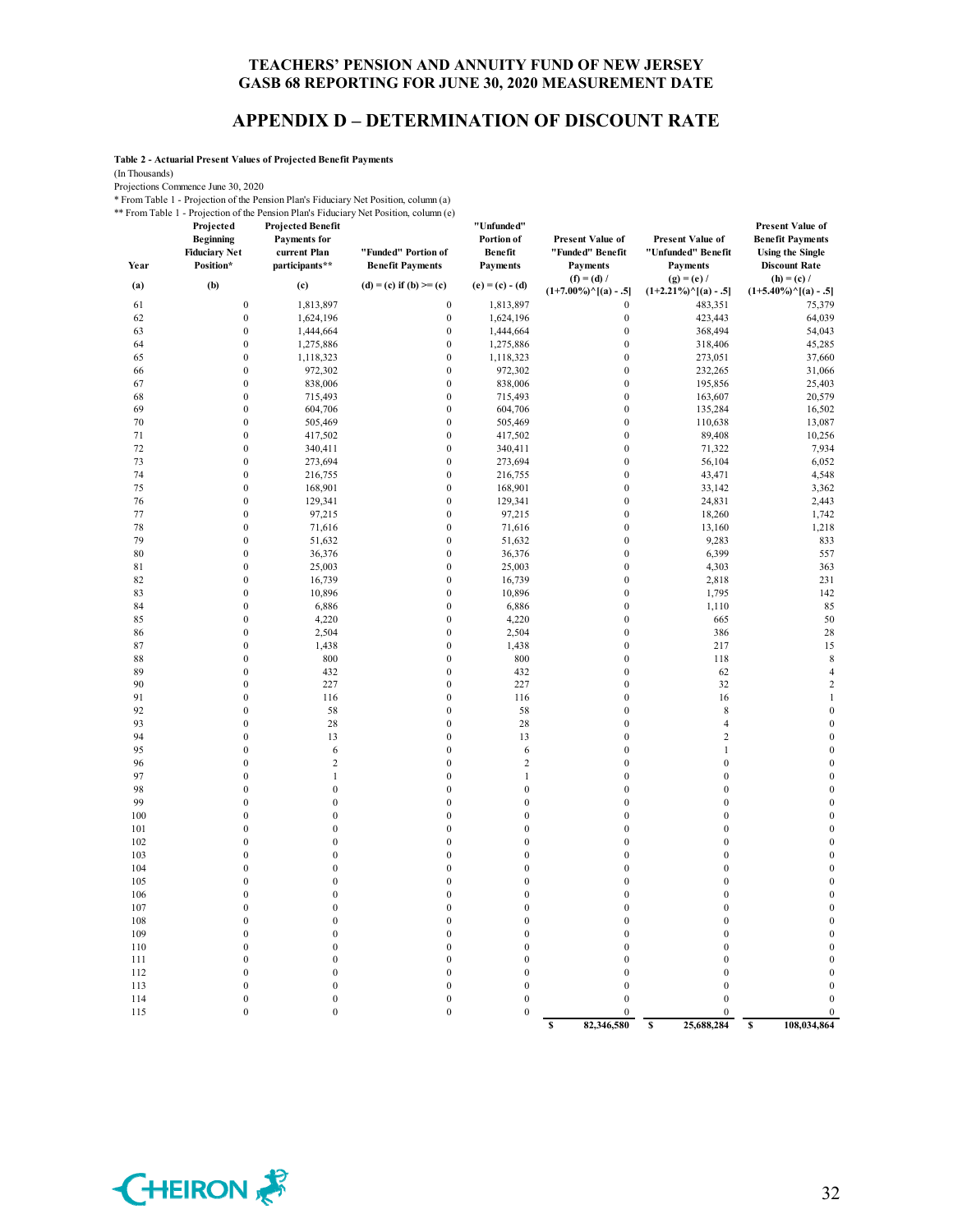## **APPENDIX E – GLOSSARY OF TERMS**

#### **1. Actuarially Determined Contribution**

A target or recommended contribution for the reporting period, determined in conformity with Actuarial Standards of Practice based on the most recent measurement available when the contribution for the reporting period was adopted.

## **2. Actuarial Valuation Date**

The date as of which an actuarial valuation is performed. This date may be up to 24 months prior to the measurement date and up to 30 months prior to the employer's reporting date.

## **3. Deferred Inflow of Resources**

An acquisition of net assets by a government employer that is applicable to a future reporting period. In the context of GASB 68, these are experience gains on the Total Pension Liability, assumption changes reducing the Total Pension Liability, or investment gains that are recognized in future reporting periods.

## **4. Deferred Outflow of Resources**

A consumption of net assets by a government employer that is applicable to a future reporting period. In the context of GASB 68, these are experience losses on the Total Pension Liability, assumption changes increasing the Total Pension Liability, or investment losses that are recognized in future reporting periods.

## **5. Entry Age Actuarial Cost Method**

The actuarial cost method required for GASB 68 calculations. Under this method, the actuarial present value of the projected benefits of each individual included in an actuarial valuation is allocated on a level basis over the earnings of the individual between entry age and assumed exit ages. The portion of this actuarial present value allocated to a valuation year is called the Service Cost. The portion of this actuarial present value not provided for at a valuation date by the actuarial present value of future service costs is called the Total Pension Liability.

#### **6. Measurement Date**

The date as of which the Total Pension Liability and Plan Fiduciary Net Position are measured. The Total Pension Liability may be projected from the Actuarial Valuation Date to the Measurement Date. The Measurement Date must be the same as the Reporting Date for the plan.